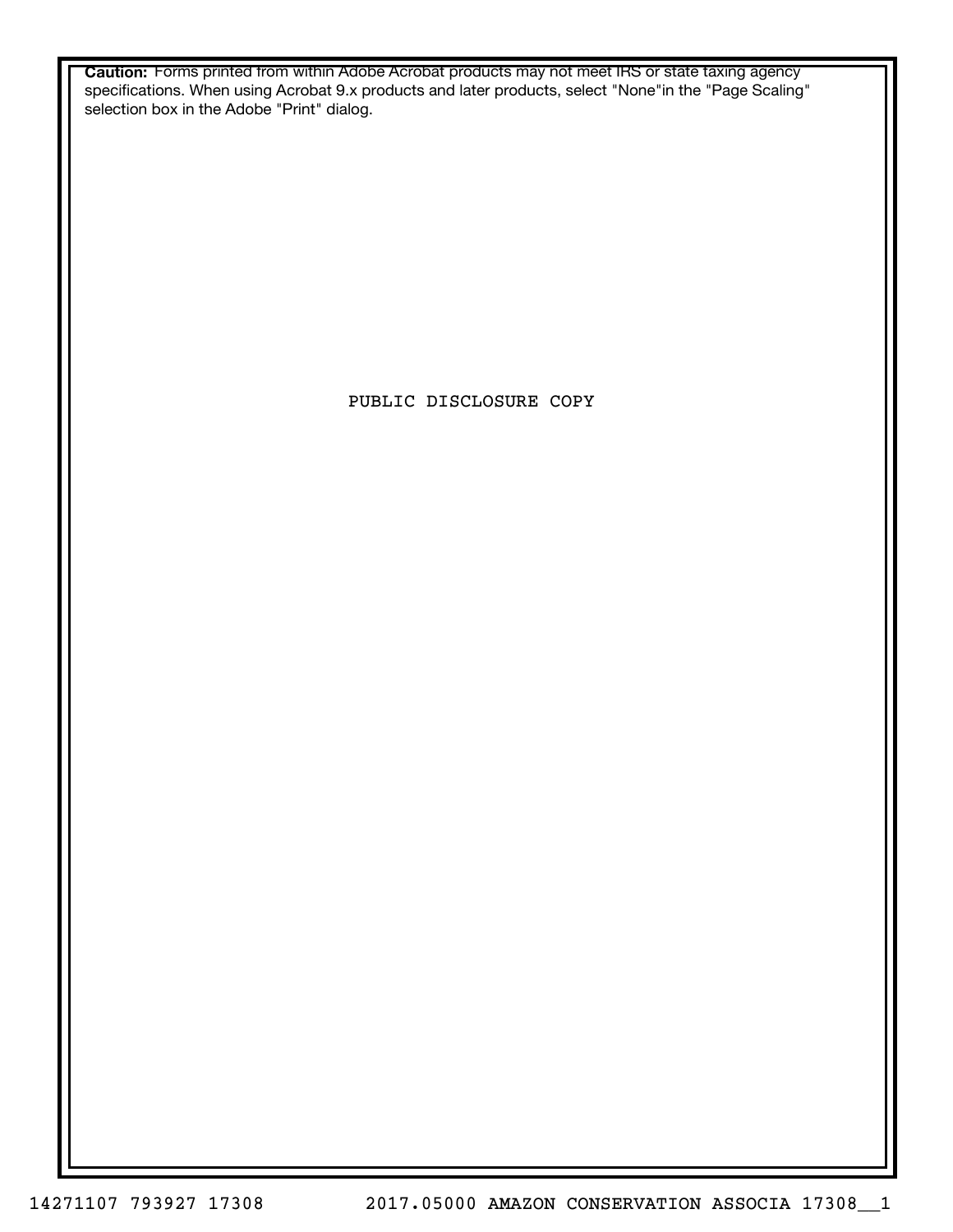Department of the Treasury

## \*\* PUBLIC DISCLOSURE COPY \*\*

**Under section 501(c), 527, or 4947(a)(1) of the Internal Revenue Code (except private foundations) 990 Return of Organization Exempt From Income Tax 1990 2017 Divide the section 501(c)**, 527, or 4947(a)(1) of the Internal Revenue Code (except private foundations) **2017** 

▶ Do not enter social security numbers on this form as it may be made public.<br>● Go to www.irs.gov/Form990 for instructions and the latest information. **Department in the latest** information. **| Go to www.irs.gov/Form990 for instructions and the latest information. Inspection**



|                                                                   |                               | Internal Revenue Service                                   | $\triangleright$ Go to www.irs.gov/Form990 for instructions and the latest information.                                                   |                                          |                                                           | Inspection                                                         |
|-------------------------------------------------------------------|-------------------------------|------------------------------------------------------------|-------------------------------------------------------------------------------------------------------------------------------------------|------------------------------------------|-----------------------------------------------------------|--------------------------------------------------------------------|
| A For the 2017 calendar year, or tax year beginning<br>and ending |                               |                                                            |                                                                                                                                           |                                          |                                                           |                                                                    |
|                                                                   | <b>B</b> Check if applicable: | C Name of organization<br>D Employer identification number |                                                                                                                                           |                                          |                                                           |                                                                    |
|                                                                   | Address<br> change            |                                                            | AMAZON CONSERVATION ASSOCIATION                                                                                                           |                                          |                                                           |                                                                    |
|                                                                   | ]Name<br>]change              |                                                            | Doing business as                                                                                                                         |                                          | 52-2211305                                                |                                                                    |
|                                                                   | Initial<br>return             |                                                            | Number and street (or P.O. box if mail is not delivered to street address)                                                                | Room/suite $\mathsf{E}$ Telephone number |                                                           |                                                                    |
|                                                                   | Final<br> return/             |                                                            | 1012 14TH ST. NW, SUITE 625                                                                                                               |                                          |                                                           | $202 - 234 - 2356$                                                 |
|                                                                   | termin-<br>ated               |                                                            | City or town, state or province, country, and ZIP or foreign postal code                                                                  |                                          | G Gross receipts \$                                       | 3, 131, 518.                                                       |
|                                                                   | Amended<br>Ireturn            |                                                            | WASHINGTON, DC<br>20005                                                                                                                   |                                          | H(a) Is this a group return                               |                                                                    |
|                                                                   | Applica-<br>Ition<br>pending  |                                                            | F Name and address of principal officer: HANNAH STUTZMAN                                                                                  |                                          | for subordinates?                                         | $\sqrt{\mathsf{Yes}\mathord{\;\mathbb{X}}\mathord{\;\mathsf{No}}}$ |
|                                                                   |                               |                                                            | SAME AS C ABOVE                                                                                                                           |                                          | $H(b)$ Are all subordinates included? $\Box$ Yes          | l No                                                               |
|                                                                   |                               |                                                            | <b>I</b> Tax-exempt status: $X \overline{3}$ 501(c)(3)<br>$501(c)$ (<br>$\sqrt{\frac{1}{1}}$ (insert no.)                                 | $4947(a)(1)$ or<br>527                   |                                                           | If "No," attach a list. (see instructions)                         |
|                                                                   |                               |                                                            | J Website: WWW.AMAZONCONSERVATION.ORG                                                                                                     |                                          | $H(c)$ Group exemption number $\blacktriangleright$       |                                                                    |
|                                                                   | Part I                        |                                                            | <b>K</b> Form of organization: $\boxed{\textbf{X}}$ Corporation<br>Other $\blacktriangleright$<br>Trust<br>Association                    |                                          | L Year of formation: $1999$ M State of legal domicile: DC |                                                                    |
|                                                                   |                               | <b>Summary</b>                                             | Briefly describe the organization's mission or most significant activities: TO CONSERVE THE BIOLOGICAL                                    |                                          |                                                           |                                                                    |
|                                                                   | 1                             |                                                            | DIVERSITY OF THE AMAZON BASIN.                                                                                                            |                                          |                                                           |                                                                    |
| Governance                                                        |                               |                                                            | Check this box $\blacktriangleright \Box$ if the organization discontinued its operations or disposed of more than 25% of its net assets. |                                          |                                                           |                                                                    |
|                                                                   | 2                             |                                                            |                                                                                                                                           |                                          | 3                                                         | 13                                                                 |
|                                                                   | 4                             | з                                                          |                                                                                                                                           |                                          |                                                           | $\overline{13}$                                                    |
|                                                                   | 5                             |                                                            |                                                                                                                                           |                                          | $\overline{4}$<br>5                                       | 10                                                                 |
|                                                                   |                               | $6\phantom{1}6$<br>6                                       |                                                                                                                                           |                                          |                                                           | $\overline{27}$                                                    |
| <b>Activities &amp;</b>                                           |                               |                                                            |                                                                                                                                           |                                          | 7a                                                        | $\overline{0}$ .                                                   |
|                                                                   |                               |                                                            |                                                                                                                                           |                                          | 7b                                                        | $\overline{0}$ .                                                   |
|                                                                   |                               |                                                            |                                                                                                                                           |                                          | <b>Prior Year</b>                                         | <b>Current Year</b>                                                |
|                                                                   | 8                             |                                                            |                                                                                                                                           |                                          | 7,311,301.                                                | 2,798,945.                                                         |
| Revenue                                                           | 9                             |                                                            | Program service revenue (Part VIII, line 2g)                                                                                              |                                          | 491,039.                                                  | 290,020.                                                           |
|                                                                   | 10                            |                                                            |                                                                                                                                           |                                          | 2,840.                                                    | 9,223.                                                             |
|                                                                   | 11                            |                                                            | Other revenue (Part VIII, column (A), lines 5, 6d, 8c, 9c, 10c, and 11e)                                                                  |                                          | 29,449.                                                   | 33,330.                                                            |
|                                                                   | 12                            |                                                            | Total revenue - add lines 8 through 11 (must equal Part VIII, column (A), line 12)                                                        |                                          | 7,834,629.                                                | 3,131,518.                                                         |
|                                                                   | 13                            |                                                            | Grants and similar amounts paid (Part IX, column (A), lines 1-3)                                                                          |                                          | 3, 245, 118.                                              | 3,574,431.                                                         |
|                                                                   | 14                            |                                                            |                                                                                                                                           |                                          | 0.                                                        | 0.                                                                 |
|                                                                   | 15                            |                                                            | Salaries, other compensation, employee benefits (Part IX, column (A), lines 5-10)                                                         |                                          | 602,531.                                                  | 729,042.                                                           |
| Expenses                                                          |                               |                                                            | 16a Professional fundraising fees (Part IX, column (A), line 11e)                                                                         |                                          | 0.                                                        | $\overline{0}$ .                                                   |
|                                                                   |                               |                                                            | <b>b</b> Total fundraising expenses (Part IX, column (D), line 25) $\blacktriangleright$ 111, 901.                                        |                                          |                                                           |                                                                    |
|                                                                   |                               |                                                            |                                                                                                                                           |                                          | 450,890.                                                  | 735,467.                                                           |
|                                                                   |                               |                                                            | 18 Total expenses. Add lines 13-17 (must equal Part IX, column (A), line 25)                                                              |                                          | 4, 298, 539.                                              | 5,038,940.                                                         |
|                                                                   | 19                            |                                                            |                                                                                                                                           |                                          | 3,536,090.                                                | $-1,907,422.$                                                      |
| Net Assets or<br>Fund Balances                                    |                               |                                                            |                                                                                                                                           |                                          | <b>Beginning of Current Year</b>                          | <b>End of Year</b>                                                 |
|                                                                   | 20                            |                                                            | Total assets (Part X, line 16)                                                                                                            |                                          | 6,421,603.                                                | 4,431,262.                                                         |
|                                                                   | 21                            |                                                            | Total liabilities (Part X, line 26)                                                                                                       |                                          | 242, 208.                                                 | 159, 289.                                                          |
|                                                                   | 22                            |                                                            |                                                                                                                                           |                                          | 6, 179, 395.                                              | 4, 271, 973.                                                       |
|                                                                   | Part II                       | <b>Signature Block</b>                                     |                                                                                                                                           |                                          |                                                           |                                                                    |

Under penalties of perjury, I declare that I have examined this return, including accompanying schedules and statements, and to the best of my knowledge and belief, it is true, correct, and complete. Declaration of preparer (other than officer) is based on all information of which preparer has any knowledge.

| Sign<br>Here                                       | Signature of officer<br>HANNAH STUTZMAN,<br>Type or print name and title                                     | EXECUTIVE DIRECTOR   |      | Date                                        |  |  |
|----------------------------------------------------|--------------------------------------------------------------------------------------------------------------|----------------------|------|---------------------------------------------|--|--|
| Paid                                               | Print/Type preparer's name<br>DAVID JONES                                                                    | Preparer's signature | Date | PTIN<br>Check<br>P01361002<br>self-emploved |  |  |
| Preparer                                           | JONES, MARESCA & MCQUADE, P.A.<br>Firm's name<br>$\mathbf{r}$                                                |                      |      | 52-1853933<br>Firm's EIN                    |  |  |
| Use Only                                           | Firm's address 10500 LITTLE PATUXENT PARKWAY,                                                                | SUITE                | 770  |                                             |  |  |
| Phone no. $410 - 884 - 0220$<br>COLUMBIA, MD 21044 |                                                                                                              |                      |      |                                             |  |  |
|                                                    | x.<br>Yes<br><b>No</b><br>May the IRS discuss this return with the preparer shown above? (see instructions)  |                      |      |                                             |  |  |
|                                                    | Form 990 (2017)<br>LHA For Paperwork Reduction Act Notice, see the separate instructions.<br>732001 11-28-17 |                      |      |                                             |  |  |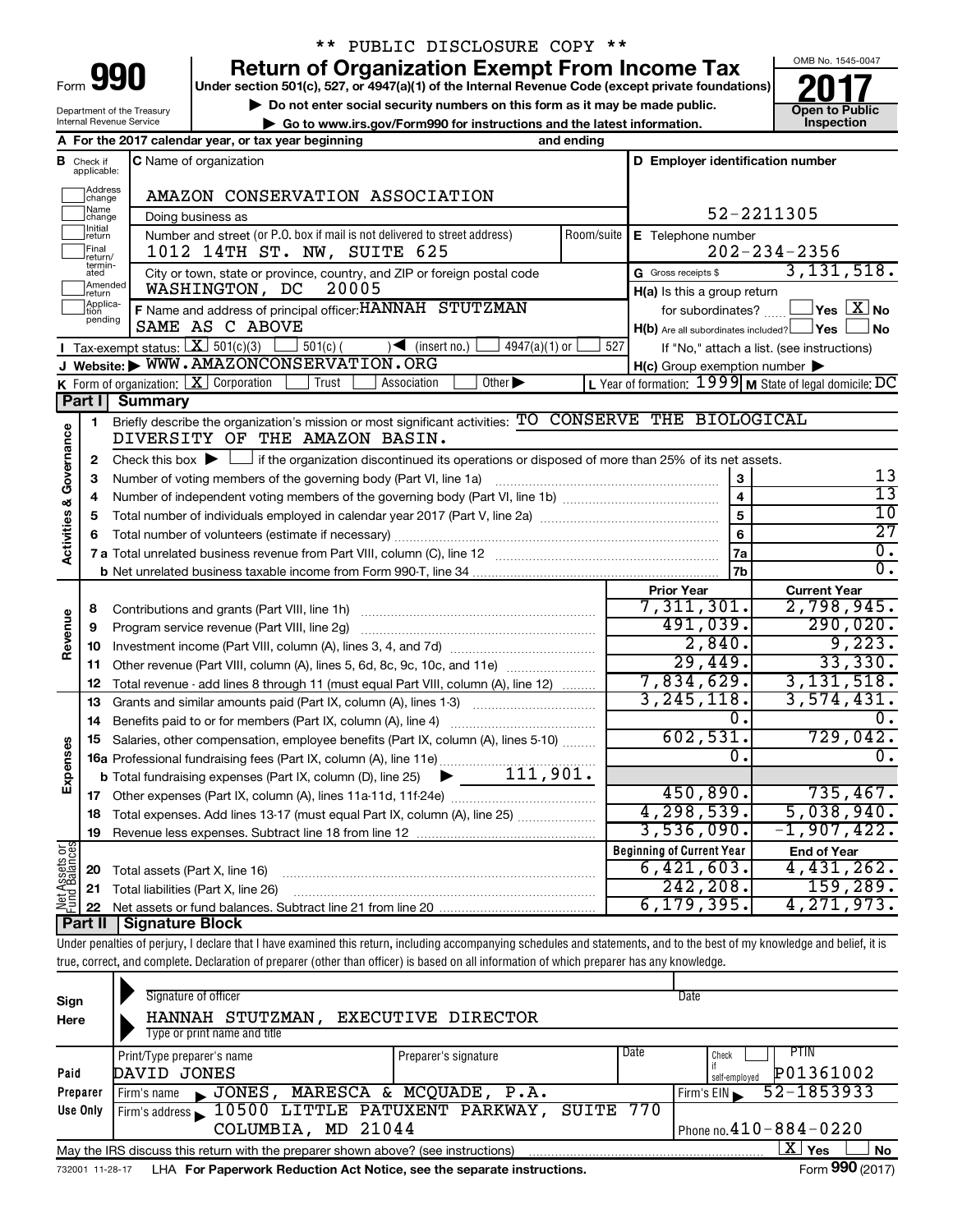|              | AMAZON CONSERVATION ASSOCIATION<br>Form 990 (2017)                                                                                                                     | 52-2211305                   | Page 2                      |
|--------------|------------------------------------------------------------------------------------------------------------------------------------------------------------------------|------------------------------|-----------------------------|
|              | <b>Part III   Statement of Program Service Accomplishments</b>                                                                                                         |                              |                             |
|              |                                                                                                                                                                        |                              | X                           |
| 1            | Briefly describe the organization's mission:<br>TO PROTECT THE WORLD'S MOST DIVERSE LANDSCAPES, TRAIN                                                                  | THE NEXT                     |                             |
|              | GENERATION OF AMAZONIAN CONSERVATIONISTS, AND PARTNER WITH COMMUNITIES                                                                                                 |                              |                             |
|              | TO SUPPORT LIVELIHOODS THAT SUSTAIN BIODIVERSITY. WE CONSERVE THE                                                                                                      |                              |                             |
|              | AMAZON BY PROTECTING STATE, COMMUNITY, AND PRIVATE LANDS, BY WORKING                                                                                                   |                              |                             |
| $\mathbf{2}$ | Did the organization undertake any significant program services during the year which were not listed on the                                                           |                              |                             |
|              | prior Form 990 or 990-EZ?                                                                                                                                              |                              | $\sqrt{}$ Yes $\sqrt{X}$ No |
|              | If "Yes," describe these new services on Schedule O.                                                                                                                   |                              |                             |
| 3            | Did the organization cease conducting, or make significant changes in how it conducts, any program services?                                                           |                              | $Yes$ $X$ No                |
|              | If "Yes," describe these changes on Schedule O.                                                                                                                        |                              |                             |
| 4            | Describe the organization's program service accomplishments for each of its three largest program services, as measured by expenses.                                   |                              |                             |
|              | Section 501(c)(3) and 501(c)(4) organizations are required to report the amount of grants and allocations to others, the total expenses, and                           |                              |                             |
|              | revenue, if any, for each program service reported.                                                                                                                    |                              |                             |
| 4a           | 1,650,315.<br>$1,142,003.$ (Revenue \$<br>(Expenses \$<br>including grants of \$<br>(Code:<br>ACA BELIEVES THE WORLD'S MOST DIVERSE FORESTS<br>SCIENCE AND EDUCATION - |                              | 290,020.                    |
|              | SHOULD ALSO BE ITS BEST-STUDIED FORESTS.                                                                                                                               | SINCE 2004, ACA'S LOS AMIGOS |                             |
|              | BIOLOGICAL STATION, COMMONLY KNOWN AS CICRA, HAS BEEN ONE OF THE MOST                                                                                                  |                              |                             |
|              | ACTIVE RESEARCH STATIONS IN THE AMAZON BASIN.                                                                                                                          | IN 2005, ACA ALSO CREATED    |                             |
|              | THE WAYQECHA CLOUD FOREST BIOLOGICAL STATION, PERU'S ONLY PERMANENT                                                                                                    |                              |                             |
|              | RESEARCH CENTER FOCUSED ON ANDEAN CLOUD FOREST ECOLOGY AND MANAGEMENT.                                                                                                 |                              |                             |
|              | VILLA CARMEN RESEARCH STATION FOCUSED ON<br>2010, ACA CREATED THE<br>ΙN                                                                                                |                              |                             |
|              | TROPICAL SUSTAINABLE AGRICULTURE RESEARCH AND EXTENSION PROGRAMS FOR                                                                                                   |                              |                             |
|              | SURROUNDING COMMUNITIES.<br>TO DATE, ACA HAS GRANTED MORE THAN 225                                                                                                     |                              |                             |
|              | RESEARCH SCHOLARSHIPS, AND GENERALLY HOSTS OVER 400 RESEARCHERS                                                                                                        |                              |                             |
|              | ANNUALLY AT ACA'S STATIONS<br>IN PERU. ACA ALSO AIMS TO BUILD                                                                                                          | THE                          |                             |
|              | TECHNICAL CAPACITY OF LOCAL CITIZENS FOR CONSERVATION AND SUSTAINABLE                                                                                                  |                              |                             |
| 4b           | 1,552,705.<br>$1,383,018.$ (Revenue \$)<br>including grants of \$<br>(Expenses \$<br>(Code:                                                                            |                              |                             |
|              | ACA PROTECTS VITAL ECOSYSTEMS<br>PROTECTING HABITAT<br>$\overline{\phantom{0}}$                                                                                        | BY CREATING AND              |                             |
|              | MANAGING CONSERVATION AREAS,<br>INCLUDING CONSERVATION AREAS MANAGED BY                                                                                                |                              |                             |
|              | LOCAL, REGIONAL AND NATIONAL GOVERNMENTS IN PERU AND BOLIVIA AS WELL AS                                                                                                |                              |                             |
|              | ALTERNATIVE CONSERVATION AREAS, SUCH AS COMMUNITY OR CIVIL<br>SOCIETY-MANAGED CONSERVATION CONCESSIONS. ACA ALSO PROMOTES                                              |                              |                             |
|              | ECOSYSTEM-BASED LAND-USE PLANNING, AND DEVELOPING AND SUPPORTING THE                                                                                                   |                              |                             |
|              | CREATION OF CONSERVATION CORRIDORS. ACA CURRENTLY PROTECTS NEARLY ONE                                                                                                  |                              |                             |
|              | MILLION ACRES OF AMAZONIAN RAINFOREST THROUGH THESE MECHANISMS.                                                                                                        |                              |                             |
|              |                                                                                                                                                                        |                              |                             |
|              | FOR EXAMPLE, IN 2001, ACA ESTABLISHED LOS AMIGOS, THE WORLD'S FIRST                                                                                                    |                              |                             |
|              | PRIVATE CONSERVATION CONCESSION, WHICH PROTECTS 360,000 ACRES OF                                                                                                       |                              |                             |
|              | OLD-GROWTH AMAZONIAN FOREST AT THE BASE OF THE ANDES IN SOUTHEASTERN                                                                                                   |                              |                             |
|              | 887, 135. including grants of \$ _______<br>652, 295. ) (Revenue \$<br>) (Expenses \$<br>4c (Code:                                                                     |                              |                             |
|              | THREATS AND SOLUTIONS - PROTECTING THE HEALTH OF THE AMAZON REQUIRES                                                                                                   |                              |                             |
|              | UNDERSTANDING THE LARGER FORCES AT WORK IN THE REGION, IDENTIFYING                                                                                                     |                              |                             |
|              | TRENDS, AND FOLLOWING THREATS AS THEY EMERGE AND DEVELOP. IN 2015, ACA                                                                                                 |                              |                             |
|              | LAUNCHED MONITORING OF THE ANDEAN AMAZON PROJECT ("MAAP"), WHICH MERGES                                                                                                |                              |                             |
|              | A NUMBER OF CUTTING-EDGE TECHNOLOGIES TO MONITOR DEFORESTATION IN THE                                                                                                  |                              |                             |
|              | AMAZON IN REAL TIME. THE IMAGES ARE ANALYZED AND FINDINGS ARE<br>DISSEMINATED IN AN ACCESSIBLE, EASY-TO-UNDERSTAND FORMAT TO POLICY                                    |                              |                             |
|              | MAKERS, CIVIL SOCIETY, THE MEDIA AND THE GENREAL PUBLIC IN A TIMELY                                                                                                    |                              |                             |
|              | MANNER.                                                                                                                                                                |                              |                             |
|              |                                                                                                                                                                        |                              |                             |
|              |                                                                                                                                                                        |                              |                             |
|              |                                                                                                                                                                        |                              |                             |
|              | 4d Other program services (Describe in Schedule O.)                                                                                                                    |                              |                             |
|              | $512$ , $176$ $\cdot$ including grants of \$<br>397, $115.$ ) (Revenue \$<br>(Expenses \$                                                                              |                              |                             |
|              | 4,602,331.<br>4e Total program service expenses                                                                                                                        |                              |                             |
|              |                                                                                                                                                                        |                              | Form 990 (2017)             |
|              | SEE SCHEDULE O FOR CONTINUATION(S)<br>732002 11-28-17                                                                                                                  |                              |                             |
|              | 2                                                                                                                                                                      |                              |                             |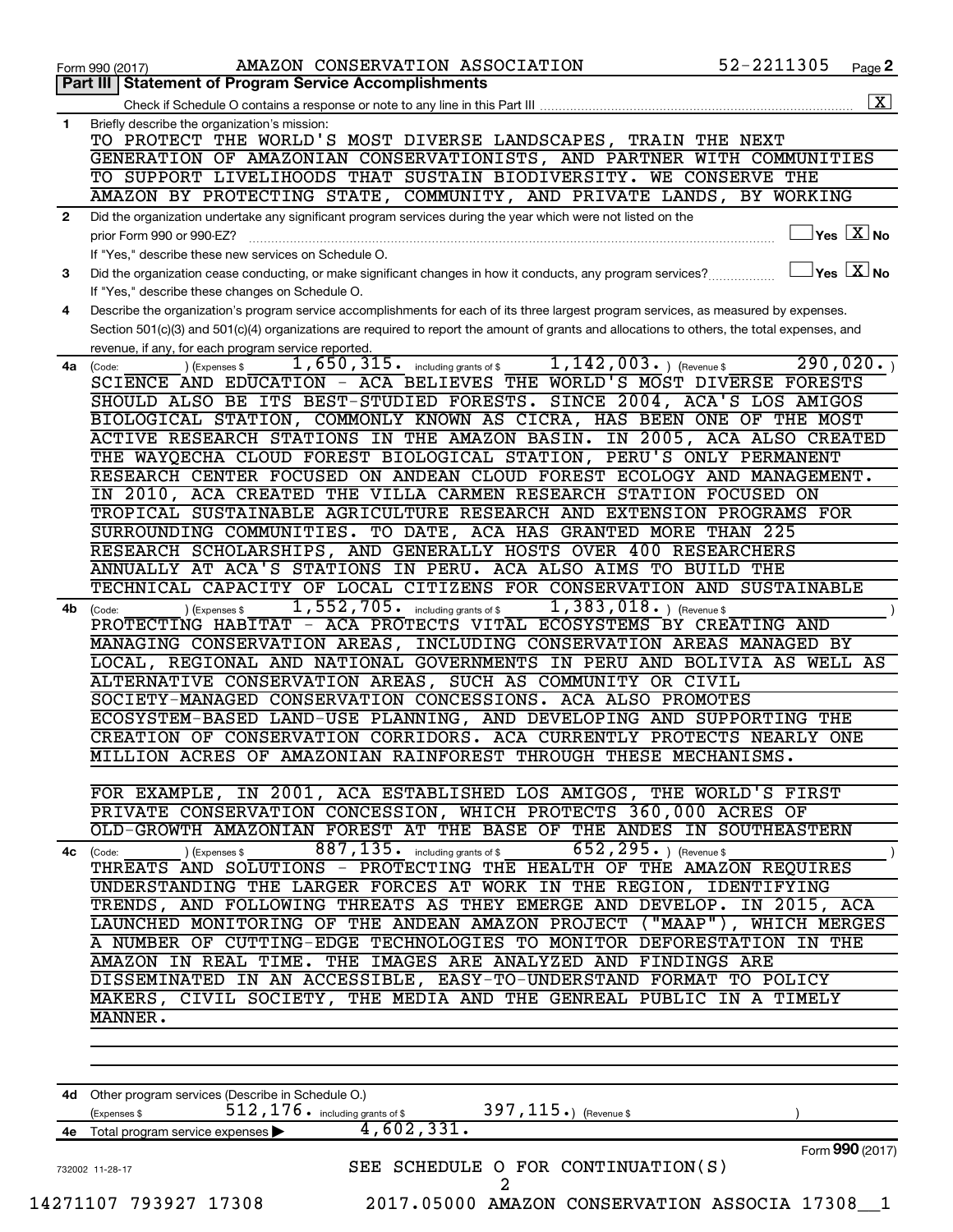|  | Form 990 (2017) |  |
|--|-----------------|--|
|  |                 |  |

Form 990 (2017) Page AMAZON CONSERVATION ASSOCIATION 52-2211305

|     | <b>Part IV   Checklist of Required Schedules</b>                                                                                                                                                                                    |                 |                         |                         |
|-----|-------------------------------------------------------------------------------------------------------------------------------------------------------------------------------------------------------------------------------------|-----------------|-------------------------|-------------------------|
|     |                                                                                                                                                                                                                                     |                 | <b>Yes</b>              | No                      |
| 1.  | Is the organization described in section 501(c)(3) or 4947(a)(1) (other than a private foundation)?                                                                                                                                 |                 |                         |                         |
|     |                                                                                                                                                                                                                                     | 1               | X                       |                         |
| 2   | Is the organization required to complete Schedule B, Schedule of Contributors? [11] the organization required to complete Schedule B, Schedule of Contributors?                                                                     | $\mathbf{2}$    | $\overline{\mathbf{X}}$ |                         |
| З   | Did the organization engage in direct or indirect political campaign activities on behalf of or in opposition to candidates for                                                                                                     |                 |                         |                         |
|     |                                                                                                                                                                                                                                     | 3               |                         | x                       |
| 4   | Section 501(c)(3) organizations. Did the organization engage in lobbying activities, or have a section 501(h) election in effect                                                                                                    |                 |                         |                         |
|     |                                                                                                                                                                                                                                     | 4               |                         | X                       |
| 5   | Is the organization a section 501(c)(4), 501(c)(5), or 501(c)(6) organization that receives membership dues, assessments, or                                                                                                        |                 |                         |                         |
|     |                                                                                                                                                                                                                                     | 5               |                         | х                       |
| 6   | Did the organization maintain any donor advised funds or any similar funds or accounts for which donors have the right to                                                                                                           |                 |                         |                         |
|     | provide advice on the distribution or investment of amounts in such funds or accounts? If "Yes," complete Schedule D, Part I                                                                                                        | 6               |                         | х                       |
| 7   | Did the organization receive or hold a conservation easement, including easements to preserve open space,                                                                                                                           |                 |                         |                         |
|     |                                                                                                                                                                                                                                     | $\overline{7}$  |                         | х                       |
| 8   | Did the organization maintain collections of works of art, historical treasures, or other similar assets? If "Yes," complete                                                                                                        |                 |                         |                         |
|     | Schedule D, Part III <b>Marting Community</b> Construction of the Construction of the Construction of the Construction of the Construction of the Construction of the Construction of the Construction of the Construction of the C | 8               |                         | X                       |
| 9   | Did the organization report an amount in Part X, line 21, for escrow or custodial account liability, serve as a custodian for                                                                                                       |                 |                         |                         |
|     | amounts not listed in Part X; or provide credit counseling, debt management, credit repair, or debt negotiation services?                                                                                                           |                 |                         |                         |
|     | If "Yes," complete Schedule D, Part IV                                                                                                                                                                                              | 9               |                         | х                       |
| 10  | Did the organization, directly or through a related organization, hold assets in temporarily restricted endowments, permanent                                                                                                       |                 |                         |                         |
|     |                                                                                                                                                                                                                                     | 10              |                         | х                       |
| 11  | If the organization's answer to any of the following questions is "Yes," then complete Schedule D, Parts VI, VII, VIII, IX, or X                                                                                                    |                 |                         |                         |
|     | as applicable.                                                                                                                                                                                                                      |                 |                         |                         |
|     | a Did the organization report an amount for land, buildings, and equipment in Part X, line 10? If "Yes," complete Schedule D,                                                                                                       |                 |                         |                         |
|     | Part VI                                                                                                                                                                                                                             | 11a             | х                       |                         |
|     | <b>b</b> Did the organization report an amount for investments - other securities in Part X, line 12 that is 5% or more of its total                                                                                                |                 |                         |                         |
|     | assets reported in Part X, line 16? If "Yes," complete Schedule D, Part VII [11] [11] [12] [12] [12] [12] [12] [                                                                                                                    | 11b             |                         | х                       |
|     | c Did the organization report an amount for investments - program related in Part X, line 13 that is 5% or more of its total                                                                                                        |                 |                         |                         |
|     |                                                                                                                                                                                                                                     | 11c             |                         | X                       |
|     | d Did the organization report an amount for other assets in Part X, line 15 that is 5% or more of its total assets reported in                                                                                                      |                 |                         |                         |
|     |                                                                                                                                                                                                                                     | 11d             |                         | х                       |
|     |                                                                                                                                                                                                                                     | 11e             | Х                       |                         |
|     | f Did the organization's separate or consolidated financial statements for the tax year include a footnote that addresses                                                                                                           |                 |                         |                         |
|     | the organization's liability for uncertain tax positions under FIN 48 (ASC 740)? If "Yes," complete Schedule D, Part X                                                                                                              | 11f             | х                       |                         |
|     | 12a Did the organization obtain separate, independent audited financial statements for the tax year? If "Yes," complete                                                                                                             |                 |                         |                         |
|     | Schedule D, Parts XI and XII                                                                                                                                                                                                        | 12a             | х                       |                         |
|     | <b>b</b> Was the organization included in consolidated, independent audited financial statements for the tax year?                                                                                                                  |                 |                         |                         |
|     | If "Yes," and if the organization answered "No" to line 12a, then completing Schedule D, Parts XI and XII is optional <i>manum</i>                                                                                                  | 12 <sub>b</sub> |                         | х                       |
| 13  |                                                                                                                                                                                                                                     | 13              |                         | $\overline{\texttt{x}}$ |
| 14a |                                                                                                                                                                                                                                     | 14a             | х                       |                         |
|     | <b>b</b> Did the organization have aggregate revenues or expenses of more than \$10,000 from grantmaking, fundraising, business,                                                                                                    |                 |                         |                         |
|     | investment, and program service activities outside the United States, or aggregate foreign investments valued at \$100,000                                                                                                          |                 |                         |                         |
|     |                                                                                                                                                                                                                                     | 14b             | х                       |                         |
| 15  | Did the organization report on Part IX, column (A), line 3, more than \$5,000 of grants or other assistance to or for any                                                                                                           |                 |                         |                         |
|     |                                                                                                                                                                                                                                     | 15              | х                       |                         |
| 16  | Did the organization report on Part IX, column (A), line 3, more than \$5,000 of aggregate grants or other assistance to                                                                                                            |                 |                         |                         |
|     |                                                                                                                                                                                                                                     | 16              |                         | х                       |
| 17  | Did the organization report a total of more than \$15,000 of expenses for professional fundraising services on Part IX,                                                                                                             |                 |                         |                         |
|     |                                                                                                                                                                                                                                     | 17              |                         | х                       |
| 18  | Did the organization report more than \$15,000 total of fundraising event gross income and contributions on Part VIII, lines                                                                                                        |                 |                         | х                       |
|     |                                                                                                                                                                                                                                     | 18              |                         |                         |
| 19  | Did the organization report more than \$15,000 of gross income from gaming activities on Part VIII, line 9a? If "Yes,"                                                                                                              |                 |                         | х                       |
|     |                                                                                                                                                                                                                                     | 19              |                         |                         |

Form (2017) **990**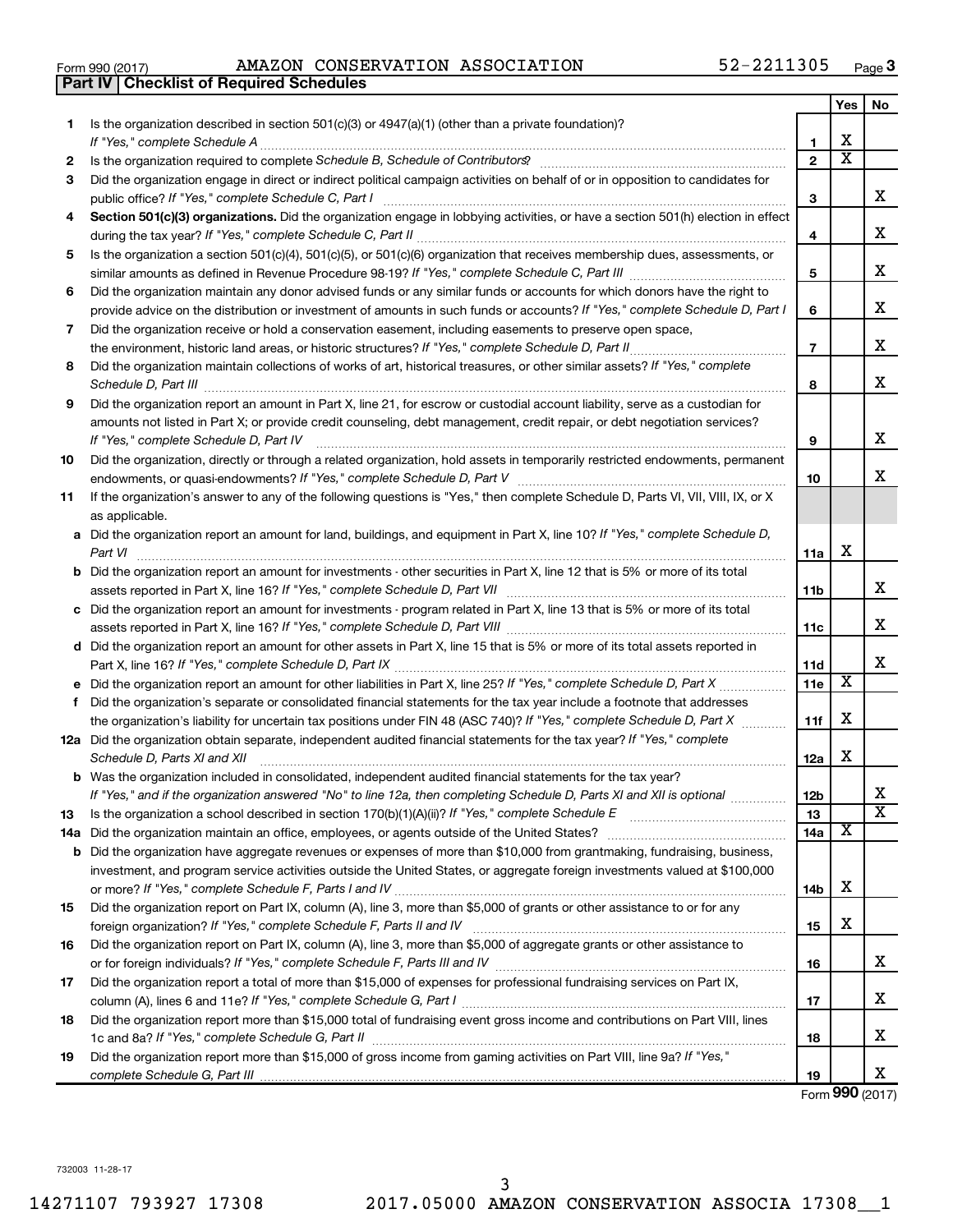|  | Form 990 (2017) |  |
|--|-----------------|--|
|  |                 |  |

*(continued)* **Part IV Checklist of Required Schedules**

Form 990 (2017) Page AMAZON CONSERVATION ASSOCIATION 52-2211305

|    |                                                                                                                                                           |                 | Yes | No                      |
|----|-----------------------------------------------------------------------------------------------------------------------------------------------------------|-----------------|-----|-------------------------|
|    | 20a Did the organization operate one or more hospital facilities? If "Yes," complete Schedule H                                                           | 20a             |     | x                       |
|    | <b>b</b> If "Yes" to line 20a, did the organization attach a copy of its audited financial statements to this return?                                     | 20 <sub>b</sub> |     |                         |
| 21 | Did the organization report more than \$5,000 of grants or other assistance to any domestic organization or                                               |                 |     |                         |
|    |                                                                                                                                                           | 21              |     | х                       |
| 22 | Did the organization report more than \$5,000 of grants or other assistance to or for domestic individuals on                                             |                 |     |                         |
|    | Part IX, column (A), line 2? If "Yes," complete Schedule I, Parts I and III [11]] [11]] [11] [11] [11] [11] [1                                            | 22              |     | x                       |
| 23 | Did the organization answer "Yes" to Part VII, Section A, line 3, 4, or 5 about compensation of the organization's current                                |                 |     |                         |
|    | and former officers, directors, trustees, key employees, and highest compensated employees? If "Yes," complete                                            | 23              |     | x                       |
|    | Schedule J<br>24a Did the organization have a tax-exempt bond issue with an outstanding principal amount of more than \$100,000 as of the                 |                 |     |                         |
|    | last day of the year, that was issued after December 31, 2002? If "Yes," answer lines 24b through 24d and complete                                        |                 |     |                         |
|    | Schedule K. If "No", go to line 25a                                                                                                                       | 24a             |     | x                       |
| b  | Did the organization invest any proceeds of tax-exempt bonds beyond a temporary period exception?                                                         | 24b             |     |                         |
| с  | Did the organization maintain an escrow account other than a refunding escrow at any time during the year to defease                                      |                 |     |                         |
|    |                                                                                                                                                           | 24c             |     |                         |
|    |                                                                                                                                                           | 24d             |     |                         |
|    | 25a Section 501(c)(3), 501(c)(4), and 501(c)(29) organizations. Did the organization engage in an excess benefit                                          |                 |     |                         |
|    |                                                                                                                                                           | 25a             |     | x                       |
|    | <b>b</b> Is the organization aware that it engaged in an excess benefit transaction with a disqualified person in a prior year, and                       |                 |     |                         |
|    | that the transaction has not been reported on any of the organization's prior Forms 990 or 990-EZ? If "Yes," complete                                     |                 |     |                         |
|    | Schedule L, Part I                                                                                                                                        | 25 <sub>b</sub> |     | x                       |
| 26 | Did the organization report any amount on Part X, line 5, 6, or 22 for receivables from or payables to any current or                                     |                 |     |                         |
|    | former officers, directors, trustees, key employees, highest compensated employees, or disqualified persons? If "Yes,"                                    |                 |     | X                       |
| 27 | complete Schedule L, Part II<br>Did the organization provide a grant or other assistance to an officer, director, trustee, key employee, substantial      | 26              |     |                         |
|    | contributor or employee thereof, a grant selection committee member, or to a 35% controlled entity or family member                                       |                 |     |                         |
|    |                                                                                                                                                           | 27              |     | x                       |
| 28 | Was the organization a party to a business transaction with one of the following parties (see Schedule L, Part IV                                         |                 |     |                         |
|    | instructions for applicable filing thresholds, conditions, and exceptions):                                                                               |                 |     |                         |
| а  | A current or former officer, director, trustee, or key employee? If "Yes," complete Schedule L, Part IV                                                   | 28a             |     | х                       |
| b  | A family member of a current or former officer, director, trustee, or key employee? If "Yes," complete Schedule L, Part IV                                | 28 <sub>b</sub> |     | X                       |
|    | c An entity of which a current or former officer, director, trustee, or key employee (or a family member thereof) was an officer,                         |                 |     |                         |
|    | director, trustee, or direct or indirect owner? If "Yes," complete Schedule L, Part IV                                                                    | 28c             |     | х                       |
| 29 |                                                                                                                                                           | 29              |     | $\overline{\textbf{X}}$ |
| 30 | Did the organization receive contributions of art, historical treasures, or other similar assets, or qualified conservation                               |                 |     |                         |
|    |                                                                                                                                                           | 30              |     | х                       |
| 31 | Did the organization liquidate, terminate, or dissolve and cease operations?                                                                              |                 |     | х                       |
| 32 | If "Yes," complete Schedule N, Part I<br>Did the organization sell, exchange, dispose of, or transfer more than 25% of its net assets? If "Yes," complete | 31              |     |                         |
|    |                                                                                                                                                           | 32              |     | х                       |
| 33 | Did the organization own 100% of an entity disregarded as separate from the organization under Regulations                                                |                 |     |                         |
|    |                                                                                                                                                           | 33              |     | х                       |
| 34 | Was the organization related to any tax-exempt or taxable entity? If "Yes," complete Schedule R, Part II, III, or IV, and                                 |                 |     |                         |
|    | Part V, line 1                                                                                                                                            | 34              |     | x                       |
|    |                                                                                                                                                           | 35a             |     | х                       |
|    | b If "Yes" to line 35a, did the organization receive any payment from or engage in any transaction with a controlled entity                               |                 |     |                         |
|    |                                                                                                                                                           | 35 <sub>b</sub> |     |                         |
| 36 | Section 501(c)(3) organizations. Did the organization make any transfers to an exempt non-charitable related organization?                                |                 |     |                         |
|    |                                                                                                                                                           | 36              |     | х                       |
| 37 | Did the organization conduct more than 5% of its activities through an entity that is not a related organization                                          |                 |     |                         |
|    |                                                                                                                                                           | 37              |     | х                       |
| 38 | Did the organization complete Schedule O and provide explanations in Schedule O for Part VI, lines 11b and 19?                                            | 38              | х   |                         |
|    |                                                                                                                                                           |                 |     |                         |

Form (2017) **990**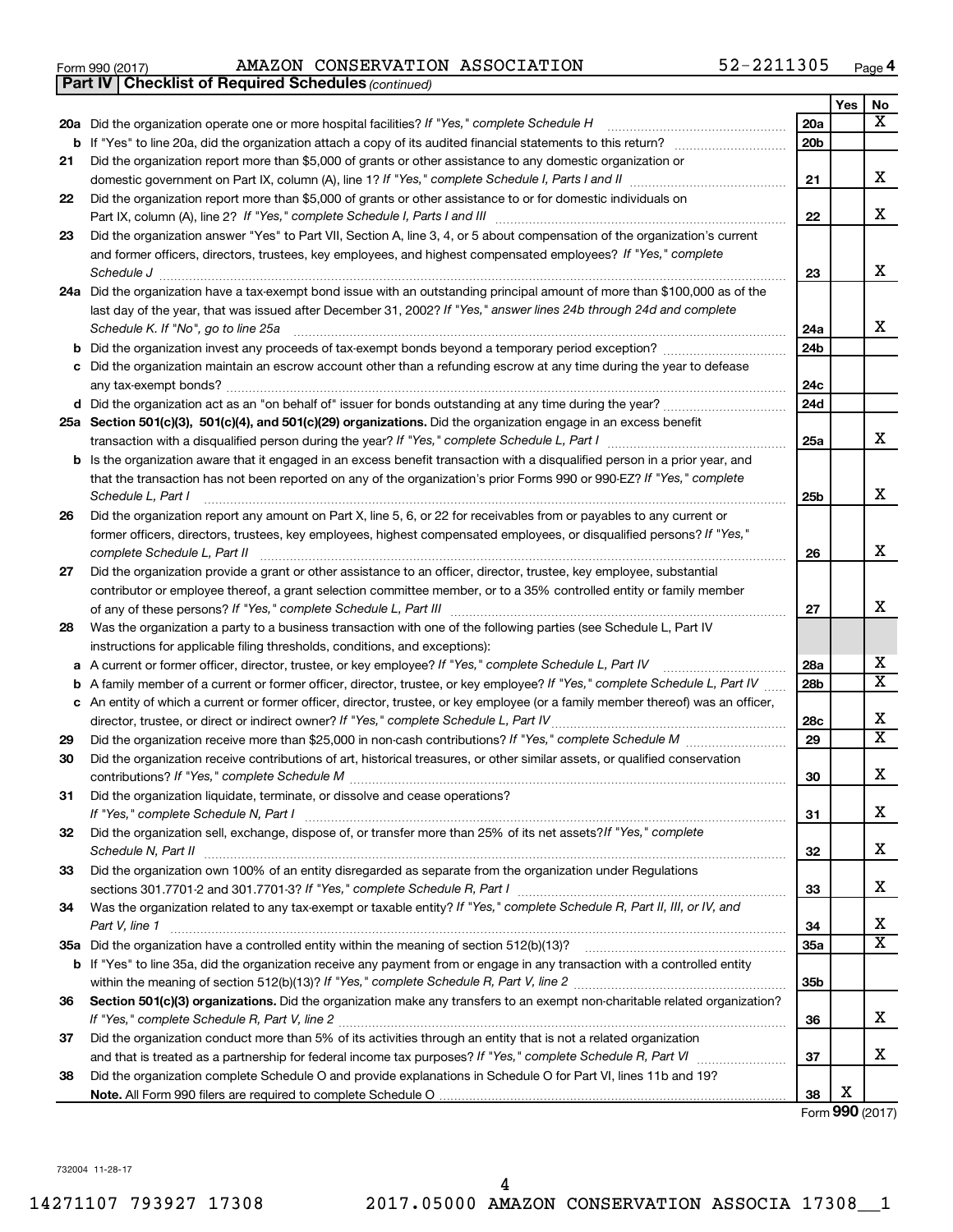| Yes<br>No<br>6<br>1a<br>U<br>1 <sub>b</sub><br>Enter the number of Forms W-2G included in line 1a. Enter -0- if not applicable<br>b<br>Did the organization comply with backup withholding rules for reportable payments to vendors and reportable gaming<br>х<br>1c<br>2a Enter the number of employees reported on Form W-3, Transmittal of Wage and Tax Statements,<br>10<br>filed for the calendar year ending with or within the year covered by this return <i>[[[[[[[[[[[[[[[]]]]</i> ]]<br>2a<br>X<br>b If at least one is reported on line 2a, did the organization file all required federal employment tax returns?<br>2 <sub>b</sub><br>х<br>3a Did the organization have unrelated business gross income of \$1,000 or more during the year?<br>За<br>3 <sub>b</sub><br>4a At any time during the calendar year, did the organization have an interest in, or a signature or other authority over, a<br>x<br>financial account in a foreign country (such as a bank account, securities account, or other financial account)?<br>4a<br><b>b</b> If "Yes," enter the name of the foreign country: $\blacktriangleright$<br>See instructions for filing requirements for FinCEN Form 114, Report of Foreign Bank and Financial Accounts (FBAR).<br>х<br>5a<br>X<br>5 <sub>b</sub><br>b<br>5с<br>6a Does the organization have annual gross receipts that are normally greater than \$100,000, and did the organization solicit<br>x<br>6a<br><b>b</b> If "Yes," did the organization include with every solicitation an express statement that such contributions or gifts<br>6b<br>Organizations that may receive deductible contributions under section 170(c).<br>7<br>x<br>Did the organization receive a payment in excess of \$75 made partly as a contribution and partly for goods and services provided to the payor?<br>7a<br>a<br>7b<br>b<br>c Did the organization sell, exchange, or otherwise dispose of tangible personal property for which it was required<br>x<br>7c<br>7d<br>х<br>Did the organization receive any funds, directly or indirectly, to pay premiums on a personal benefit contract?<br>7e<br>е<br>$\overline{\text{X}}$<br>7f<br>f.<br>If the organization received a contribution of qualified intellectual property, did the organization file Form 8899 as required?<br>7g<br>g<br>If the organization received a contribution of cars, boats, airplanes, or other vehicles, did the organization file a Form 1098-C?<br>7h<br>h<br>Sponsoring organizations maintaining donor advised funds. Did a donor advised fund maintained by the<br>8<br>8<br>Sponsoring organizations maintaining donor advised funds.<br>9<br>эа<br>Did the sponsoring organization make a distribution to a donor, donor advisor, or related person?<br>9b<br>b<br>Section 501(c)(7) organizations. Enter:<br>10<br>10a<br>а<br>Gross receipts, included on Form 990, Part VIII, line 12, for public use of club facilities<br>10 <sub>b</sub><br>b<br>Section 501(c)(12) organizations. Enter:<br>11<br>11a<br>а<br>Gross income from other sources (Do not net amounts due or paid to other sources against<br>b<br>amounts due or received from them.)<br>11b<br>12a Section 4947(a)(1) non-exempt charitable trusts. Is the organization filing Form 990 in lieu of Form 1041?<br>12a<br>12 <sub>b</sub><br><b>b</b> If "Yes," enter the amount of tax-exempt interest received or accrued during the year<br>Section 501(c)(29) qualified nonprofit health insurance issuers.<br>13<br>1За<br>Note. See the instructions for additional information the organization must report on Schedule O.<br><b>b</b> Enter the amount of reserves the organization is required to maintain by the states in which the<br>13b<br>13с<br>x<br>14a Did the organization receive any payments for indoor tanning services during the tax year?<br>14a<br>14b | Part V | <b>Statements Regarding Other IRS Filings and Tax Compliance</b>           |  |  |
|--------------------------------------------------------------------------------------------------------------------------------------------------------------------------------------------------------------------------------------------------------------------------------------------------------------------------------------------------------------------------------------------------------------------------------------------------------------------------------------------------------------------------------------------------------------------------------------------------------------------------------------------------------------------------------------------------------------------------------------------------------------------------------------------------------------------------------------------------------------------------------------------------------------------------------------------------------------------------------------------------------------------------------------------------------------------------------------------------------------------------------------------------------------------------------------------------------------------------------------------------------------------------------------------------------------------------------------------------------------------------------------------------------------------------------------------------------------------------------------------------------------------------------------------------------------------------------------------------------------------------------------------------------------------------------------------------------------------------------------------------------------------------------------------------------------------------------------------------------------------------------------------------------------------------------------------------------------------------------------------------------------------------------------------------------------------------------------------------------------------------------------------------------------------------------------------------------------------------------------------------------------------------------------------------------------------------------------------------------------------------------------------------------------------------------------------------------------------------------------------------------------------------------------------------------------------------------------------------------------------------------------------------------------------------------------------------------------------------------------------------------------------------------------------------------------------------------------------------------------------------------------------------------------------------------------------------------------------------------------------------------------------------------------------------------------------------------------------------------------------------------------------------------------------------------------------------------------------------------------------------------------------------------------------------------------------------------------------------------------------------------------------------------------------------------------------------------------------------------------------------------------------------------------------------------------------------------------------------------------------------------------------------------------------------------------------------------------------------------------------------------------------------------------------------------------------------------------------------------------------------------|--------|----------------------------------------------------------------------------|--|--|
|                                                                                                                                                                                                                                                                                                                                                                                                                                                                                                                                                                                                                                                                                                                                                                                                                                                                                                                                                                                                                                                                                                                                                                                                                                                                                                                                                                                                                                                                                                                                                                                                                                                                                                                                                                                                                                                                                                                                                                                                                                                                                                                                                                                                                                                                                                                                                                                                                                                                                                                                                                                                                                                                                                                                                                                                                                                                                                                                                                                                                                                                                                                                                                                                                                                                                                                                                                                                                                                                                                                                                                                                                                                                                                                                                                                                                                                                                |        | Check if Schedule O contains a response or note to any line in this Part V |  |  |
|                                                                                                                                                                                                                                                                                                                                                                                                                                                                                                                                                                                                                                                                                                                                                                                                                                                                                                                                                                                                                                                                                                                                                                                                                                                                                                                                                                                                                                                                                                                                                                                                                                                                                                                                                                                                                                                                                                                                                                                                                                                                                                                                                                                                                                                                                                                                                                                                                                                                                                                                                                                                                                                                                                                                                                                                                                                                                                                                                                                                                                                                                                                                                                                                                                                                                                                                                                                                                                                                                                                                                                                                                                                                                                                                                                                                                                                                                |        |                                                                            |  |  |
|                                                                                                                                                                                                                                                                                                                                                                                                                                                                                                                                                                                                                                                                                                                                                                                                                                                                                                                                                                                                                                                                                                                                                                                                                                                                                                                                                                                                                                                                                                                                                                                                                                                                                                                                                                                                                                                                                                                                                                                                                                                                                                                                                                                                                                                                                                                                                                                                                                                                                                                                                                                                                                                                                                                                                                                                                                                                                                                                                                                                                                                                                                                                                                                                                                                                                                                                                                                                                                                                                                                                                                                                                                                                                                                                                                                                                                                                                |        |                                                                            |  |  |
|                                                                                                                                                                                                                                                                                                                                                                                                                                                                                                                                                                                                                                                                                                                                                                                                                                                                                                                                                                                                                                                                                                                                                                                                                                                                                                                                                                                                                                                                                                                                                                                                                                                                                                                                                                                                                                                                                                                                                                                                                                                                                                                                                                                                                                                                                                                                                                                                                                                                                                                                                                                                                                                                                                                                                                                                                                                                                                                                                                                                                                                                                                                                                                                                                                                                                                                                                                                                                                                                                                                                                                                                                                                                                                                                                                                                                                                                                |        |                                                                            |  |  |
|                                                                                                                                                                                                                                                                                                                                                                                                                                                                                                                                                                                                                                                                                                                                                                                                                                                                                                                                                                                                                                                                                                                                                                                                                                                                                                                                                                                                                                                                                                                                                                                                                                                                                                                                                                                                                                                                                                                                                                                                                                                                                                                                                                                                                                                                                                                                                                                                                                                                                                                                                                                                                                                                                                                                                                                                                                                                                                                                                                                                                                                                                                                                                                                                                                                                                                                                                                                                                                                                                                                                                                                                                                                                                                                                                                                                                                                                                |        |                                                                            |  |  |
|                                                                                                                                                                                                                                                                                                                                                                                                                                                                                                                                                                                                                                                                                                                                                                                                                                                                                                                                                                                                                                                                                                                                                                                                                                                                                                                                                                                                                                                                                                                                                                                                                                                                                                                                                                                                                                                                                                                                                                                                                                                                                                                                                                                                                                                                                                                                                                                                                                                                                                                                                                                                                                                                                                                                                                                                                                                                                                                                                                                                                                                                                                                                                                                                                                                                                                                                                                                                                                                                                                                                                                                                                                                                                                                                                                                                                                                                                |        |                                                                            |  |  |
|                                                                                                                                                                                                                                                                                                                                                                                                                                                                                                                                                                                                                                                                                                                                                                                                                                                                                                                                                                                                                                                                                                                                                                                                                                                                                                                                                                                                                                                                                                                                                                                                                                                                                                                                                                                                                                                                                                                                                                                                                                                                                                                                                                                                                                                                                                                                                                                                                                                                                                                                                                                                                                                                                                                                                                                                                                                                                                                                                                                                                                                                                                                                                                                                                                                                                                                                                                                                                                                                                                                                                                                                                                                                                                                                                                                                                                                                                |        |                                                                            |  |  |
|                                                                                                                                                                                                                                                                                                                                                                                                                                                                                                                                                                                                                                                                                                                                                                                                                                                                                                                                                                                                                                                                                                                                                                                                                                                                                                                                                                                                                                                                                                                                                                                                                                                                                                                                                                                                                                                                                                                                                                                                                                                                                                                                                                                                                                                                                                                                                                                                                                                                                                                                                                                                                                                                                                                                                                                                                                                                                                                                                                                                                                                                                                                                                                                                                                                                                                                                                                                                                                                                                                                                                                                                                                                                                                                                                                                                                                                                                |        |                                                                            |  |  |
|                                                                                                                                                                                                                                                                                                                                                                                                                                                                                                                                                                                                                                                                                                                                                                                                                                                                                                                                                                                                                                                                                                                                                                                                                                                                                                                                                                                                                                                                                                                                                                                                                                                                                                                                                                                                                                                                                                                                                                                                                                                                                                                                                                                                                                                                                                                                                                                                                                                                                                                                                                                                                                                                                                                                                                                                                                                                                                                                                                                                                                                                                                                                                                                                                                                                                                                                                                                                                                                                                                                                                                                                                                                                                                                                                                                                                                                                                |        |                                                                            |  |  |
|                                                                                                                                                                                                                                                                                                                                                                                                                                                                                                                                                                                                                                                                                                                                                                                                                                                                                                                                                                                                                                                                                                                                                                                                                                                                                                                                                                                                                                                                                                                                                                                                                                                                                                                                                                                                                                                                                                                                                                                                                                                                                                                                                                                                                                                                                                                                                                                                                                                                                                                                                                                                                                                                                                                                                                                                                                                                                                                                                                                                                                                                                                                                                                                                                                                                                                                                                                                                                                                                                                                                                                                                                                                                                                                                                                                                                                                                                |        |                                                                            |  |  |
|                                                                                                                                                                                                                                                                                                                                                                                                                                                                                                                                                                                                                                                                                                                                                                                                                                                                                                                                                                                                                                                                                                                                                                                                                                                                                                                                                                                                                                                                                                                                                                                                                                                                                                                                                                                                                                                                                                                                                                                                                                                                                                                                                                                                                                                                                                                                                                                                                                                                                                                                                                                                                                                                                                                                                                                                                                                                                                                                                                                                                                                                                                                                                                                                                                                                                                                                                                                                                                                                                                                                                                                                                                                                                                                                                                                                                                                                                |        |                                                                            |  |  |
|                                                                                                                                                                                                                                                                                                                                                                                                                                                                                                                                                                                                                                                                                                                                                                                                                                                                                                                                                                                                                                                                                                                                                                                                                                                                                                                                                                                                                                                                                                                                                                                                                                                                                                                                                                                                                                                                                                                                                                                                                                                                                                                                                                                                                                                                                                                                                                                                                                                                                                                                                                                                                                                                                                                                                                                                                                                                                                                                                                                                                                                                                                                                                                                                                                                                                                                                                                                                                                                                                                                                                                                                                                                                                                                                                                                                                                                                                |        |                                                                            |  |  |
|                                                                                                                                                                                                                                                                                                                                                                                                                                                                                                                                                                                                                                                                                                                                                                                                                                                                                                                                                                                                                                                                                                                                                                                                                                                                                                                                                                                                                                                                                                                                                                                                                                                                                                                                                                                                                                                                                                                                                                                                                                                                                                                                                                                                                                                                                                                                                                                                                                                                                                                                                                                                                                                                                                                                                                                                                                                                                                                                                                                                                                                                                                                                                                                                                                                                                                                                                                                                                                                                                                                                                                                                                                                                                                                                                                                                                                                                                |        |                                                                            |  |  |
|                                                                                                                                                                                                                                                                                                                                                                                                                                                                                                                                                                                                                                                                                                                                                                                                                                                                                                                                                                                                                                                                                                                                                                                                                                                                                                                                                                                                                                                                                                                                                                                                                                                                                                                                                                                                                                                                                                                                                                                                                                                                                                                                                                                                                                                                                                                                                                                                                                                                                                                                                                                                                                                                                                                                                                                                                                                                                                                                                                                                                                                                                                                                                                                                                                                                                                                                                                                                                                                                                                                                                                                                                                                                                                                                                                                                                                                                                |        |                                                                            |  |  |
|                                                                                                                                                                                                                                                                                                                                                                                                                                                                                                                                                                                                                                                                                                                                                                                                                                                                                                                                                                                                                                                                                                                                                                                                                                                                                                                                                                                                                                                                                                                                                                                                                                                                                                                                                                                                                                                                                                                                                                                                                                                                                                                                                                                                                                                                                                                                                                                                                                                                                                                                                                                                                                                                                                                                                                                                                                                                                                                                                                                                                                                                                                                                                                                                                                                                                                                                                                                                                                                                                                                                                                                                                                                                                                                                                                                                                                                                                |        |                                                                            |  |  |
|                                                                                                                                                                                                                                                                                                                                                                                                                                                                                                                                                                                                                                                                                                                                                                                                                                                                                                                                                                                                                                                                                                                                                                                                                                                                                                                                                                                                                                                                                                                                                                                                                                                                                                                                                                                                                                                                                                                                                                                                                                                                                                                                                                                                                                                                                                                                                                                                                                                                                                                                                                                                                                                                                                                                                                                                                                                                                                                                                                                                                                                                                                                                                                                                                                                                                                                                                                                                                                                                                                                                                                                                                                                                                                                                                                                                                                                                                |        |                                                                            |  |  |
|                                                                                                                                                                                                                                                                                                                                                                                                                                                                                                                                                                                                                                                                                                                                                                                                                                                                                                                                                                                                                                                                                                                                                                                                                                                                                                                                                                                                                                                                                                                                                                                                                                                                                                                                                                                                                                                                                                                                                                                                                                                                                                                                                                                                                                                                                                                                                                                                                                                                                                                                                                                                                                                                                                                                                                                                                                                                                                                                                                                                                                                                                                                                                                                                                                                                                                                                                                                                                                                                                                                                                                                                                                                                                                                                                                                                                                                                                |        |                                                                            |  |  |
|                                                                                                                                                                                                                                                                                                                                                                                                                                                                                                                                                                                                                                                                                                                                                                                                                                                                                                                                                                                                                                                                                                                                                                                                                                                                                                                                                                                                                                                                                                                                                                                                                                                                                                                                                                                                                                                                                                                                                                                                                                                                                                                                                                                                                                                                                                                                                                                                                                                                                                                                                                                                                                                                                                                                                                                                                                                                                                                                                                                                                                                                                                                                                                                                                                                                                                                                                                                                                                                                                                                                                                                                                                                                                                                                                                                                                                                                                |        |                                                                            |  |  |
|                                                                                                                                                                                                                                                                                                                                                                                                                                                                                                                                                                                                                                                                                                                                                                                                                                                                                                                                                                                                                                                                                                                                                                                                                                                                                                                                                                                                                                                                                                                                                                                                                                                                                                                                                                                                                                                                                                                                                                                                                                                                                                                                                                                                                                                                                                                                                                                                                                                                                                                                                                                                                                                                                                                                                                                                                                                                                                                                                                                                                                                                                                                                                                                                                                                                                                                                                                                                                                                                                                                                                                                                                                                                                                                                                                                                                                                                                |        |                                                                            |  |  |
|                                                                                                                                                                                                                                                                                                                                                                                                                                                                                                                                                                                                                                                                                                                                                                                                                                                                                                                                                                                                                                                                                                                                                                                                                                                                                                                                                                                                                                                                                                                                                                                                                                                                                                                                                                                                                                                                                                                                                                                                                                                                                                                                                                                                                                                                                                                                                                                                                                                                                                                                                                                                                                                                                                                                                                                                                                                                                                                                                                                                                                                                                                                                                                                                                                                                                                                                                                                                                                                                                                                                                                                                                                                                                                                                                                                                                                                                                |        |                                                                            |  |  |
|                                                                                                                                                                                                                                                                                                                                                                                                                                                                                                                                                                                                                                                                                                                                                                                                                                                                                                                                                                                                                                                                                                                                                                                                                                                                                                                                                                                                                                                                                                                                                                                                                                                                                                                                                                                                                                                                                                                                                                                                                                                                                                                                                                                                                                                                                                                                                                                                                                                                                                                                                                                                                                                                                                                                                                                                                                                                                                                                                                                                                                                                                                                                                                                                                                                                                                                                                                                                                                                                                                                                                                                                                                                                                                                                                                                                                                                                                |        |                                                                            |  |  |
|                                                                                                                                                                                                                                                                                                                                                                                                                                                                                                                                                                                                                                                                                                                                                                                                                                                                                                                                                                                                                                                                                                                                                                                                                                                                                                                                                                                                                                                                                                                                                                                                                                                                                                                                                                                                                                                                                                                                                                                                                                                                                                                                                                                                                                                                                                                                                                                                                                                                                                                                                                                                                                                                                                                                                                                                                                                                                                                                                                                                                                                                                                                                                                                                                                                                                                                                                                                                                                                                                                                                                                                                                                                                                                                                                                                                                                                                                |        |                                                                            |  |  |
|                                                                                                                                                                                                                                                                                                                                                                                                                                                                                                                                                                                                                                                                                                                                                                                                                                                                                                                                                                                                                                                                                                                                                                                                                                                                                                                                                                                                                                                                                                                                                                                                                                                                                                                                                                                                                                                                                                                                                                                                                                                                                                                                                                                                                                                                                                                                                                                                                                                                                                                                                                                                                                                                                                                                                                                                                                                                                                                                                                                                                                                                                                                                                                                                                                                                                                                                                                                                                                                                                                                                                                                                                                                                                                                                                                                                                                                                                |        |                                                                            |  |  |
|                                                                                                                                                                                                                                                                                                                                                                                                                                                                                                                                                                                                                                                                                                                                                                                                                                                                                                                                                                                                                                                                                                                                                                                                                                                                                                                                                                                                                                                                                                                                                                                                                                                                                                                                                                                                                                                                                                                                                                                                                                                                                                                                                                                                                                                                                                                                                                                                                                                                                                                                                                                                                                                                                                                                                                                                                                                                                                                                                                                                                                                                                                                                                                                                                                                                                                                                                                                                                                                                                                                                                                                                                                                                                                                                                                                                                                                                                |        |                                                                            |  |  |
|                                                                                                                                                                                                                                                                                                                                                                                                                                                                                                                                                                                                                                                                                                                                                                                                                                                                                                                                                                                                                                                                                                                                                                                                                                                                                                                                                                                                                                                                                                                                                                                                                                                                                                                                                                                                                                                                                                                                                                                                                                                                                                                                                                                                                                                                                                                                                                                                                                                                                                                                                                                                                                                                                                                                                                                                                                                                                                                                                                                                                                                                                                                                                                                                                                                                                                                                                                                                                                                                                                                                                                                                                                                                                                                                                                                                                                                                                |        |                                                                            |  |  |
|                                                                                                                                                                                                                                                                                                                                                                                                                                                                                                                                                                                                                                                                                                                                                                                                                                                                                                                                                                                                                                                                                                                                                                                                                                                                                                                                                                                                                                                                                                                                                                                                                                                                                                                                                                                                                                                                                                                                                                                                                                                                                                                                                                                                                                                                                                                                                                                                                                                                                                                                                                                                                                                                                                                                                                                                                                                                                                                                                                                                                                                                                                                                                                                                                                                                                                                                                                                                                                                                                                                                                                                                                                                                                                                                                                                                                                                                                |        |                                                                            |  |  |
|                                                                                                                                                                                                                                                                                                                                                                                                                                                                                                                                                                                                                                                                                                                                                                                                                                                                                                                                                                                                                                                                                                                                                                                                                                                                                                                                                                                                                                                                                                                                                                                                                                                                                                                                                                                                                                                                                                                                                                                                                                                                                                                                                                                                                                                                                                                                                                                                                                                                                                                                                                                                                                                                                                                                                                                                                                                                                                                                                                                                                                                                                                                                                                                                                                                                                                                                                                                                                                                                                                                                                                                                                                                                                                                                                                                                                                                                                |        |                                                                            |  |  |
|                                                                                                                                                                                                                                                                                                                                                                                                                                                                                                                                                                                                                                                                                                                                                                                                                                                                                                                                                                                                                                                                                                                                                                                                                                                                                                                                                                                                                                                                                                                                                                                                                                                                                                                                                                                                                                                                                                                                                                                                                                                                                                                                                                                                                                                                                                                                                                                                                                                                                                                                                                                                                                                                                                                                                                                                                                                                                                                                                                                                                                                                                                                                                                                                                                                                                                                                                                                                                                                                                                                                                                                                                                                                                                                                                                                                                                                                                |        |                                                                            |  |  |
|                                                                                                                                                                                                                                                                                                                                                                                                                                                                                                                                                                                                                                                                                                                                                                                                                                                                                                                                                                                                                                                                                                                                                                                                                                                                                                                                                                                                                                                                                                                                                                                                                                                                                                                                                                                                                                                                                                                                                                                                                                                                                                                                                                                                                                                                                                                                                                                                                                                                                                                                                                                                                                                                                                                                                                                                                                                                                                                                                                                                                                                                                                                                                                                                                                                                                                                                                                                                                                                                                                                                                                                                                                                                                                                                                                                                                                                                                |        |                                                                            |  |  |
|                                                                                                                                                                                                                                                                                                                                                                                                                                                                                                                                                                                                                                                                                                                                                                                                                                                                                                                                                                                                                                                                                                                                                                                                                                                                                                                                                                                                                                                                                                                                                                                                                                                                                                                                                                                                                                                                                                                                                                                                                                                                                                                                                                                                                                                                                                                                                                                                                                                                                                                                                                                                                                                                                                                                                                                                                                                                                                                                                                                                                                                                                                                                                                                                                                                                                                                                                                                                                                                                                                                                                                                                                                                                                                                                                                                                                                                                                |        |                                                                            |  |  |
|                                                                                                                                                                                                                                                                                                                                                                                                                                                                                                                                                                                                                                                                                                                                                                                                                                                                                                                                                                                                                                                                                                                                                                                                                                                                                                                                                                                                                                                                                                                                                                                                                                                                                                                                                                                                                                                                                                                                                                                                                                                                                                                                                                                                                                                                                                                                                                                                                                                                                                                                                                                                                                                                                                                                                                                                                                                                                                                                                                                                                                                                                                                                                                                                                                                                                                                                                                                                                                                                                                                                                                                                                                                                                                                                                                                                                                                                                |        |                                                                            |  |  |
|                                                                                                                                                                                                                                                                                                                                                                                                                                                                                                                                                                                                                                                                                                                                                                                                                                                                                                                                                                                                                                                                                                                                                                                                                                                                                                                                                                                                                                                                                                                                                                                                                                                                                                                                                                                                                                                                                                                                                                                                                                                                                                                                                                                                                                                                                                                                                                                                                                                                                                                                                                                                                                                                                                                                                                                                                                                                                                                                                                                                                                                                                                                                                                                                                                                                                                                                                                                                                                                                                                                                                                                                                                                                                                                                                                                                                                                                                |        |                                                                            |  |  |
|                                                                                                                                                                                                                                                                                                                                                                                                                                                                                                                                                                                                                                                                                                                                                                                                                                                                                                                                                                                                                                                                                                                                                                                                                                                                                                                                                                                                                                                                                                                                                                                                                                                                                                                                                                                                                                                                                                                                                                                                                                                                                                                                                                                                                                                                                                                                                                                                                                                                                                                                                                                                                                                                                                                                                                                                                                                                                                                                                                                                                                                                                                                                                                                                                                                                                                                                                                                                                                                                                                                                                                                                                                                                                                                                                                                                                                                                                |        |                                                                            |  |  |
|                                                                                                                                                                                                                                                                                                                                                                                                                                                                                                                                                                                                                                                                                                                                                                                                                                                                                                                                                                                                                                                                                                                                                                                                                                                                                                                                                                                                                                                                                                                                                                                                                                                                                                                                                                                                                                                                                                                                                                                                                                                                                                                                                                                                                                                                                                                                                                                                                                                                                                                                                                                                                                                                                                                                                                                                                                                                                                                                                                                                                                                                                                                                                                                                                                                                                                                                                                                                                                                                                                                                                                                                                                                                                                                                                                                                                                                                                |        |                                                                            |  |  |
|                                                                                                                                                                                                                                                                                                                                                                                                                                                                                                                                                                                                                                                                                                                                                                                                                                                                                                                                                                                                                                                                                                                                                                                                                                                                                                                                                                                                                                                                                                                                                                                                                                                                                                                                                                                                                                                                                                                                                                                                                                                                                                                                                                                                                                                                                                                                                                                                                                                                                                                                                                                                                                                                                                                                                                                                                                                                                                                                                                                                                                                                                                                                                                                                                                                                                                                                                                                                                                                                                                                                                                                                                                                                                                                                                                                                                                                                                |        |                                                                            |  |  |
|                                                                                                                                                                                                                                                                                                                                                                                                                                                                                                                                                                                                                                                                                                                                                                                                                                                                                                                                                                                                                                                                                                                                                                                                                                                                                                                                                                                                                                                                                                                                                                                                                                                                                                                                                                                                                                                                                                                                                                                                                                                                                                                                                                                                                                                                                                                                                                                                                                                                                                                                                                                                                                                                                                                                                                                                                                                                                                                                                                                                                                                                                                                                                                                                                                                                                                                                                                                                                                                                                                                                                                                                                                                                                                                                                                                                                                                                                |        |                                                                            |  |  |
|                                                                                                                                                                                                                                                                                                                                                                                                                                                                                                                                                                                                                                                                                                                                                                                                                                                                                                                                                                                                                                                                                                                                                                                                                                                                                                                                                                                                                                                                                                                                                                                                                                                                                                                                                                                                                                                                                                                                                                                                                                                                                                                                                                                                                                                                                                                                                                                                                                                                                                                                                                                                                                                                                                                                                                                                                                                                                                                                                                                                                                                                                                                                                                                                                                                                                                                                                                                                                                                                                                                                                                                                                                                                                                                                                                                                                                                                                |        |                                                                            |  |  |
|                                                                                                                                                                                                                                                                                                                                                                                                                                                                                                                                                                                                                                                                                                                                                                                                                                                                                                                                                                                                                                                                                                                                                                                                                                                                                                                                                                                                                                                                                                                                                                                                                                                                                                                                                                                                                                                                                                                                                                                                                                                                                                                                                                                                                                                                                                                                                                                                                                                                                                                                                                                                                                                                                                                                                                                                                                                                                                                                                                                                                                                                                                                                                                                                                                                                                                                                                                                                                                                                                                                                                                                                                                                                                                                                                                                                                                                                                |        |                                                                            |  |  |
|                                                                                                                                                                                                                                                                                                                                                                                                                                                                                                                                                                                                                                                                                                                                                                                                                                                                                                                                                                                                                                                                                                                                                                                                                                                                                                                                                                                                                                                                                                                                                                                                                                                                                                                                                                                                                                                                                                                                                                                                                                                                                                                                                                                                                                                                                                                                                                                                                                                                                                                                                                                                                                                                                                                                                                                                                                                                                                                                                                                                                                                                                                                                                                                                                                                                                                                                                                                                                                                                                                                                                                                                                                                                                                                                                                                                                                                                                |        |                                                                            |  |  |
|                                                                                                                                                                                                                                                                                                                                                                                                                                                                                                                                                                                                                                                                                                                                                                                                                                                                                                                                                                                                                                                                                                                                                                                                                                                                                                                                                                                                                                                                                                                                                                                                                                                                                                                                                                                                                                                                                                                                                                                                                                                                                                                                                                                                                                                                                                                                                                                                                                                                                                                                                                                                                                                                                                                                                                                                                                                                                                                                                                                                                                                                                                                                                                                                                                                                                                                                                                                                                                                                                                                                                                                                                                                                                                                                                                                                                                                                                |        |                                                                            |  |  |
|                                                                                                                                                                                                                                                                                                                                                                                                                                                                                                                                                                                                                                                                                                                                                                                                                                                                                                                                                                                                                                                                                                                                                                                                                                                                                                                                                                                                                                                                                                                                                                                                                                                                                                                                                                                                                                                                                                                                                                                                                                                                                                                                                                                                                                                                                                                                                                                                                                                                                                                                                                                                                                                                                                                                                                                                                                                                                                                                                                                                                                                                                                                                                                                                                                                                                                                                                                                                                                                                                                                                                                                                                                                                                                                                                                                                                                                                                |        |                                                                            |  |  |
|                                                                                                                                                                                                                                                                                                                                                                                                                                                                                                                                                                                                                                                                                                                                                                                                                                                                                                                                                                                                                                                                                                                                                                                                                                                                                                                                                                                                                                                                                                                                                                                                                                                                                                                                                                                                                                                                                                                                                                                                                                                                                                                                                                                                                                                                                                                                                                                                                                                                                                                                                                                                                                                                                                                                                                                                                                                                                                                                                                                                                                                                                                                                                                                                                                                                                                                                                                                                                                                                                                                                                                                                                                                                                                                                                                                                                                                                                |        |                                                                            |  |  |
|                                                                                                                                                                                                                                                                                                                                                                                                                                                                                                                                                                                                                                                                                                                                                                                                                                                                                                                                                                                                                                                                                                                                                                                                                                                                                                                                                                                                                                                                                                                                                                                                                                                                                                                                                                                                                                                                                                                                                                                                                                                                                                                                                                                                                                                                                                                                                                                                                                                                                                                                                                                                                                                                                                                                                                                                                                                                                                                                                                                                                                                                                                                                                                                                                                                                                                                                                                                                                                                                                                                                                                                                                                                                                                                                                                                                                                                                                |        |                                                                            |  |  |
|                                                                                                                                                                                                                                                                                                                                                                                                                                                                                                                                                                                                                                                                                                                                                                                                                                                                                                                                                                                                                                                                                                                                                                                                                                                                                                                                                                                                                                                                                                                                                                                                                                                                                                                                                                                                                                                                                                                                                                                                                                                                                                                                                                                                                                                                                                                                                                                                                                                                                                                                                                                                                                                                                                                                                                                                                                                                                                                                                                                                                                                                                                                                                                                                                                                                                                                                                                                                                                                                                                                                                                                                                                                                                                                                                                                                                                                                                |        |                                                                            |  |  |
|                                                                                                                                                                                                                                                                                                                                                                                                                                                                                                                                                                                                                                                                                                                                                                                                                                                                                                                                                                                                                                                                                                                                                                                                                                                                                                                                                                                                                                                                                                                                                                                                                                                                                                                                                                                                                                                                                                                                                                                                                                                                                                                                                                                                                                                                                                                                                                                                                                                                                                                                                                                                                                                                                                                                                                                                                                                                                                                                                                                                                                                                                                                                                                                                                                                                                                                                                                                                                                                                                                                                                                                                                                                                                                                                                                                                                                                                                |        |                                                                            |  |  |
|                                                                                                                                                                                                                                                                                                                                                                                                                                                                                                                                                                                                                                                                                                                                                                                                                                                                                                                                                                                                                                                                                                                                                                                                                                                                                                                                                                                                                                                                                                                                                                                                                                                                                                                                                                                                                                                                                                                                                                                                                                                                                                                                                                                                                                                                                                                                                                                                                                                                                                                                                                                                                                                                                                                                                                                                                                                                                                                                                                                                                                                                                                                                                                                                                                                                                                                                                                                                                                                                                                                                                                                                                                                                                                                                                                                                                                                                                |        |                                                                            |  |  |
|                                                                                                                                                                                                                                                                                                                                                                                                                                                                                                                                                                                                                                                                                                                                                                                                                                                                                                                                                                                                                                                                                                                                                                                                                                                                                                                                                                                                                                                                                                                                                                                                                                                                                                                                                                                                                                                                                                                                                                                                                                                                                                                                                                                                                                                                                                                                                                                                                                                                                                                                                                                                                                                                                                                                                                                                                                                                                                                                                                                                                                                                                                                                                                                                                                                                                                                                                                                                                                                                                                                                                                                                                                                                                                                                                                                                                                                                                |        |                                                                            |  |  |
|                                                                                                                                                                                                                                                                                                                                                                                                                                                                                                                                                                                                                                                                                                                                                                                                                                                                                                                                                                                                                                                                                                                                                                                                                                                                                                                                                                                                                                                                                                                                                                                                                                                                                                                                                                                                                                                                                                                                                                                                                                                                                                                                                                                                                                                                                                                                                                                                                                                                                                                                                                                                                                                                                                                                                                                                                                                                                                                                                                                                                                                                                                                                                                                                                                                                                                                                                                                                                                                                                                                                                                                                                                                                                                                                                                                                                                                                                |        |                                                                            |  |  |
|                                                                                                                                                                                                                                                                                                                                                                                                                                                                                                                                                                                                                                                                                                                                                                                                                                                                                                                                                                                                                                                                                                                                                                                                                                                                                                                                                                                                                                                                                                                                                                                                                                                                                                                                                                                                                                                                                                                                                                                                                                                                                                                                                                                                                                                                                                                                                                                                                                                                                                                                                                                                                                                                                                                                                                                                                                                                                                                                                                                                                                                                                                                                                                                                                                                                                                                                                                                                                                                                                                                                                                                                                                                                                                                                                                                                                                                                                |        |                                                                            |  |  |
|                                                                                                                                                                                                                                                                                                                                                                                                                                                                                                                                                                                                                                                                                                                                                                                                                                                                                                                                                                                                                                                                                                                                                                                                                                                                                                                                                                                                                                                                                                                                                                                                                                                                                                                                                                                                                                                                                                                                                                                                                                                                                                                                                                                                                                                                                                                                                                                                                                                                                                                                                                                                                                                                                                                                                                                                                                                                                                                                                                                                                                                                                                                                                                                                                                                                                                                                                                                                                                                                                                                                                                                                                                                                                                                                                                                                                                                                                |        |                                                                            |  |  |
|                                                                                                                                                                                                                                                                                                                                                                                                                                                                                                                                                                                                                                                                                                                                                                                                                                                                                                                                                                                                                                                                                                                                                                                                                                                                                                                                                                                                                                                                                                                                                                                                                                                                                                                                                                                                                                                                                                                                                                                                                                                                                                                                                                                                                                                                                                                                                                                                                                                                                                                                                                                                                                                                                                                                                                                                                                                                                                                                                                                                                                                                                                                                                                                                                                                                                                                                                                                                                                                                                                                                                                                                                                                                                                                                                                                                                                                                                |        |                                                                            |  |  |
|                                                                                                                                                                                                                                                                                                                                                                                                                                                                                                                                                                                                                                                                                                                                                                                                                                                                                                                                                                                                                                                                                                                                                                                                                                                                                                                                                                                                                                                                                                                                                                                                                                                                                                                                                                                                                                                                                                                                                                                                                                                                                                                                                                                                                                                                                                                                                                                                                                                                                                                                                                                                                                                                                                                                                                                                                                                                                                                                                                                                                                                                                                                                                                                                                                                                                                                                                                                                                                                                                                                                                                                                                                                                                                                                                                                                                                                                                |        |                                                                            |  |  |
|                                                                                                                                                                                                                                                                                                                                                                                                                                                                                                                                                                                                                                                                                                                                                                                                                                                                                                                                                                                                                                                                                                                                                                                                                                                                                                                                                                                                                                                                                                                                                                                                                                                                                                                                                                                                                                                                                                                                                                                                                                                                                                                                                                                                                                                                                                                                                                                                                                                                                                                                                                                                                                                                                                                                                                                                                                                                                                                                                                                                                                                                                                                                                                                                                                                                                                                                                                                                                                                                                                                                                                                                                                                                                                                                                                                                                                                                                |        |                                                                            |  |  |

Form 990 (2017) Page AMAZON CONSERVATION ASSOCIATION 52-2211305

| Form 990 (2017) |  |
|-----------------|--|
|-----------------|--|

52-2211305 Page 5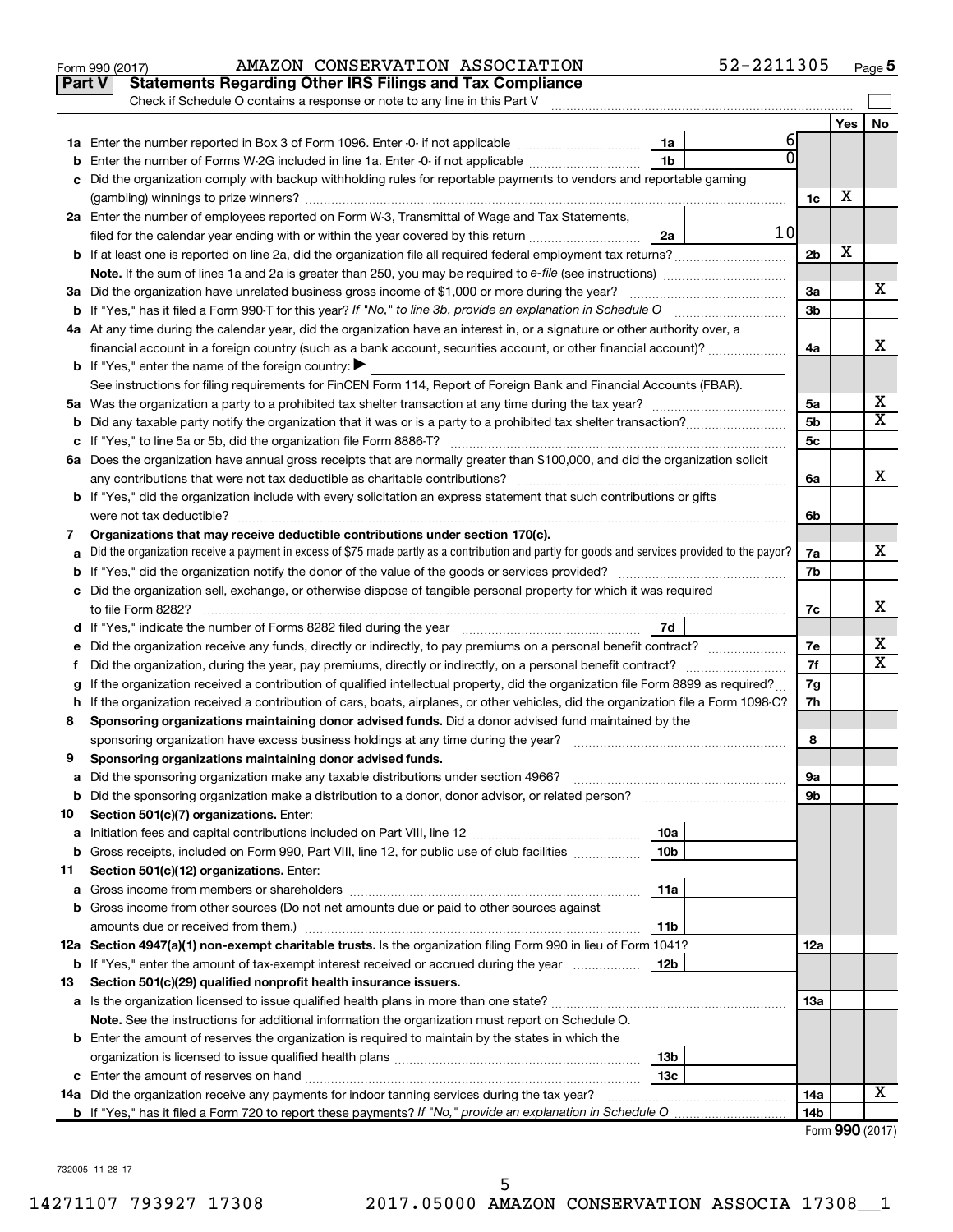| Form 990 (2017) |  |
|-----------------|--|
|-----------------|--|

## Form 990 (2017) Page AMAZON CONSERVATION ASSOCIATION 52-2211305

**Part VI** Governance, Management, and Disclosure For each "Yes" response to lines 2 through 7b below, and for a "No" response *to line 8a, 8b, or 10b below, describe the circumstances, processes, or changes in Schedule O. See instructions.*

|     | Check if Schedule O contains a response or note to any line in this Part VI [11] [12] Check if Schedule O contains a response or note to any line in this Part VI |    |    |                         |                         | $\overline{\textbf{X}}$ |  |  |
|-----|-------------------------------------------------------------------------------------------------------------------------------------------------------------------|----|----|-------------------------|-------------------------|-------------------------|--|--|
|     | <b>Section A. Governing Body and Management</b>                                                                                                                   |    |    |                         |                         | No                      |  |  |
|     |                                                                                                                                                                   |    |    |                         | Yes                     |                         |  |  |
|     | 1a Enter the number of voting members of the governing body at the end of the tax year                                                                            | 1a | 13 |                         |                         |                         |  |  |
|     | If there are material differences in voting rights among members of the governing body, or if the governing                                                       |    |    |                         |                         |                         |  |  |
|     | body delegated broad authority to an executive committee or similar committee, explain in Schedule O.                                                             |    |    |                         |                         |                         |  |  |
|     | <b>b</b> Enter the number of voting members included in line 1a, above, who are independent <i>manameron</i>                                                      | 1b | 13 |                         |                         |                         |  |  |
| 2   | Did any officer, director, trustee, or key employee have a family relationship or a business relationship with any other                                          |    |    |                         |                         |                         |  |  |
|     | officer, director, trustee, or key employee?                                                                                                                      |    |    | $\mathbf{2}$            |                         |                         |  |  |
| 3   | Did the organization delegate control over management duties customarily performed by or under the direct supervision                                             |    |    |                         |                         |                         |  |  |
|     |                                                                                                                                                                   |    |    | 3                       |                         |                         |  |  |
| 4   | Did the organization make any significant changes to its governing documents since the prior Form 990 was filed?                                                  |    |    | $\overline{\mathbf{4}}$ | $\overline{\mathbf{x}}$ |                         |  |  |
| 5   |                                                                                                                                                                   |    |    | $5\phantom{a}$          |                         |                         |  |  |
| 6   |                                                                                                                                                                   |    |    | 6                       |                         |                         |  |  |
| 7a  | Did the organization have members, stockholders, or other persons who had the power to elect or appoint one or                                                    |    |    |                         |                         |                         |  |  |
|     |                                                                                                                                                                   |    |    | 7a                      |                         |                         |  |  |
|     | <b>b</b> Are any governance decisions of the organization reserved to (or subject to approval by) members, stockholders, or                                       |    |    |                         |                         |                         |  |  |
|     | persons other than the governing body?                                                                                                                            |    |    | 7b                      |                         |                         |  |  |
| 8   | Did the organization contemporaneously document the meetings held or written actions undertaken during the year by the following:                                 |    |    |                         |                         |                         |  |  |
|     |                                                                                                                                                                   |    |    | 8а                      | x                       |                         |  |  |
|     |                                                                                                                                                                   |    |    | 8b                      | $\overline{\mathbf{x}}$ |                         |  |  |
| 9   | Is there any officer, director, trustee, or key employee listed in Part VII, Section A, who cannot be reached at the                                              |    |    |                         |                         |                         |  |  |
|     |                                                                                                                                                                   |    |    | 9                       |                         |                         |  |  |
|     | Section B. Policies (This Section B requests information about policies not required by the Internal Revenue Code.)                                               |    |    |                         |                         |                         |  |  |
|     |                                                                                                                                                                   |    |    |                         | Yes                     |                         |  |  |
|     |                                                                                                                                                                   |    |    | 10a                     |                         |                         |  |  |
|     | <b>b</b> If "Yes," did the organization have written policies and procedures governing the activities of such chapters, affiliates,                               |    |    |                         |                         |                         |  |  |
|     |                                                                                                                                                                   |    |    | 10 <sub>b</sub>         |                         |                         |  |  |
|     | 11a Has the organization provided a complete copy of this Form 990 to all members of its governing body before filing the form?                                   |    |    | 11a                     | X                       |                         |  |  |
|     | <b>b</b> Describe in Schedule O the process, if any, used by the organization to review this Form 990.                                                            |    |    |                         |                         |                         |  |  |
| 12a | Did the organization have a written conflict of interest policy? If "No," go to line 13                                                                           |    |    | 12a                     | x                       |                         |  |  |
| b   | Were officers, directors, or trustees, and key employees required to disclose annually interests that could give rise to conflicts?                               |    |    | 12 <sub>b</sub>         | $\overline{\textbf{x}}$ |                         |  |  |
|     | c Did the organization regularly and consistently monitor and enforce compliance with the policy? If "Yes," describe                                              |    |    |                         |                         |                         |  |  |
|     | in Schedule O how this was done manufactured and continuum and contact the way to the set of the set of the schedule O how this was done                          |    |    | 12c                     | х                       |                         |  |  |
| 13  |                                                                                                                                                                   |    |    | 13                      | $\overline{\textbf{x}}$ |                         |  |  |
| 14  | Did the organization have a written document retention and destruction policy? [11] manufaction manufaction in                                                    |    |    | 14                      | $\overline{\textbf{x}}$ |                         |  |  |
| 15  | Did the process for determining compensation of the following persons include a review and approval by independent                                                |    |    |                         |                         |                         |  |  |
|     | persons, comparability data, and contemporaneous substantiation of the deliberation and decision?                                                                 |    |    |                         |                         |                         |  |  |
|     |                                                                                                                                                                   |    |    | <b>15a</b>              | х                       |                         |  |  |
|     |                                                                                                                                                                   |    |    | 15b                     |                         |                         |  |  |
|     | If "Yes" to line 15a or 15b, describe the process in Schedule O (see instructions).                                                                               |    |    |                         |                         |                         |  |  |
|     | 16a Did the organization invest in, contribute assets to, or participate in a joint venture or similar arrangement with a                                         |    |    |                         |                         |                         |  |  |
|     | taxable entity during the year?                                                                                                                                   |    |    | 16a                     |                         |                         |  |  |
|     | b If "Yes," did the organization follow a written policy or procedure requiring the organization to evaluate its participation                                    |    |    |                         |                         |                         |  |  |
|     | in joint venture arrangements under applicable federal tax law, and take steps to safeguard the organization's                                                    |    |    |                         |                         |                         |  |  |
|     | exempt status with respect to such arrangements?                                                                                                                  |    |    | 16b                     |                         |                         |  |  |
|     | <b>Section C. Disclosure</b>                                                                                                                                      |    |    |                         |                         |                         |  |  |
|     | List the states with which a copy of this Form 990 is required to be filed $\blacktriangleright DC$                                                               |    |    |                         |                         |                         |  |  |
| 17  |                                                                                                                                                                   |    |    |                         |                         |                         |  |  |
| 18  | Section 6104 requires an organization to make its Forms 1023 (or 1024 if applicable), 990, and 990-T (Section 501(c)(3)s only) available                          |    |    |                         |                         |                         |  |  |
|     | for public inspection. Indicate how you made these available. Check all that apply.<br>$X$ Own website                                                            |    |    |                         |                         |                         |  |  |
|     | $\lfloor x \rfloor$ Upon request<br>Another's website<br>Other (explain in Schedule O)                                                                            |    |    |                         |                         |                         |  |  |
| 19  | Describe in Schedule O whether (and if so, how) the organization made its governing documents, conflict of interest policy, and financial                         |    |    |                         |                         |                         |  |  |
|     | statements available to the public during the tax year.                                                                                                           |    |    |                         |                         |                         |  |  |
| 20  | State the name, address, and telephone number of the person who possesses the organization's books and records:                                                   |    |    |                         |                         |                         |  |  |
|     | THE ORGANIZATION - 202-234-2356                                                                                                                                   |    |    |                         |                         |                         |  |  |
|     | 1012 14TH ST. NW, SUITE 625, WASHINGTON, DC<br>20005                                                                                                              |    |    |                         |                         |                         |  |  |
|     | 732006 11-28-17                                                                                                                                                   |    |    |                         | Form 990 (2017)         |                         |  |  |
|     | 6                                                                                                                                                                 |    |    |                         |                         |                         |  |  |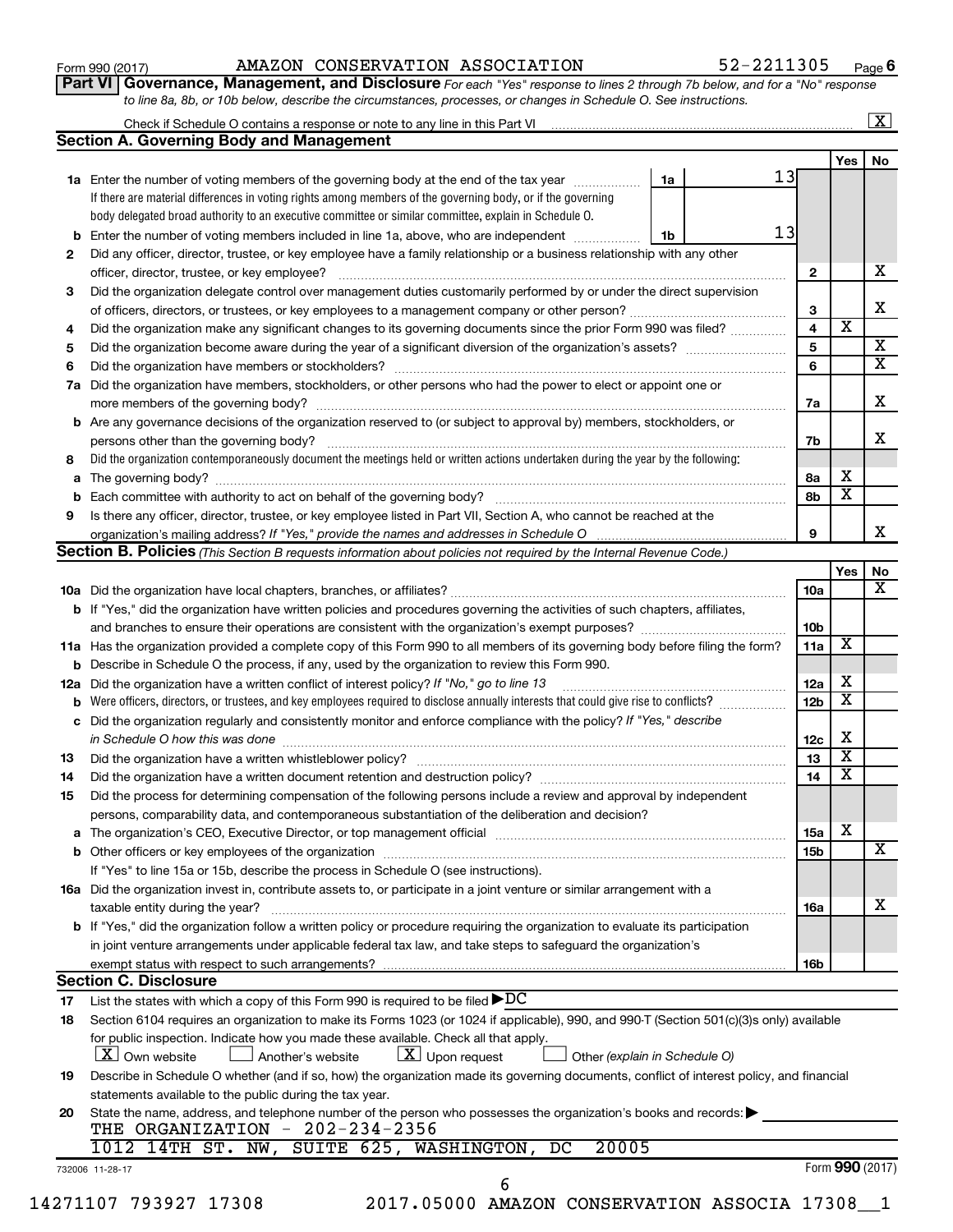$\Box$ 

| Part VII Compensation of Officers, Directors, Trustees, Key Employees, Highest Compensated |  |
|--------------------------------------------------------------------------------------------|--|
| <b>Employees, and Independent Contractors</b>                                              |  |

Check if Schedule O contains a response or note to any line in this Part VII

**Section A. Officers, Directors, Trustees, Key Employees, and Highest Compensated Employees**

**1a**  Complete this table for all persons required to be listed. Report compensation for the calendar year ending with or within the organization's tax year.

**•** List all of the organization's current officers, directors, trustees (whether individuals or organizations), regardless of amount of compensation. Enter -0- in columns  $(D)$ ,  $(E)$ , and  $(F)$  if no compensation was paid.

**•** List all of the organization's **current** key employees, if any. See instructions for definition of "key employee."

**•** List the organization's five current highest compensated employees (other than an officer, director, trustee, or key employee) who received reportable compensation (Box 5 of Form W-2 and/or Box 7 of Form 1099-MISC) of more than \$100,000 from the organization and any related organizations.

**•** List all of the organization's former officers, key employees, and highest compensated employees who received more than \$100,000 of reportable compensation from the organization and any related organizations.

**•** List all of the organization's former directors or trustees that received, in the capacity as a former director or trustee of the organization, more than \$10,000 of reportable compensation from the organization and any related organizations.

List persons in the following order: individual trustees or directors; institutional trustees; officers; key employees; highest compensated employees; and former such persons.

Check this box if neither the organization nor any related organization compensated any current officer, director, or trustee.  $\Box$ 

| (A)                       | (B)                    |                                |                                                                                                             | (C)         |              |                                 |        | (D)             | (E)             | (F)                          |
|---------------------------|------------------------|--------------------------------|-------------------------------------------------------------------------------------------------------------|-------------|--------------|---------------------------------|--------|-----------------|-----------------|------------------------------|
| Name and Title            | Average                |                                | Position<br>(do not check more than one<br>box, unless person is both an<br>officer and a director/trustee) |             |              |                                 |        | Reportable      | Reportable      | Estimated                    |
|                           | hours per              |                                |                                                                                                             |             |              |                                 |        | compensation    | compensation    | amount of                    |
|                           | week                   |                                |                                                                                                             |             |              |                                 |        | from            | from related    | other                        |
|                           | (list any              |                                |                                                                                                             |             |              |                                 |        | the             | organizations   | compensation                 |
|                           | hours for              |                                |                                                                                                             |             |              |                                 |        | organization    | (W-2/1099-MISC) | from the                     |
|                           | related                |                                |                                                                                                             |             |              |                                 |        | (W-2/1099-MISC) |                 | organization                 |
|                           | organizations<br>below |                                |                                                                                                             |             |              |                                 |        |                 |                 | and related<br>organizations |
|                           | line)                  | Individual trustee or director | Institutional trustee                                                                                       | Officer     | Key employee | Highest compensated<br>employee | Former |                 |                 |                              |
| ADRIAN FORSYTH<br>(1)     | 10.00                  |                                |                                                                                                             |             |              |                                 |        |                 |                 |                              |
| PRESIDENT                 |                        | $\mathbf X$                    |                                                                                                             | $\mathbf X$ |              |                                 |        | $\mathbf 0$ .   | $\mathbf 0$ .   | $\mathbf 0$ .                |
| (2)<br>ENRIQUE ORTIZ      | 8.00                   |                                |                                                                                                             |             |              |                                 |        |                 |                 |                              |
| VICE PRESIDENT            |                        | $\mathbf X$                    |                                                                                                             | $\mathbf X$ |              |                                 |        | 0.              | $\mathbf 0$ .   | $\mathbf 0$ .                |
| AMY ROSENTHAL<br>(3)      | 4.00                   |                                |                                                                                                             |             |              |                                 |        |                 |                 |                              |
| <b>TREASURER</b>          |                        | $\mathbf X$                    |                                                                                                             | $\mathbf X$ |              |                                 |        | 0.              | $\mathbf 0$ .   | $\mathbf 0$ .                |
| STEVE VOORHEES<br>(4)     | 2.00                   |                                |                                                                                                             |             |              |                                 |        |                 |                 |                              |
| <b>SECRETARY</b>          |                        | $\mathbf X$                    |                                                                                                             | $\mathbf X$ |              |                                 |        | 0.              | 0.              | $\mathbf 0$ .                |
| (5)<br><b>JAMES BRUMM</b> | 1.00                   |                                |                                                                                                             |             |              |                                 |        |                 |                 |                              |
| <b>DIRECTOR</b>           |                        | $\mathbf X$                    |                                                                                                             |             |              |                                 |        | 0.              | 0.              | $\mathbf 0$ .                |
| (6)<br>BRUCE BABBITT      | 1.00                   |                                |                                                                                                             |             |              |                                 |        |                 |                 |                              |
| <b>DIRECTOR</b>           |                        | $\mathbf X$                    |                                                                                                             |             |              |                                 |        | $\mathbf 0$ .   | 0.              | $\mathbf 0$ .                |
| (7)<br>EDUARDO FORNO      | 1.00                   |                                |                                                                                                             |             |              |                                 |        |                 |                 |                              |
| <b>DIRECTOR</b>           |                        | $\mathbf X$                    |                                                                                                             |             |              |                                 |        | $\mathbf 0$ .   | $\mathbf 0$ .   | $\mathbf 0$ .                |
| THOMAS LOVEJOY<br>(8)     | 1.00                   |                                |                                                                                                             |             |              |                                 |        |                 |                 |                              |
| <b>DIRECTOR</b>           |                        | $\mathbf X$                    |                                                                                                             |             |              |                                 |        | 0.              | 0.              | $\mathbf 0$ .                |
| (9)<br>DOUG SARNO         | 1.00                   |                                |                                                                                                             |             |              |                                 |        |                 |                 |                              |
| <b>DIRECTOR</b>           |                        | $\mathbf X$                    |                                                                                                             |             |              |                                 |        | 0.              | $\mathbf 0$ .   | $\mathbf 0$ .                |
| (10) MILES SILMAN         | 1.00                   |                                |                                                                                                             |             |              |                                 |        |                 |                 |                              |
| <b>DIRECTOR</b>           |                        | $\mathbf X$                    |                                                                                                             |             |              |                                 |        | 0               | $\mathbf 0$ .   | $\mathbf 0$ .                |
| (11) PEDRO SOLANO         | 1.00                   |                                |                                                                                                             |             |              |                                 |        |                 |                 |                              |
| <b>DIRECTOR</b>           |                        | $\mathbf X$                    |                                                                                                             |             |              |                                 |        | $\mathbf 0$     | $\mathbf 0$ .   | $\mathbf 0$ .                |
| (12) JEFF WOODMAN         | 1.00                   |                                |                                                                                                             |             |              |                                 |        |                 |                 |                              |
| <b>DIRECTOR</b>           |                        | X                              |                                                                                                             |             |              |                                 |        | $\mathbf 0$     | 0.              | $\mathbf 0$ .                |
| (13) MANUEL PULGAR-VIDAL  | 1.00                   |                                |                                                                                                             |             |              |                                 |        |                 |                 |                              |
| <b>DIRECTOR</b>           |                        | $\mathbf X$                    |                                                                                                             |             |              |                                 |        | 0.              | 0.              | $0$ .                        |
| (14) HANNAH C. STUTZMAN   | 40.00                  |                                |                                                                                                             |             |              |                                 |        |                 |                 |                              |
| EXECUTIVE DIRECTOR        |                        |                                |                                                                                                             | $\mathbf X$ |              |                                 |        | 93,600.         | 0.              | 11,129.                      |
|                           |                        |                                |                                                                                                             |             |              |                                 |        |                 |                 |                              |
|                           |                        |                                |                                                                                                             |             |              |                                 |        |                 |                 |                              |
|                           |                        |                                |                                                                                                             |             |              |                                 |        |                 |                 |                              |
|                           |                        |                                |                                                                                                             |             |              |                                 |        |                 |                 |                              |
|                           |                        |                                |                                                                                                             |             |              |                                 |        |                 |                 |                              |

7

732007 11-28-17

Form (2017) **990**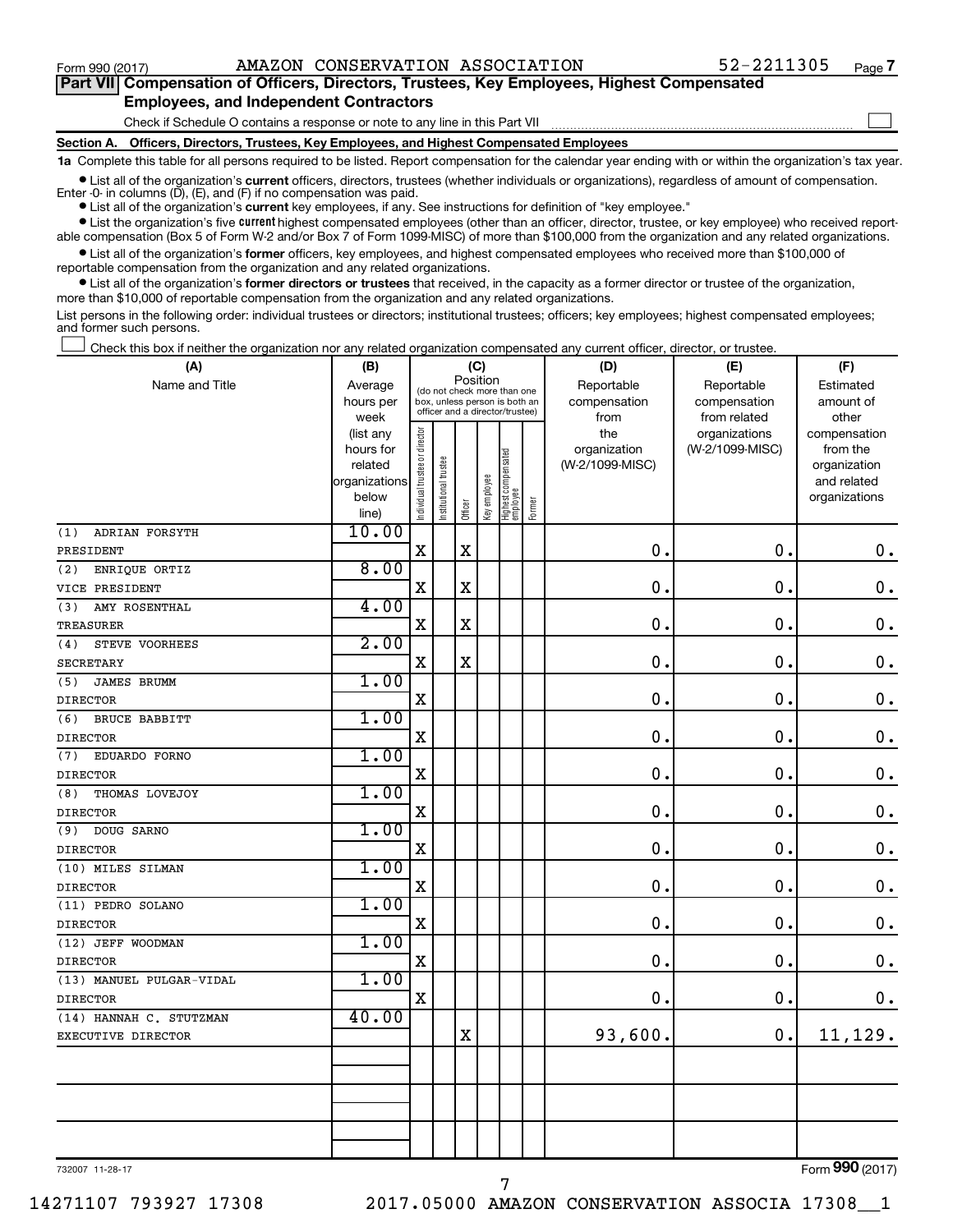|                 | AMAZON CONSERVATION ASSOCIATION<br>Form 990 (2017)                                                                                                                                                                                                     |                                                                      |                                |                       |          |              |                                                                                                 |        |                                                                                                | 52-2211305                       |          |                     |                                                                          | Page 8           |
|-----------------|--------------------------------------------------------------------------------------------------------------------------------------------------------------------------------------------------------------------------------------------------------|----------------------------------------------------------------------|--------------------------------|-----------------------|----------|--------------|-------------------------------------------------------------------------------------------------|--------|------------------------------------------------------------------------------------------------|----------------------------------|----------|---------------------|--------------------------------------------------------------------------|------------------|
| <b>Part VII</b> | Section A. Officers, Directors, Trustees, Key Employees, and Highest Compensated Employees (continued)                                                                                                                                                 |                                                                      |                                |                       |          |              |                                                                                                 |        |                                                                                                |                                  |          |                     |                                                                          |                  |
|                 | (A)<br>Name and title                                                                                                                                                                                                                                  | (B)<br>Average<br>hours per<br>week                                  |                                |                       | Position | (C)          | (do not check more than one<br>box, unless person is both an<br>officer and a director/trustee) |        | (D)<br>(E)<br>Reportable<br>Reportable<br>compensation<br>compensation<br>from related<br>from |                                  |          |                     | (F)<br>Estimated<br>amount of<br>other                                   |                  |
|                 |                                                                                                                                                                                                                                                        | (list any<br>hours for<br>related<br>organizations<br>below<br>line) | Individual trustee or director | Institutional trustee | Officer  | Key employee | Highest compensated<br>  employee                                                               | Former | the<br>organization<br>(W-2/1099-MISC)                                                         | organizations<br>(W-2/1099-MISC) |          |                     | compensation<br>from the<br>organization<br>and related<br>organizations |                  |
|                 |                                                                                                                                                                                                                                                        |                                                                      |                                |                       |          |              |                                                                                                 |        |                                                                                                |                                  |          |                     |                                                                          |                  |
|                 |                                                                                                                                                                                                                                                        |                                                                      |                                |                       |          |              |                                                                                                 |        |                                                                                                |                                  |          |                     |                                                                          |                  |
|                 |                                                                                                                                                                                                                                                        |                                                                      |                                |                       |          |              |                                                                                                 |        |                                                                                                |                                  |          |                     |                                                                          |                  |
|                 |                                                                                                                                                                                                                                                        |                                                                      |                                |                       |          |              |                                                                                                 |        |                                                                                                |                                  |          |                     |                                                                          |                  |
|                 |                                                                                                                                                                                                                                                        |                                                                      |                                |                       |          |              |                                                                                                 |        |                                                                                                |                                  |          |                     |                                                                          |                  |
|                 |                                                                                                                                                                                                                                                        |                                                                      |                                |                       |          |              |                                                                                                 |        |                                                                                                |                                  |          |                     |                                                                          |                  |
|                 |                                                                                                                                                                                                                                                        |                                                                      |                                |                       |          |              |                                                                                                 |        |                                                                                                |                                  |          |                     |                                                                          |                  |
|                 | 1b Sub-total                                                                                                                                                                                                                                           |                                                                      |                                |                       |          |              |                                                                                                 |        | 93,600.                                                                                        |                                  | Ο.       |                     | 11, 129.                                                                 |                  |
|                 | c Total from continuation sheets to Part VII, Section A manufactured by                                                                                                                                                                                |                                                                      |                                |                       |          |              |                                                                                                 |        | $\overline{0}$ .<br>93,600.                                                                    |                                  | σ.<br>0. |                     | 11, 129.                                                                 | $\overline{0}$ . |
| 2               | Total number of individuals (including but not limited to those listed above) who received more than \$100,000 of reportable<br>compensation from the organization $\blacktriangleright$                                                               |                                                                      |                                |                       |          |              |                                                                                                 |        |                                                                                                |                                  |          |                     |                                                                          | 1                |
| 3               | Did the organization list any former officer, director, or trustee, key employee, or highest compensated employee on                                                                                                                                   |                                                                      |                                |                       |          |              |                                                                                                 |        |                                                                                                |                                  |          |                     | Yes                                                                      | No               |
|                 | For any individual listed on line 1a, is the sum of reportable compensation and other compensation from the organization                                                                                                                               |                                                                      |                                |                       |          |              |                                                                                                 |        |                                                                                                |                                  |          | 3                   |                                                                          | х                |
| 5               | and related organizations greater than \$150,000? If "Yes," complete Schedule J for such individual<br>Did any person listed on line 1a receive or accrue compensation from any unrelated organization or individual for services                      |                                                                      |                                |                       |          |              |                                                                                                 |        |                                                                                                |                                  |          | 4                   |                                                                          | х<br>х           |
|                 | <b>Section B. Independent Contractors</b>                                                                                                                                                                                                              |                                                                      |                                |                       |          |              |                                                                                                 |        |                                                                                                |                                  |          | 5                   |                                                                          |                  |
| 1               | Complete this table for your five highest compensated independent contractors that received more than \$100,000 of compensation from<br>the organization. Report compensation for the calendar year ending with or within the organization's tax year. |                                                                      |                                |                       |          |              |                                                                                                 |        |                                                                                                |                                  |          |                     |                                                                          |                  |
|                 | (A)<br>Name and business address                                                                                                                                                                                                                       |                                                                      |                                | <b>NONE</b>           |          |              |                                                                                                 |        | (B)<br>Description of services                                                                 |                                  |          | (C)<br>Compensation |                                                                          |                  |
|                 |                                                                                                                                                                                                                                                        |                                                                      |                                |                       |          |              |                                                                                                 |        |                                                                                                |                                  |          |                     |                                                                          |                  |
|                 |                                                                                                                                                                                                                                                        |                                                                      |                                |                       |          |              |                                                                                                 |        |                                                                                                |                                  |          |                     |                                                                          |                  |
|                 |                                                                                                                                                                                                                                                        |                                                                      |                                |                       |          |              |                                                                                                 |        |                                                                                                |                                  |          |                     |                                                                          |                  |
|                 |                                                                                                                                                                                                                                                        |                                                                      |                                |                       |          |              |                                                                                                 |        |                                                                                                |                                  |          |                     |                                                                          |                  |
| 2               | Total number of independent contractors (including but not limited to those listed above) who received more than<br>\$100,000 of compensation from the organization                                                                                    |                                                                      |                                |                       |          |              | U                                                                                               |        |                                                                                                |                                  |          |                     |                                                                          |                  |
|                 |                                                                                                                                                                                                                                                        |                                                                      |                                |                       |          |              |                                                                                                 |        |                                                                                                |                                  |          |                     | $000 \times 1$                                                           |                  |

732008 11-28-17

Form (2017) **990**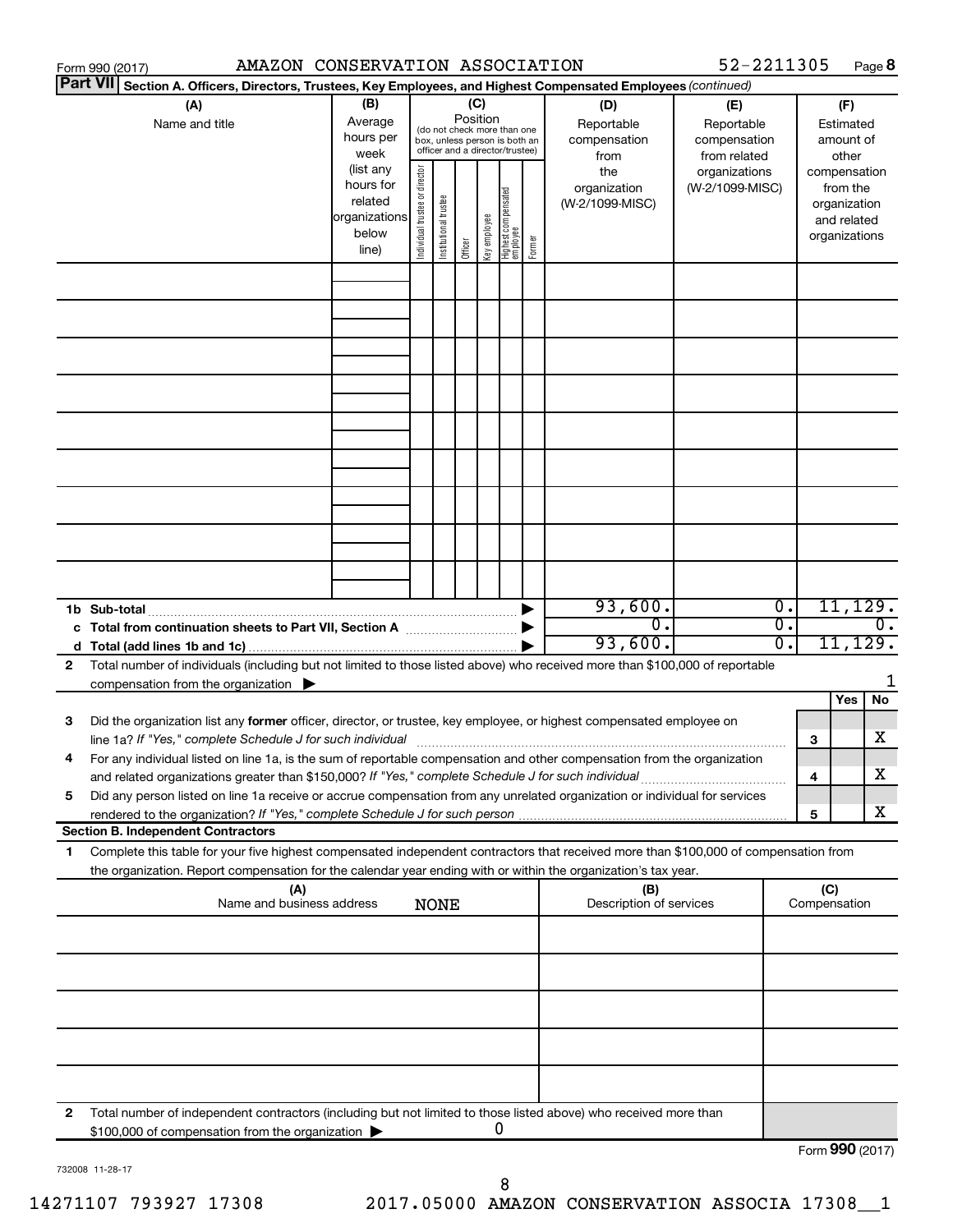| Check if Schedule O contains a response or note to any line in this Part VIII<br>(B)<br>(C)<br>(D)<br>Revenue excluded<br>(A)<br>Related or<br>Unrelated<br>Total revenue<br>from tax under<br>exempt function<br>business<br>$sec$<br>sections<br>512 - 514<br>revenue<br>revenue<br>Contributions, Gifts, Grants<br>and Other Similar Amounts<br>1a<br>1 a Federated campaigns<br>1 <sub>b</sub><br><b>b</b> Membership dues<br>l 1c<br>c Fundraising events<br>1 <sub>d</sub><br>d Related organizations<br>429,178.<br>1e<br>Government grants (contributions)<br>f All other contributions, gifts, grants, and<br>$\vert$ 1f $\vert$ 2, 369, 767.<br>similar amounts not included above<br>g Noncash contributions included in lines 1a-1f: \$<br>$\overline{\blacktriangleright}$<br>2,798,945.<br><b>Business Code</b><br>900099<br>184,951.<br>2 a RESEARCH FACILITY<br>184,951.<br>Program Service<br>Revenue<br>900099<br>105,069.<br>105,069.<br>OTHER PROGRAM SERVICE<br>$\mathbf b$<br>c<br>d<br>the control of the control of the control of the control of<br>e<br>f<br>290,020.<br>$\blacktriangleright$<br>Investment income (including dividends, interest, and<br>3<br>9,223.<br>▶<br>Income from investment of tax-exempt bond proceeds<br>4<br>5<br>(i) Real<br>(ii) Personal<br>20,888.<br>$\ldots \ldots \ldots \ldots \ldots$<br>6 a Gross rents<br>$\overline{0}$ .<br>Less: rental expenses<br>b<br>20,888.<br>Rental income or (loss)<br>c<br>20,888.<br>20,888.<br>▶<br>(i) Securities<br>7 a Gross amount from sales of<br>(ii) Other<br>assets other than inventory<br><b>b</b> Less: cost or other basis<br>and sales expenses<br>$\blacktriangleright$<br>8 a Gross income from fundraising events (not  <br><b>Other Revenue</b><br>including \$<br>оf<br>contributions reported on line 1c). See<br>c Net income or (loss) from fundraising events<br>▶<br>9 a Gross income from gaming activities. See<br>c Net income or (loss) from gaming activities<br>▶<br>10 a Gross sales of inventory, less returns<br>c Net income or (loss) from sales of inventory<br>▶<br><b>Business Code</b><br>Miscellaneous Revenue<br>12,442.<br>11 a REFUNDS AND REIMBURSEM<br>900099<br>12,442.<br>b<br>the control of the control of the control of the control of the control of<br>c<br>d<br>12,442.<br>$\blacktriangleright$<br>3,131,518.<br>290,020.<br>42,553.<br>$\overline{0}$ .<br>12 |  | <b>Part VIII</b> | <b>Statement of Revenue</b> |  |  |                 |
|-----------------------------------------------------------------------------------------------------------------------------------------------------------------------------------------------------------------------------------------------------------------------------------------------------------------------------------------------------------------------------------------------------------------------------------------------------------------------------------------------------------------------------------------------------------------------------------------------------------------------------------------------------------------------------------------------------------------------------------------------------------------------------------------------------------------------------------------------------------------------------------------------------------------------------------------------------------------------------------------------------------------------------------------------------------------------------------------------------------------------------------------------------------------------------------------------------------------------------------------------------------------------------------------------------------------------------------------------------------------------------------------------------------------------------------------------------------------------------------------------------------------------------------------------------------------------------------------------------------------------------------------------------------------------------------------------------------------------------------------------------------------------------------------------------------------------------------------------------------------------------------------------------------------------------------------------------------------------------------------------------------------------------------------------------------------------------------------------------------------------------------------------------------------------------------------------------------------------------------------------------------------------------------------------------------------------------------------------------------------------------------------------------------------------|--|------------------|-----------------------------|--|--|-----------------|
|                                                                                                                                                                                                                                                                                                                                                                                                                                                                                                                                                                                                                                                                                                                                                                                                                                                                                                                                                                                                                                                                                                                                                                                                                                                                                                                                                                                                                                                                                                                                                                                                                                                                                                                                                                                                                                                                                                                                                                                                                                                                                                                                                                                                                                                                                                                                                                                                                       |  |                  |                             |  |  |                 |
|                                                                                                                                                                                                                                                                                                                                                                                                                                                                                                                                                                                                                                                                                                                                                                                                                                                                                                                                                                                                                                                                                                                                                                                                                                                                                                                                                                                                                                                                                                                                                                                                                                                                                                                                                                                                                                                                                                                                                                                                                                                                                                                                                                                                                                                                                                                                                                                                                       |  |                  |                             |  |  |                 |
|                                                                                                                                                                                                                                                                                                                                                                                                                                                                                                                                                                                                                                                                                                                                                                                                                                                                                                                                                                                                                                                                                                                                                                                                                                                                                                                                                                                                                                                                                                                                                                                                                                                                                                                                                                                                                                                                                                                                                                                                                                                                                                                                                                                                                                                                                                                                                                                                                       |  |                  |                             |  |  |                 |
|                                                                                                                                                                                                                                                                                                                                                                                                                                                                                                                                                                                                                                                                                                                                                                                                                                                                                                                                                                                                                                                                                                                                                                                                                                                                                                                                                                                                                                                                                                                                                                                                                                                                                                                                                                                                                                                                                                                                                                                                                                                                                                                                                                                                                                                                                                                                                                                                                       |  |                  |                             |  |  |                 |
|                                                                                                                                                                                                                                                                                                                                                                                                                                                                                                                                                                                                                                                                                                                                                                                                                                                                                                                                                                                                                                                                                                                                                                                                                                                                                                                                                                                                                                                                                                                                                                                                                                                                                                                                                                                                                                                                                                                                                                                                                                                                                                                                                                                                                                                                                                                                                                                                                       |  |                  |                             |  |  |                 |
|                                                                                                                                                                                                                                                                                                                                                                                                                                                                                                                                                                                                                                                                                                                                                                                                                                                                                                                                                                                                                                                                                                                                                                                                                                                                                                                                                                                                                                                                                                                                                                                                                                                                                                                                                                                                                                                                                                                                                                                                                                                                                                                                                                                                                                                                                                                                                                                                                       |  |                  |                             |  |  |                 |
|                                                                                                                                                                                                                                                                                                                                                                                                                                                                                                                                                                                                                                                                                                                                                                                                                                                                                                                                                                                                                                                                                                                                                                                                                                                                                                                                                                                                                                                                                                                                                                                                                                                                                                                                                                                                                                                                                                                                                                                                                                                                                                                                                                                                                                                                                                                                                                                                                       |  |                  |                             |  |  |                 |
|                                                                                                                                                                                                                                                                                                                                                                                                                                                                                                                                                                                                                                                                                                                                                                                                                                                                                                                                                                                                                                                                                                                                                                                                                                                                                                                                                                                                                                                                                                                                                                                                                                                                                                                                                                                                                                                                                                                                                                                                                                                                                                                                                                                                                                                                                                                                                                                                                       |  |                  |                             |  |  |                 |
|                                                                                                                                                                                                                                                                                                                                                                                                                                                                                                                                                                                                                                                                                                                                                                                                                                                                                                                                                                                                                                                                                                                                                                                                                                                                                                                                                                                                                                                                                                                                                                                                                                                                                                                                                                                                                                                                                                                                                                                                                                                                                                                                                                                                                                                                                                                                                                                                                       |  |                  |                             |  |  |                 |
|                                                                                                                                                                                                                                                                                                                                                                                                                                                                                                                                                                                                                                                                                                                                                                                                                                                                                                                                                                                                                                                                                                                                                                                                                                                                                                                                                                                                                                                                                                                                                                                                                                                                                                                                                                                                                                                                                                                                                                                                                                                                                                                                                                                                                                                                                                                                                                                                                       |  |                  |                             |  |  |                 |
|                                                                                                                                                                                                                                                                                                                                                                                                                                                                                                                                                                                                                                                                                                                                                                                                                                                                                                                                                                                                                                                                                                                                                                                                                                                                                                                                                                                                                                                                                                                                                                                                                                                                                                                                                                                                                                                                                                                                                                                                                                                                                                                                                                                                                                                                                                                                                                                                                       |  |                  |                             |  |  |                 |
|                                                                                                                                                                                                                                                                                                                                                                                                                                                                                                                                                                                                                                                                                                                                                                                                                                                                                                                                                                                                                                                                                                                                                                                                                                                                                                                                                                                                                                                                                                                                                                                                                                                                                                                                                                                                                                                                                                                                                                                                                                                                                                                                                                                                                                                                                                                                                                                                                       |  |                  |                             |  |  |                 |
|                                                                                                                                                                                                                                                                                                                                                                                                                                                                                                                                                                                                                                                                                                                                                                                                                                                                                                                                                                                                                                                                                                                                                                                                                                                                                                                                                                                                                                                                                                                                                                                                                                                                                                                                                                                                                                                                                                                                                                                                                                                                                                                                                                                                                                                                                                                                                                                                                       |  |                  |                             |  |  |                 |
|                                                                                                                                                                                                                                                                                                                                                                                                                                                                                                                                                                                                                                                                                                                                                                                                                                                                                                                                                                                                                                                                                                                                                                                                                                                                                                                                                                                                                                                                                                                                                                                                                                                                                                                                                                                                                                                                                                                                                                                                                                                                                                                                                                                                                                                                                                                                                                                                                       |  |                  |                             |  |  |                 |
|                                                                                                                                                                                                                                                                                                                                                                                                                                                                                                                                                                                                                                                                                                                                                                                                                                                                                                                                                                                                                                                                                                                                                                                                                                                                                                                                                                                                                                                                                                                                                                                                                                                                                                                                                                                                                                                                                                                                                                                                                                                                                                                                                                                                                                                                                                                                                                                                                       |  |                  |                             |  |  |                 |
|                                                                                                                                                                                                                                                                                                                                                                                                                                                                                                                                                                                                                                                                                                                                                                                                                                                                                                                                                                                                                                                                                                                                                                                                                                                                                                                                                                                                                                                                                                                                                                                                                                                                                                                                                                                                                                                                                                                                                                                                                                                                                                                                                                                                                                                                                                                                                                                                                       |  |                  |                             |  |  |                 |
|                                                                                                                                                                                                                                                                                                                                                                                                                                                                                                                                                                                                                                                                                                                                                                                                                                                                                                                                                                                                                                                                                                                                                                                                                                                                                                                                                                                                                                                                                                                                                                                                                                                                                                                                                                                                                                                                                                                                                                                                                                                                                                                                                                                                                                                                                                                                                                                                                       |  |                  |                             |  |  |                 |
|                                                                                                                                                                                                                                                                                                                                                                                                                                                                                                                                                                                                                                                                                                                                                                                                                                                                                                                                                                                                                                                                                                                                                                                                                                                                                                                                                                                                                                                                                                                                                                                                                                                                                                                                                                                                                                                                                                                                                                                                                                                                                                                                                                                                                                                                                                                                                                                                                       |  |                  |                             |  |  |                 |
|                                                                                                                                                                                                                                                                                                                                                                                                                                                                                                                                                                                                                                                                                                                                                                                                                                                                                                                                                                                                                                                                                                                                                                                                                                                                                                                                                                                                                                                                                                                                                                                                                                                                                                                                                                                                                                                                                                                                                                                                                                                                                                                                                                                                                                                                                                                                                                                                                       |  |                  |                             |  |  |                 |
|                                                                                                                                                                                                                                                                                                                                                                                                                                                                                                                                                                                                                                                                                                                                                                                                                                                                                                                                                                                                                                                                                                                                                                                                                                                                                                                                                                                                                                                                                                                                                                                                                                                                                                                                                                                                                                                                                                                                                                                                                                                                                                                                                                                                                                                                                                                                                                                                                       |  |                  |                             |  |  | 9,223.          |
|                                                                                                                                                                                                                                                                                                                                                                                                                                                                                                                                                                                                                                                                                                                                                                                                                                                                                                                                                                                                                                                                                                                                                                                                                                                                                                                                                                                                                                                                                                                                                                                                                                                                                                                                                                                                                                                                                                                                                                                                                                                                                                                                                                                                                                                                                                                                                                                                                       |  |                  |                             |  |  |                 |
|                                                                                                                                                                                                                                                                                                                                                                                                                                                                                                                                                                                                                                                                                                                                                                                                                                                                                                                                                                                                                                                                                                                                                                                                                                                                                                                                                                                                                                                                                                                                                                                                                                                                                                                                                                                                                                                                                                                                                                                                                                                                                                                                                                                                                                                                                                                                                                                                                       |  |                  |                             |  |  |                 |
|                                                                                                                                                                                                                                                                                                                                                                                                                                                                                                                                                                                                                                                                                                                                                                                                                                                                                                                                                                                                                                                                                                                                                                                                                                                                                                                                                                                                                                                                                                                                                                                                                                                                                                                                                                                                                                                                                                                                                                                                                                                                                                                                                                                                                                                                                                                                                                                                                       |  |                  |                             |  |  |                 |
|                                                                                                                                                                                                                                                                                                                                                                                                                                                                                                                                                                                                                                                                                                                                                                                                                                                                                                                                                                                                                                                                                                                                                                                                                                                                                                                                                                                                                                                                                                                                                                                                                                                                                                                                                                                                                                                                                                                                                                                                                                                                                                                                                                                                                                                                                                                                                                                                                       |  |                  |                             |  |  |                 |
|                                                                                                                                                                                                                                                                                                                                                                                                                                                                                                                                                                                                                                                                                                                                                                                                                                                                                                                                                                                                                                                                                                                                                                                                                                                                                                                                                                                                                                                                                                                                                                                                                                                                                                                                                                                                                                                                                                                                                                                                                                                                                                                                                                                                                                                                                                                                                                                                                       |  |                  |                             |  |  |                 |
|                                                                                                                                                                                                                                                                                                                                                                                                                                                                                                                                                                                                                                                                                                                                                                                                                                                                                                                                                                                                                                                                                                                                                                                                                                                                                                                                                                                                                                                                                                                                                                                                                                                                                                                                                                                                                                                                                                                                                                                                                                                                                                                                                                                                                                                                                                                                                                                                                       |  |                  |                             |  |  |                 |
|                                                                                                                                                                                                                                                                                                                                                                                                                                                                                                                                                                                                                                                                                                                                                                                                                                                                                                                                                                                                                                                                                                                                                                                                                                                                                                                                                                                                                                                                                                                                                                                                                                                                                                                                                                                                                                                                                                                                                                                                                                                                                                                                                                                                                                                                                                                                                                                                                       |  |                  |                             |  |  |                 |
|                                                                                                                                                                                                                                                                                                                                                                                                                                                                                                                                                                                                                                                                                                                                                                                                                                                                                                                                                                                                                                                                                                                                                                                                                                                                                                                                                                                                                                                                                                                                                                                                                                                                                                                                                                                                                                                                                                                                                                                                                                                                                                                                                                                                                                                                                                                                                                                                                       |  |                  |                             |  |  |                 |
|                                                                                                                                                                                                                                                                                                                                                                                                                                                                                                                                                                                                                                                                                                                                                                                                                                                                                                                                                                                                                                                                                                                                                                                                                                                                                                                                                                                                                                                                                                                                                                                                                                                                                                                                                                                                                                                                                                                                                                                                                                                                                                                                                                                                                                                                                                                                                                                                                       |  |                  |                             |  |  |                 |
|                                                                                                                                                                                                                                                                                                                                                                                                                                                                                                                                                                                                                                                                                                                                                                                                                                                                                                                                                                                                                                                                                                                                                                                                                                                                                                                                                                                                                                                                                                                                                                                                                                                                                                                                                                                                                                                                                                                                                                                                                                                                                                                                                                                                                                                                                                                                                                                                                       |  |                  |                             |  |  |                 |
|                                                                                                                                                                                                                                                                                                                                                                                                                                                                                                                                                                                                                                                                                                                                                                                                                                                                                                                                                                                                                                                                                                                                                                                                                                                                                                                                                                                                                                                                                                                                                                                                                                                                                                                                                                                                                                                                                                                                                                                                                                                                                                                                                                                                                                                                                                                                                                                                                       |  |                  |                             |  |  |                 |
|                                                                                                                                                                                                                                                                                                                                                                                                                                                                                                                                                                                                                                                                                                                                                                                                                                                                                                                                                                                                                                                                                                                                                                                                                                                                                                                                                                                                                                                                                                                                                                                                                                                                                                                                                                                                                                                                                                                                                                                                                                                                                                                                                                                                                                                                                                                                                                                                                       |  |                  |                             |  |  |                 |
|                                                                                                                                                                                                                                                                                                                                                                                                                                                                                                                                                                                                                                                                                                                                                                                                                                                                                                                                                                                                                                                                                                                                                                                                                                                                                                                                                                                                                                                                                                                                                                                                                                                                                                                                                                                                                                                                                                                                                                                                                                                                                                                                                                                                                                                                                                                                                                                                                       |  |                  |                             |  |  |                 |
|                                                                                                                                                                                                                                                                                                                                                                                                                                                                                                                                                                                                                                                                                                                                                                                                                                                                                                                                                                                                                                                                                                                                                                                                                                                                                                                                                                                                                                                                                                                                                                                                                                                                                                                                                                                                                                                                                                                                                                                                                                                                                                                                                                                                                                                                                                                                                                                                                       |  |                  |                             |  |  |                 |
|                                                                                                                                                                                                                                                                                                                                                                                                                                                                                                                                                                                                                                                                                                                                                                                                                                                                                                                                                                                                                                                                                                                                                                                                                                                                                                                                                                                                                                                                                                                                                                                                                                                                                                                                                                                                                                                                                                                                                                                                                                                                                                                                                                                                                                                                                                                                                                                                                       |  |                  |                             |  |  |                 |
|                                                                                                                                                                                                                                                                                                                                                                                                                                                                                                                                                                                                                                                                                                                                                                                                                                                                                                                                                                                                                                                                                                                                                                                                                                                                                                                                                                                                                                                                                                                                                                                                                                                                                                                                                                                                                                                                                                                                                                                                                                                                                                                                                                                                                                                                                                                                                                                                                       |  |                  |                             |  |  |                 |
|                                                                                                                                                                                                                                                                                                                                                                                                                                                                                                                                                                                                                                                                                                                                                                                                                                                                                                                                                                                                                                                                                                                                                                                                                                                                                                                                                                                                                                                                                                                                                                                                                                                                                                                                                                                                                                                                                                                                                                                                                                                                                                                                                                                                                                                                                                                                                                                                                       |  |                  |                             |  |  |                 |
|                                                                                                                                                                                                                                                                                                                                                                                                                                                                                                                                                                                                                                                                                                                                                                                                                                                                                                                                                                                                                                                                                                                                                                                                                                                                                                                                                                                                                                                                                                                                                                                                                                                                                                                                                                                                                                                                                                                                                                                                                                                                                                                                                                                                                                                                                                                                                                                                                       |  |                  |                             |  |  |                 |
|                                                                                                                                                                                                                                                                                                                                                                                                                                                                                                                                                                                                                                                                                                                                                                                                                                                                                                                                                                                                                                                                                                                                                                                                                                                                                                                                                                                                                                                                                                                                                                                                                                                                                                                                                                                                                                                                                                                                                                                                                                                                                                                                                                                                                                                                                                                                                                                                                       |  |                  |                             |  |  |                 |
|                                                                                                                                                                                                                                                                                                                                                                                                                                                                                                                                                                                                                                                                                                                                                                                                                                                                                                                                                                                                                                                                                                                                                                                                                                                                                                                                                                                                                                                                                                                                                                                                                                                                                                                                                                                                                                                                                                                                                                                                                                                                                                                                                                                                                                                                                                                                                                                                                       |  |                  |                             |  |  |                 |
|                                                                                                                                                                                                                                                                                                                                                                                                                                                                                                                                                                                                                                                                                                                                                                                                                                                                                                                                                                                                                                                                                                                                                                                                                                                                                                                                                                                                                                                                                                                                                                                                                                                                                                                                                                                                                                                                                                                                                                                                                                                                                                                                                                                                                                                                                                                                                                                                                       |  |                  |                             |  |  |                 |
|                                                                                                                                                                                                                                                                                                                                                                                                                                                                                                                                                                                                                                                                                                                                                                                                                                                                                                                                                                                                                                                                                                                                                                                                                                                                                                                                                                                                                                                                                                                                                                                                                                                                                                                                                                                                                                                                                                                                                                                                                                                                                                                                                                                                                                                                                                                                                                                                                       |  |                  |                             |  |  |                 |
|                                                                                                                                                                                                                                                                                                                                                                                                                                                                                                                                                                                                                                                                                                                                                                                                                                                                                                                                                                                                                                                                                                                                                                                                                                                                                                                                                                                                                                                                                                                                                                                                                                                                                                                                                                                                                                                                                                                                                                                                                                                                                                                                                                                                                                                                                                                                                                                                                       |  |                  |                             |  |  |                 |
|                                                                                                                                                                                                                                                                                                                                                                                                                                                                                                                                                                                                                                                                                                                                                                                                                                                                                                                                                                                                                                                                                                                                                                                                                                                                                                                                                                                                                                                                                                                                                                                                                                                                                                                                                                                                                                                                                                                                                                                                                                                                                                                                                                                                                                                                                                                                                                                                                       |  |                  |                             |  |  |                 |
|                                                                                                                                                                                                                                                                                                                                                                                                                                                                                                                                                                                                                                                                                                                                                                                                                                                                                                                                                                                                                                                                                                                                                                                                                                                                                                                                                                                                                                                                                                                                                                                                                                                                                                                                                                                                                                                                                                                                                                                                                                                                                                                                                                                                                                                                                                                                                                                                                       |  |                  |                             |  |  |                 |
|                                                                                                                                                                                                                                                                                                                                                                                                                                                                                                                                                                                                                                                                                                                                                                                                                                                                                                                                                                                                                                                                                                                                                                                                                                                                                                                                                                                                                                                                                                                                                                                                                                                                                                                                                                                                                                                                                                                                                                                                                                                                                                                                                                                                                                                                                                                                                                                                                       |  |                  |                             |  |  |                 |
|                                                                                                                                                                                                                                                                                                                                                                                                                                                                                                                                                                                                                                                                                                                                                                                                                                                                                                                                                                                                                                                                                                                                                                                                                                                                                                                                                                                                                                                                                                                                                                                                                                                                                                                                                                                                                                                                                                                                                                                                                                                                                                                                                                                                                                                                                                                                                                                                                       |  |                  |                             |  |  |                 |
|                                                                                                                                                                                                                                                                                                                                                                                                                                                                                                                                                                                                                                                                                                                                                                                                                                                                                                                                                                                                                                                                                                                                                                                                                                                                                                                                                                                                                                                                                                                                                                                                                                                                                                                                                                                                                                                                                                                                                                                                                                                                                                                                                                                                                                                                                                                                                                                                                       |  |                  |                             |  |  |                 |
|                                                                                                                                                                                                                                                                                                                                                                                                                                                                                                                                                                                                                                                                                                                                                                                                                                                                                                                                                                                                                                                                                                                                                                                                                                                                                                                                                                                                                                                                                                                                                                                                                                                                                                                                                                                                                                                                                                                                                                                                                                                                                                                                                                                                                                                                                                                                                                                                                       |  |                  |                             |  |  |                 |
|                                                                                                                                                                                                                                                                                                                                                                                                                                                                                                                                                                                                                                                                                                                                                                                                                                                                                                                                                                                                                                                                                                                                                                                                                                                                                                                                                                                                                                                                                                                                                                                                                                                                                                                                                                                                                                                                                                                                                                                                                                                                                                                                                                                                                                                                                                                                                                                                                       |  |                  |                             |  |  |                 |
|                                                                                                                                                                                                                                                                                                                                                                                                                                                                                                                                                                                                                                                                                                                                                                                                                                                                                                                                                                                                                                                                                                                                                                                                                                                                                                                                                                                                                                                                                                                                                                                                                                                                                                                                                                                                                                                                                                                                                                                                                                                                                                                                                                                                                                                                                                                                                                                                                       |  |                  |                             |  |  |                 |
| 732009 11-28-17                                                                                                                                                                                                                                                                                                                                                                                                                                                                                                                                                                                                                                                                                                                                                                                                                                                                                                                                                                                                                                                                                                                                                                                                                                                                                                                                                                                                                                                                                                                                                                                                                                                                                                                                                                                                                                                                                                                                                                                                                                                                                                                                                                                                                                                                                                                                                                                                       |  |                  |                             |  |  | Form 990 (2017) |

Form 990 (2017) Page AMAZON CONSERVATION ASSOCIATION 52-2211305

52-2211305 Page 9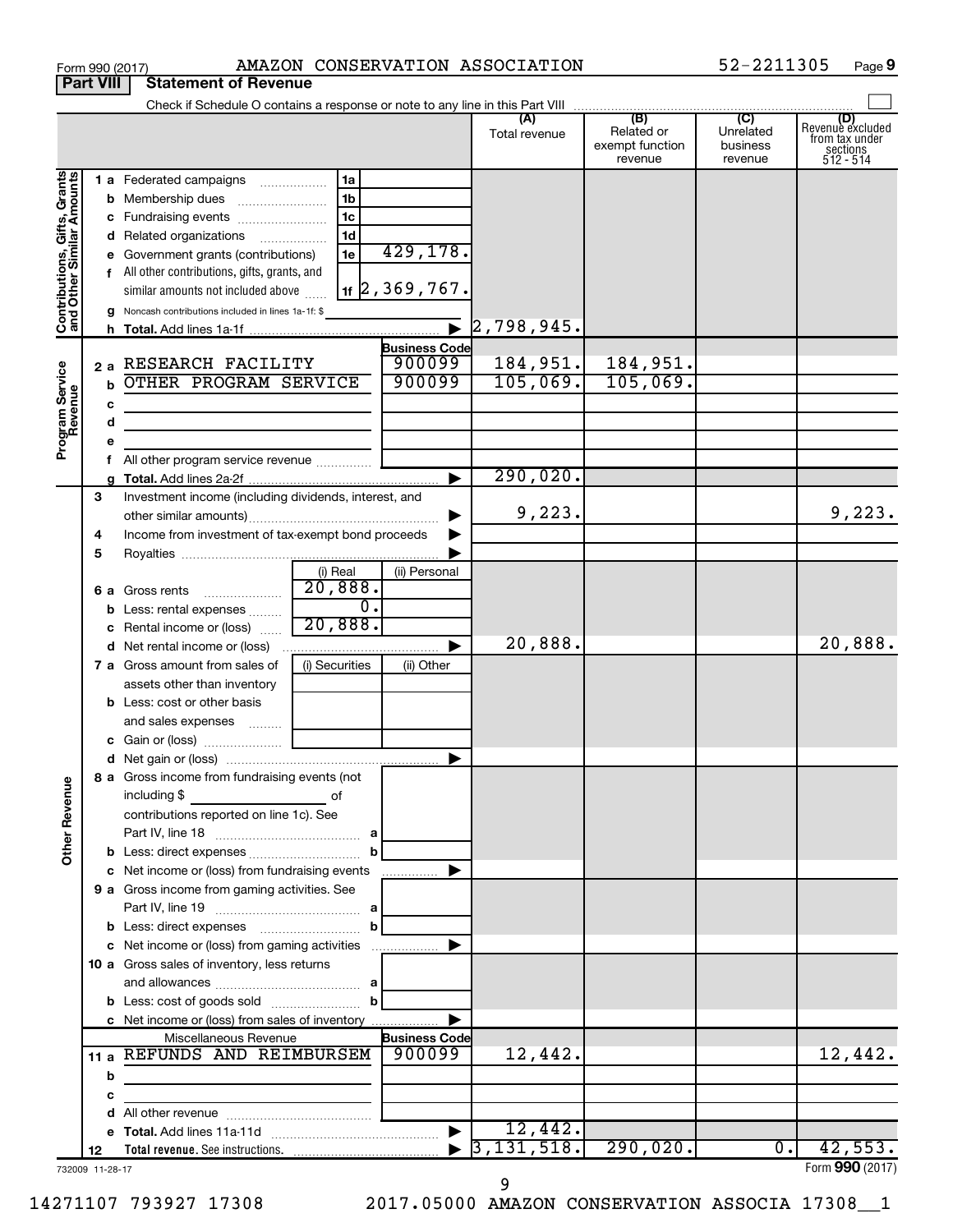**Part IX Statement of Functional Expenses**

Form 990 (2017) Page AMAZON CONSERVATION ASSOCIATION 52-2211305

|          | Section 501(c)(3) and 501(c)(4) organizations must complete all columns. All other organizations must complete column (A).                                |                           |                                    |                                           |                                |
|----------|-----------------------------------------------------------------------------------------------------------------------------------------------------------|---------------------------|------------------------------------|-------------------------------------------|--------------------------------|
|          | Check if Schedule O contains a response or note to any line in this Part IX.                                                                              |                           |                                    |                                           |                                |
|          | Do not include amounts reported on lines 6b,<br>7b, 8b, 9b, and 10b of Part VIII.                                                                         | (A)<br>Total expenses     | (B)<br>Program service<br>expenses | (C)<br>Management and<br>general expenses | (D)<br>Fundraising<br>expenses |
| 1        | Grants and other assistance to domestic organizations                                                                                                     |                           |                                    |                                           |                                |
|          | and domestic governments. See Part IV, line 21                                                                                                            |                           |                                    |                                           |                                |
| 2        | Grants and other assistance to domestic                                                                                                                   |                           |                                    |                                           |                                |
|          | individuals. See Part IV, line 22                                                                                                                         |                           |                                    |                                           |                                |
| 3        | Grants and other assistance to foreign                                                                                                                    |                           |                                    |                                           |                                |
|          | organizations, foreign governments, and foreign                                                                                                           |                           |                                    |                                           |                                |
|          | individuals. See Part IV, lines 15 and 16                                                                                                                 | 3,574,431.                | 3,574,431.                         |                                           |                                |
| 4        | Benefits paid to or for members                                                                                                                           |                           |                                    |                                           |                                |
| 5        | Compensation of current officers, directors,                                                                                                              |                           |                                    |                                           |                                |
|          | trustees, and key employees                                                                                                                               | 104,732.                  | 60,905.                            | 32,582.                                   | 11,245.                        |
| 6        | Compensation not included above, to disqualified                                                                                                          |                           |                                    |                                           |                                |
|          | persons (as defined under section 4958(f)(1)) and                                                                                                         |                           |                                    |                                           |                                |
|          | persons described in section 4958(c)(3)(B)                                                                                                                |                           |                                    |                                           |                                |
| 7        |                                                                                                                                                           | 509,884.                  | 290,082.                           | 165,056.                                  | 54,746.                        |
| 8        | Pension plan accruals and contributions (include                                                                                                          |                           |                                    |                                           |                                |
|          | section 401(k) and 403(b) employer contributions)                                                                                                         | $\frac{16,188.}{54,265.}$ | $\frac{11,131}{37,313}$            | $\frac{3,319}{11,126}$                    | $\frac{1,738}{5,826}$          |
| 9        |                                                                                                                                                           |                           |                                    |                                           |                                |
| 10       |                                                                                                                                                           | 43,973.                   | 30, 236.                           | 9,016.                                    | 4,721.                         |
| 11       | Fees for services (non-employees):                                                                                                                        |                           |                                    |                                           |                                |
| a        |                                                                                                                                                           |                           |                                    |                                           |                                |
| b        |                                                                                                                                                           | 31,755.                   |                                    | 31,755.                                   |                                |
|          |                                                                                                                                                           |                           |                                    |                                           |                                |
|          |                                                                                                                                                           |                           |                                    |                                           |                                |
| е        | Professional fundraising services. See Part IV, line 17                                                                                                   |                           |                                    |                                           |                                |
| f        | Investment management fees<br>Other. (If line 11g amount exceeds 10% of line 25,                                                                          |                           |                                    |                                           |                                |
| g        | column (A) amount, list line 11g expenses on Sch O.)                                                                                                      | 148,758.                  | 102,284.                           | 30,502.                                   | 15,972.                        |
| 12       |                                                                                                                                                           |                           |                                    |                                           |                                |
| 13       |                                                                                                                                                           | 37, 395.                  | 25,711.                            | 7,668.                                    | 4,016.                         |
| 14       |                                                                                                                                                           |                           |                                    |                                           |                                |
| 15       |                                                                                                                                                           | 90,748.                   | 62, 397.                           |                                           |                                |
| 16       |                                                                                                                                                           | 136,780.                  | 133,065.                           | 18,607.<br>3,481.                         | 9,744.<br>234.                 |
| 17       |                                                                                                                                                           |                           |                                    |                                           |                                |
| 18       | Payments of travel or entertainment expenses                                                                                                              |                           |                                    |                                           |                                |
|          | for any federal, state, or local public officials                                                                                                         | 20,311.                   | 13,966                             | 4,164.                                    | 2,181.                         |
| 19       | Conferences, conventions, and meetings                                                                                                                    |                           |                                    |                                           |                                |
| 20<br>21 | Interest                                                                                                                                                  |                           |                                    |                                           |                                |
| 22       | Depreciation, depletion, and amortization                                                                                                                 | 605.                      | 417.                               | 123.                                      | 65.                            |
| 23       | Insurance                                                                                                                                                 | 9,853.                    | 6,775.                             | 2,020                                     | 1,058.                         |
| 24       | Other expenses. Itemize expenses not covered<br>above. (List miscellaneous expenses in line 24e. If line<br>24e amount exceeds 10% of line 25, column (A) |                           |                                    |                                           |                                |
|          | amount, list line 24e expenses on Schedule O.)                                                                                                            |                           |                                    |                                           |                                |
| a        | RESEARCH STATIONS AND<br>O                                                                                                                                | 251, 344.                 | 251, 344.                          |                                           |                                |
| b        | <b>BAD DEBT</b>                                                                                                                                           | 4,611.                    |                                    | 4,611                                     |                                |
| C        | <b>MISCELLANEOUS</b>                                                                                                                                      | 2,562.                    | 1,762.                             | 525.                                      | 275.                           |
| d        | REPAIRS AND MAINTENANCE                                                                                                                                   | 745.                      | 512.                               | 153.                                      | 80.                            |
|          | e All other expenses                                                                                                                                      |                           |                                    |                                           |                                |
| 25       | Total functional expenses. Add lines 1 through 24e                                                                                                        | 5,038,940.                | 4,602,331.                         | 324,708.                                  | 111,901.                       |
| 26       | Joint costs. Complete this line only if the organization                                                                                                  |                           |                                    |                                           |                                |
|          | reported in column (B) joint costs from a combined                                                                                                        |                           |                                    |                                           |                                |
|          | educational campaign and fundraising solicitation.<br>Check here $\blacktriangleright$                                                                    |                           |                                    |                                           |                                |
|          | if following SOP 98-2 (ASC 958-720)                                                                                                                       |                           |                                    |                                           |                                |

732010 11-28-17

14271107 793927 17308 2017.05000 AMAZON CONSERVATION ASSOCIA 17308\_\_1

10

Form (2017) **990**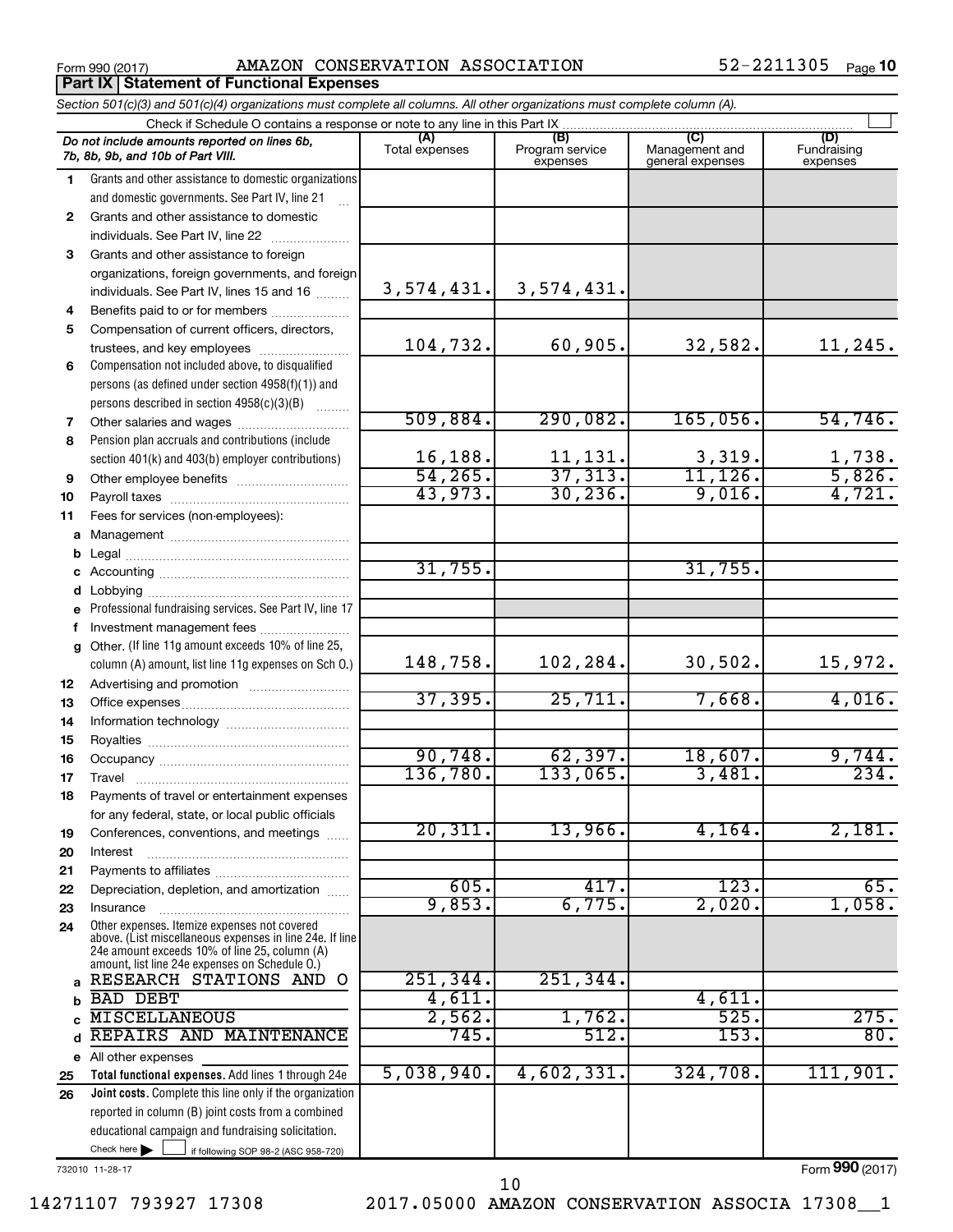**34**

Total liabilities and net assets/fund balances

**Net Assets or Fund Balances**

Net Assets or Fund Balances

**Assets**

**Liabilities**

**34**

 $6,421,603.$   $34$   $4,431,262.$ 

Form (2017) **990**

**Part X** | **Balance Sheet** 

|    |                                                                                                                         |  |                       | (A)<br>Beginning of year     |                         | (B)<br>End of year      |
|----|-------------------------------------------------------------------------------------------------------------------------|--|-----------------------|------------------------------|-------------------------|-------------------------|
| 1  |                                                                                                                         |  |                       | 2,407,529.                   | $\mathbf{1}$            | 2,136,609.              |
| 2  |                                                                                                                         |  |                       | 678,629.                     | $\overline{\mathbf{2}}$ | 197, 120.               |
| 3  |                                                                                                                         |  |                       | 3, 179, 648.                 | 3                       | 1,994,209.              |
| 4  |                                                                                                                         |  |                       | 96,035.                      | $\overline{4}$          | 81,341.                 |
| 5  | Loans and other receivables from current and former officers, directors,                                                |  |                       |                              |                         |                         |
|    | trustees, key employees, and highest compensated employees. Complete                                                    |  |                       |                              |                         |                         |
|    | Part II of Schedule L                                                                                                   |  |                       |                              | 5                       |                         |
| 6  | Loans and other receivables from other disqualified persons (as defined under                                           |  |                       |                              |                         |                         |
|    | section $4958(f)(1)$ , persons described in section $4958(c)(3)(B)$ , and contributing                                  |  |                       |                              |                         |                         |
|    | employers and sponsoring organizations of section 501(c)(9) voluntary                                                   |  |                       |                              |                         |                         |
|    | employees' beneficiary organizations (see instr). Complete Part II of Sch L                                             |  |                       |                              | 6                       |                         |
| 7  |                                                                                                                         |  |                       |                              | $\overline{7}$          |                         |
| 8  |                                                                                                                         |  |                       |                              | 8                       |                         |
| 9  |                                                                                                                         |  |                       | 13,095.                      | 9                       | 4,777.                  |
|    | 10a Land, buildings, and equipment: cost or other                                                                       |  |                       |                              |                         |                         |
|    | basis. Complete Part VI of Schedule D  10a                                                                              |  | $\frac{3,814}{1,675}$ |                              |                         |                         |
|    |                                                                                                                         |  |                       | $\frac{2,744}{670 \cdot 11}$ |                         | $\frac{2,139}{8,509}$ . |
| 11 |                                                                                                                         |  |                       |                              | 11                      |                         |
| 12 |                                                                                                                         |  | 12                    |                              |                         |                         |
| 13 |                                                                                                                         |  |                       |                              | 13                      |                         |
| 14 |                                                                                                                         |  |                       |                              | 14                      |                         |
| 15 |                                                                                                                         |  |                       | 43, 253.                     | 15                      | 6,558.                  |
| 16 |                                                                                                                         |  |                       | 6,421,603.                   | 16                      | 4,431,262.              |
| 17 |                                                                                                                         |  |                       | 63,748.                      | 17                      | 85,574.                 |
| 18 |                                                                                                                         |  |                       | 100, 216.                    | 18                      |                         |
| 19 |                                                                                                                         |  |                       |                              | 19                      |                         |
| 20 |                                                                                                                         |  |                       |                              | 20                      |                         |
| 21 | Escrow or custodial account liability. Complete Part IV of Schedule D                                                   |  |                       |                              | 21                      |                         |
| 22 | Loans and other payables to current and former officers, directors, trustees,                                           |  |                       |                              |                         |                         |
|    | key employees, highest compensated employees, and disqualified persons.                                                 |  |                       |                              |                         |                         |
|    |                                                                                                                         |  |                       |                              | 22                      |                         |
| 23 | Secured mortgages and notes payable to unrelated third parties                                                          |  |                       |                              | 23                      |                         |
| 24 | Unsecured notes and loans payable to unrelated third parties                                                            |  |                       |                              | 24                      |                         |
| 25 | Other liabilities (including federal income tax, payables to related third                                              |  |                       |                              |                         |                         |
|    | parties, and other liabilities not included on lines 17-24). Complete Part X of                                         |  |                       | 78,244.                      | 25                      | 73,715.                 |
| 26 | Schedule D                                                                                                              |  |                       | 242, 208.                    | 26                      | 159, 289.               |
|    | Organizations that follow SFAS 117 (ASC 958), check here $\blacktriangleright \begin{array}{c} \perp X \end{array}$ and |  |                       |                              |                         |                         |
|    | complete lines 27 through 29, and lines 33 and 34.                                                                      |  |                       |                              |                         |                         |
| 27 |                                                                                                                         |  |                       | 106,328.                     | 27                      | $-156, 360.$            |
| 28 |                                                                                                                         |  |                       | 6,073,067.                   | 28                      | 4,428,333.              |
| 29 | Permanently restricted net assets                                                                                       |  |                       |                              | 29                      |                         |
|    | Organizations that do not follow SFAS 117 (ASC 958), check here ▶                                                       |  |                       |                              |                         |                         |
|    | and complete lines 30 through 34.                                                                                       |  |                       |                              |                         |                         |
| 30 |                                                                                                                         |  |                       |                              | 30                      |                         |
| 31 | Paid-in or capital surplus, or land, building, or equipment fund                                                        |  |                       |                              | 31                      |                         |
| 32 | Retained earnings, endowment, accumulated income, or other funds                                                        |  |                       |                              | 32                      |                         |
| 33 | Total net assets or fund balances                                                                                       |  | 6, 179, 395.          | 33                           | 4,271,973.              |                         |

52-2211305 Page 11

†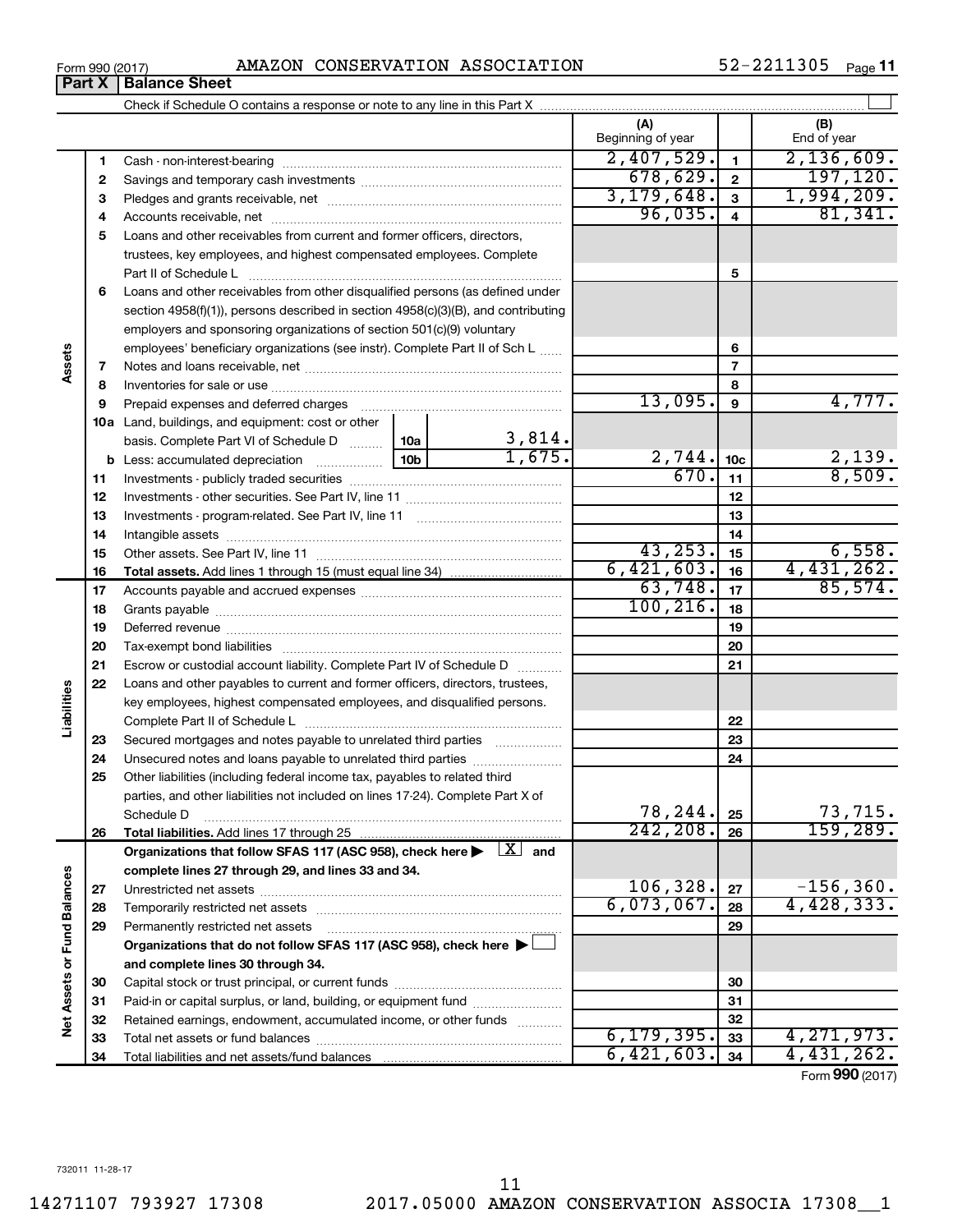|         | AMAZON CONSERVATION ASSOCIATION<br>Form 990 (2017)                                                                                                                                                                                                                                                                                                                                                                                                                      |                | 52-2211305                    |                    | Page 12          |  |  |  |
|---------|-------------------------------------------------------------------------------------------------------------------------------------------------------------------------------------------------------------------------------------------------------------------------------------------------------------------------------------------------------------------------------------------------------------------------------------------------------------------------|----------------|-------------------------------|--------------------|------------------|--|--|--|
| Part XI | <b>Reconciliation of Net Assets</b>                                                                                                                                                                                                                                                                                                                                                                                                                                     |                |                               |                    |                  |  |  |  |
|         |                                                                                                                                                                                                                                                                                                                                                                                                                                                                         |                |                               |                    |                  |  |  |  |
|         |                                                                                                                                                                                                                                                                                                                                                                                                                                                                         |                |                               |                    |                  |  |  |  |
| 1       |                                                                                                                                                                                                                                                                                                                                                                                                                                                                         | $\mathbf{1}$   | 3, 131, 518.                  |                    |                  |  |  |  |
| 2       |                                                                                                                                                                                                                                                                                                                                                                                                                                                                         | $\mathbf{2}$   | 5,038,940.                    |                    |                  |  |  |  |
| 3       | Revenue less expenses. Subtract line 2 from line 1                                                                                                                                                                                                                                                                                                                                                                                                                      | 3              | $-1,907,422.$<br>6, 179, 395. |                    |                  |  |  |  |
| 4       | $\overline{\mathbf{4}}$                                                                                                                                                                                                                                                                                                                                                                                                                                                 |                |                               |                    |                  |  |  |  |
| 5       |                                                                                                                                                                                                                                                                                                                                                                                                                                                                         | 5              |                               |                    |                  |  |  |  |
| 6       | Donated services and use of facilities                                                                                                                                                                                                                                                                                                                                                                                                                                  | 6              |                               |                    |                  |  |  |  |
| 7       | Investment expenses                                                                                                                                                                                                                                                                                                                                                                                                                                                     | $\overline{7}$ |                               |                    |                  |  |  |  |
| 8       | Prior period adjustments<br>$\begin{minipage}{0.5\textwidth} \begin{tabular}{ l l l } \hline \multicolumn{1}{ l l l } \hline \multicolumn{1}{ l l } \multicolumn{1}{ l } \multicolumn{1}{ l } \multicolumn{1}{ l } \multicolumn{1}{ l } \multicolumn{1}{ l } \multicolumn{1}{ l } \multicolumn{1}{ l } \multicolumn{1}{ l } \multicolumn{1}{ l } \multicolumn{1}{ l } \multicolumn{1}{ l } \multicolumn{1}{ l } \multicolumn{1}{ l } \multicolumn{1}{ l } \multicolumn$ | 8              |                               |                    |                  |  |  |  |
| 9       |                                                                                                                                                                                                                                                                                                                                                                                                                                                                         | 9              |                               |                    | $\overline{0}$ . |  |  |  |
| 10      | Net assets or fund balances at end of year. Combine lines 3 through 9 (must equal Part X, line 33,                                                                                                                                                                                                                                                                                                                                                                      |                |                               |                    |                  |  |  |  |
|         | column (B))                                                                                                                                                                                                                                                                                                                                                                                                                                                             | 10             | 4, 271, 973.                  |                    |                  |  |  |  |
|         | Part XII Financial Statements and Reporting                                                                                                                                                                                                                                                                                                                                                                                                                             |                |                               |                    |                  |  |  |  |
|         |                                                                                                                                                                                                                                                                                                                                                                                                                                                                         |                |                               |                    | $\mathbf{X}$     |  |  |  |
|         |                                                                                                                                                                                                                                                                                                                                                                                                                                                                         |                |                               | Yes                | <b>No</b>        |  |  |  |
| 1       | $X$ Accrual<br>Accounting method used to prepare the Form 990: $\Box$ Cash<br>Other                                                                                                                                                                                                                                                                                                                                                                                     |                |                               |                    |                  |  |  |  |
|         | If the organization changed its method of accounting from a prior year or checked "Other," explain in Schedule O.                                                                                                                                                                                                                                                                                                                                                       |                |                               |                    |                  |  |  |  |
|         |                                                                                                                                                                                                                                                                                                                                                                                                                                                                         |                | 2a                            |                    | x                |  |  |  |
|         | If "Yes," check a box below to indicate whether the financial statements for the year were compiled or reviewed on a                                                                                                                                                                                                                                                                                                                                                    |                |                               |                    |                  |  |  |  |
|         | separate basis, consolidated basis, or both:                                                                                                                                                                                                                                                                                                                                                                                                                            |                |                               |                    |                  |  |  |  |
|         | Separate basis<br><b>Consolidated basis</b><br>Both consolidated and separate basis                                                                                                                                                                                                                                                                                                                                                                                     |                |                               |                    |                  |  |  |  |
|         |                                                                                                                                                                                                                                                                                                                                                                                                                                                                         |                | 2 <sub>b</sub>                | x                  |                  |  |  |  |
|         | If "Yes," check a box below to indicate whether the financial statements for the year were audited on a separate basis,                                                                                                                                                                                                                                                                                                                                                 |                |                               |                    |                  |  |  |  |
|         | consolidated basis, or both:                                                                                                                                                                                                                                                                                                                                                                                                                                            |                |                               |                    |                  |  |  |  |
|         | $ \mathbf{X} $ Separate basis<br><b>Consolidated basis</b><br>Both consolidated and separate basis                                                                                                                                                                                                                                                                                                                                                                      |                |                               |                    |                  |  |  |  |
|         | c If "Yes" to line 2a or 2b, does the organization have a committee that assumes responsibility for oversight of the audit,                                                                                                                                                                                                                                                                                                                                             |                |                               |                    |                  |  |  |  |
|         |                                                                                                                                                                                                                                                                                                                                                                                                                                                                         |                | 2c                            | х                  |                  |  |  |  |
|         | If the organization changed either its oversight process or selection process during the tax year, explain in Schedule O.                                                                                                                                                                                                                                                                                                                                               |                |                               |                    |                  |  |  |  |
|         | 3a As a result of a federal award, was the organization required to undergo an audit or audits as set forth in the Single Audit                                                                                                                                                                                                                                                                                                                                         |                |                               |                    |                  |  |  |  |
|         |                                                                                                                                                                                                                                                                                                                                                                                                                                                                         |                | За                            |                    | x                |  |  |  |
|         | <b>b</b> If "Yes," did the organization undergo the required audit or audits? If the organization did not undergo the required audit                                                                                                                                                                                                                                                                                                                                    |                |                               |                    |                  |  |  |  |
|         |                                                                                                                                                                                                                                                                                                                                                                                                                                                                         |                | 3b                            | $000 \, \text{mm}$ |                  |  |  |  |

Form (2017) **990**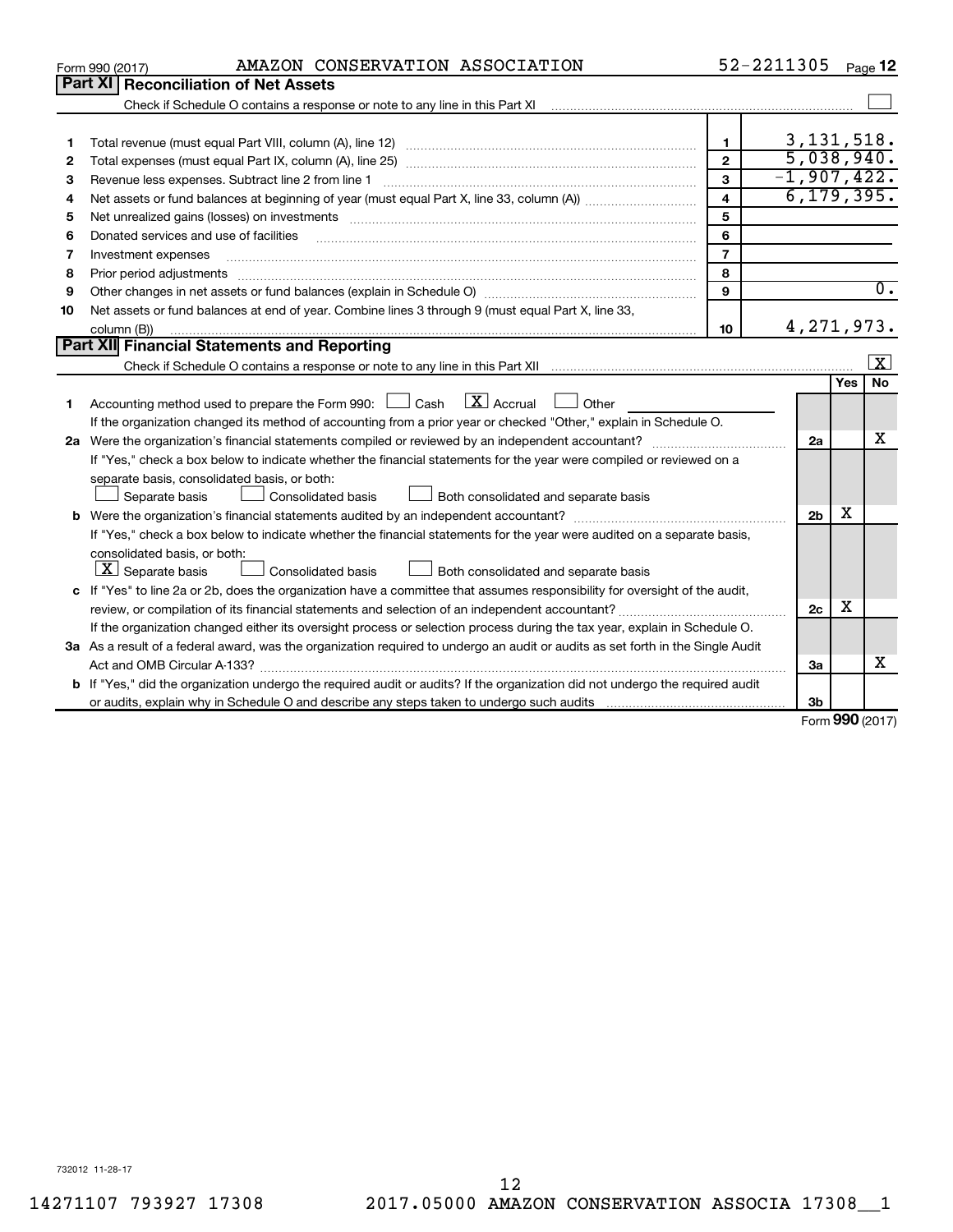| <b>SCHEDULE A</b> |  |
|-------------------|--|
|-------------------|--|

# **Public Charity Status and Public Support**<br> **Addition is a section 501(c)(3) organization or a section**<br>  $4947(a)(1)$  nonexempt charitable trust.

**(Form 990 or 990-EZ) Complete if the organization is a section 501(c)(3) organization or a section**

| OMB No 1545-0047                    |
|-------------------------------------|
|                                     |
| <b>Open to Public</b><br>Inspection |

| $\frac{1}{2}$ and $\frac{1}{2}$ indirecting channel and $\frac{1}{2}$<br><b>Open to Public</b><br>Department of the Treasury<br>Attach to Form 990 or Form 990-EZ.<br>Internal Revenue Service<br>Inspection<br>Go to www.irs.gov/Form990 for instructions and the latest information. |                 |                                                                                                  |                                             |                                                                        |                                                                                                                                               |                                                                |     |                            |  |                                       |  |  |
|----------------------------------------------------------------------------------------------------------------------------------------------------------------------------------------------------------------------------------------------------------------------------------------|-----------------|--------------------------------------------------------------------------------------------------|---------------------------------------------|------------------------------------------------------------------------|-----------------------------------------------------------------------------------------------------------------------------------------------|----------------------------------------------------------------|-----|----------------------------|--|---------------------------------------|--|--|
|                                                                                                                                                                                                                                                                                        |                 | Name of the organization                                                                         |                                             |                                                                        |                                                                                                                                               |                                                                |     |                            |  | <b>Employer identification number</b> |  |  |
|                                                                                                                                                                                                                                                                                        |                 |                                                                                                  |                                             |                                                                        | AMAZON CONSERVATION ASSOCIATION                                                                                                               |                                                                |     |                            |  | 52-2211305                            |  |  |
|                                                                                                                                                                                                                                                                                        | Part I          |                                                                                                  |                                             |                                                                        | Reason for Public Charity Status (All organizations must complete this part.) See instructions.                                               |                                                                |     |                            |  |                                       |  |  |
|                                                                                                                                                                                                                                                                                        |                 |                                                                                                  |                                             |                                                                        | The organization is not a private foundation because it is: (For lines 1 through 12, check only one box.)                                     |                                                                |     |                            |  |                                       |  |  |
|                                                                                                                                                                                                                                                                                        |                 |                                                                                                  |                                             |                                                                        |                                                                                                                                               |                                                                |     |                            |  |                                       |  |  |
| 1                                                                                                                                                                                                                                                                                      |                 |                                                                                                  |                                             |                                                                        | A church, convention of churches, or association of churches described in section 170(b)(1)(A)(i).                                            |                                                                |     |                            |  |                                       |  |  |
| 2                                                                                                                                                                                                                                                                                      |                 |                                                                                                  |                                             |                                                                        | A school described in section 170(b)(1)(A)(ii). (Attach Schedule E (Form 990 or 990-EZ).)                                                     |                                                                |     |                            |  |                                       |  |  |
| з                                                                                                                                                                                                                                                                                      |                 |                                                                                                  |                                             |                                                                        | A hospital or a cooperative hospital service organization described in section 170(b)(1)(A)(iii).                                             |                                                                |     |                            |  |                                       |  |  |
|                                                                                                                                                                                                                                                                                        |                 |                                                                                                  |                                             |                                                                        | A medical research organization operated in conjunction with a hospital described in section 170(b)(1)(A)(iii). Enter the hospital's name,    |                                                                |     |                            |  |                                       |  |  |
|                                                                                                                                                                                                                                                                                        |                 | city, and state:                                                                                 |                                             |                                                                        |                                                                                                                                               |                                                                |     |                            |  |                                       |  |  |
| 5.                                                                                                                                                                                                                                                                                     |                 |                                                                                                  |                                             |                                                                        | An organization operated for the benefit of a college or university owned or operated by a governmental unit described in                     |                                                                |     |                            |  |                                       |  |  |
|                                                                                                                                                                                                                                                                                        |                 |                                                                                                  |                                             | section 170(b)(1)(A)(iv). (Complete Part II.)                          |                                                                                                                                               |                                                                |     |                            |  |                                       |  |  |
| 6                                                                                                                                                                                                                                                                                      |                 | A federal, state, or local government or governmental unit described in section 170(b)(1)(A)(v). |                                             |                                                                        |                                                                                                                                               |                                                                |     |                            |  |                                       |  |  |
|                                                                                                                                                                                                                                                                                        | $7 \mid X \mid$ |                                                                                                  |                                             |                                                                        | An organization that normally receives a substantial part of its support from a governmental unit or from the general public described in     |                                                                |     |                            |  |                                       |  |  |
|                                                                                                                                                                                                                                                                                        |                 |                                                                                                  |                                             | section 170(b)(1)(A)(vi). (Complete Part II.)                          |                                                                                                                                               |                                                                |     |                            |  |                                       |  |  |
| 8                                                                                                                                                                                                                                                                                      |                 |                                                                                                  |                                             |                                                                        | A community trust described in section 170(b)(1)(A)(vi). (Complete Part II.)                                                                  |                                                                |     |                            |  |                                       |  |  |
| 9                                                                                                                                                                                                                                                                                      |                 |                                                                                                  |                                             |                                                                        | An agricultural research organization described in section 170(b)(1)(A)(ix) operated in conjunction with a land-grant college                 |                                                                |     |                            |  |                                       |  |  |
|                                                                                                                                                                                                                                                                                        |                 |                                                                                                  |                                             |                                                                        | or university or a non-land-grant college of agriculture (see instructions). Enter the name, city, and state of the college or                |                                                                |     |                            |  |                                       |  |  |
|                                                                                                                                                                                                                                                                                        |                 | university:                                                                                      |                                             |                                                                        |                                                                                                                                               |                                                                |     |                            |  |                                       |  |  |
| 10                                                                                                                                                                                                                                                                                     |                 |                                                                                                  |                                             |                                                                        | An organization that normally receives: (1) more than 33 1/3% of its support from contributions, membership fees, and gross receipts from     |                                                                |     |                            |  |                                       |  |  |
|                                                                                                                                                                                                                                                                                        |                 |                                                                                                  |                                             |                                                                        | activities related to its exempt functions - subject to certain exceptions, and (2) no more than 33 1/3% of its support from gross investment |                                                                |     |                            |  |                                       |  |  |
|                                                                                                                                                                                                                                                                                        |                 |                                                                                                  |                                             |                                                                        | income and unrelated business taxable income (less section 511 tax) from businesses acquired by the organization after June 30, 1975.         |                                                                |     |                            |  |                                       |  |  |
|                                                                                                                                                                                                                                                                                        |                 |                                                                                                  |                                             | See section 509(a)(2). (Complete Part III.)                            |                                                                                                                                               |                                                                |     |                            |  |                                       |  |  |
| 11                                                                                                                                                                                                                                                                                     |                 |                                                                                                  |                                             |                                                                        | An organization organized and operated exclusively to test for public safety. See section 509(a)(4).                                          |                                                                |     |                            |  |                                       |  |  |
| 12                                                                                                                                                                                                                                                                                     |                 |                                                                                                  |                                             |                                                                        | An organization organized and operated exclusively for the benefit of, to perform the functions of, or to carry out the purposes of one or    |                                                                |     |                            |  |                                       |  |  |
|                                                                                                                                                                                                                                                                                        |                 |                                                                                                  |                                             |                                                                        | more publicly supported organizations described in section 509(a)(1) or section 509(a)(2). See section 509(a)(3). Check the box in            |                                                                |     |                            |  |                                       |  |  |
|                                                                                                                                                                                                                                                                                        |                 |                                                                                                  |                                             |                                                                        | lines 12a through 12d that describes the type of supporting organization and complete lines 12e, 12f, and 12g.                                |                                                                |     |                            |  |                                       |  |  |
| а                                                                                                                                                                                                                                                                                      |                 |                                                                                                  |                                             |                                                                        | Type I. A supporting organization operated, supervised, or controlled by its supported organization(s), typically by giving                   |                                                                |     |                            |  |                                       |  |  |
|                                                                                                                                                                                                                                                                                        |                 |                                                                                                  |                                             |                                                                        | the supported organization(s) the power to regularly appoint or elect a majority of the directors or trustees of the supporting               |                                                                |     |                            |  |                                       |  |  |
|                                                                                                                                                                                                                                                                                        |                 |                                                                                                  |                                             | organization. You must complete Part IV, Sections A and B.             |                                                                                                                                               |                                                                |     |                            |  |                                       |  |  |
| b                                                                                                                                                                                                                                                                                      |                 |                                                                                                  |                                             |                                                                        | Type II. A supporting organization supervised or controlled in connection with its supported organization(s), by having                       |                                                                |     |                            |  |                                       |  |  |
|                                                                                                                                                                                                                                                                                        |                 |                                                                                                  |                                             |                                                                        |                                                                                                                                               |                                                                |     |                            |  |                                       |  |  |
|                                                                                                                                                                                                                                                                                        |                 |                                                                                                  |                                             |                                                                        | control or management of the supporting organization vested in the same persons that control or manage the supported                          |                                                                |     |                            |  |                                       |  |  |
|                                                                                                                                                                                                                                                                                        |                 |                                                                                                  |                                             | organization(s). You must complete Part IV, Sections A and C.          |                                                                                                                                               |                                                                |     |                            |  |                                       |  |  |
| с                                                                                                                                                                                                                                                                                      |                 |                                                                                                  |                                             |                                                                        | Type III functionally integrated. A supporting organization operated in connection with, and functionally integrated with,                    |                                                                |     |                            |  |                                       |  |  |
|                                                                                                                                                                                                                                                                                        |                 |                                                                                                  |                                             |                                                                        | its supported organization(s) (see instructions). You must complete Part IV, Sections A, D, and E.                                            |                                                                |     |                            |  |                                       |  |  |
| d                                                                                                                                                                                                                                                                                      |                 |                                                                                                  |                                             |                                                                        | Type III non-functionally integrated. A supporting organization operated in connection with its supported organization(s)                     |                                                                |     |                            |  |                                       |  |  |
|                                                                                                                                                                                                                                                                                        |                 |                                                                                                  |                                             |                                                                        | that is not functionally integrated. The organization generally must satisfy a distribution requirement and an attentiveness                  |                                                                |     |                            |  |                                       |  |  |
|                                                                                                                                                                                                                                                                                        |                 |                                                                                                  |                                             |                                                                        | requirement (see instructions). You must complete Part IV, Sections A and D, and Part V.                                                      |                                                                |     |                            |  |                                       |  |  |
| е                                                                                                                                                                                                                                                                                      |                 |                                                                                                  |                                             |                                                                        | Check this box if the organization received a written determination from the IRS that it is a Type I, Type II, Type III                       |                                                                |     |                            |  |                                       |  |  |
|                                                                                                                                                                                                                                                                                        |                 |                                                                                                  |                                             |                                                                        | functionally integrated, or Type III non-functionally integrated supporting organization.                                                     |                                                                |     |                            |  |                                       |  |  |
|                                                                                                                                                                                                                                                                                        |                 |                                                                                                  | Enter the number of supported organizations |                                                                        |                                                                                                                                               |                                                                |     |                            |  |                                       |  |  |
|                                                                                                                                                                                                                                                                                        |                 |                                                                                                  |                                             | Provide the following information about the supported organization(s). |                                                                                                                                               |                                                                |     |                            |  |                                       |  |  |
|                                                                                                                                                                                                                                                                                        |                 | (i) Name of supported                                                                            |                                             | $(ii)$ $EIN$                                                           | (iii) Type of organization<br>(described on lines 1-10                                                                                        | (iv) Is the organization listed<br>in your governing document? |     | (v) Amount of monetary     |  | (vi) Amount of other                  |  |  |
|                                                                                                                                                                                                                                                                                        |                 | organization                                                                                     |                                             |                                                                        | above (see instructions))                                                                                                                     | Yes                                                            | No. | support (see instructions) |  | support (see instructions)            |  |  |
|                                                                                                                                                                                                                                                                                        |                 |                                                                                                  |                                             |                                                                        |                                                                                                                                               |                                                                |     |                            |  |                                       |  |  |
|                                                                                                                                                                                                                                                                                        |                 |                                                                                                  |                                             |                                                                        |                                                                                                                                               |                                                                |     |                            |  |                                       |  |  |
|                                                                                                                                                                                                                                                                                        |                 |                                                                                                  |                                             |                                                                        |                                                                                                                                               |                                                                |     |                            |  |                                       |  |  |
|                                                                                                                                                                                                                                                                                        |                 |                                                                                                  |                                             |                                                                        |                                                                                                                                               |                                                                |     |                            |  |                                       |  |  |
|                                                                                                                                                                                                                                                                                        |                 |                                                                                                  |                                             |                                                                        |                                                                                                                                               |                                                                |     |                            |  |                                       |  |  |
|                                                                                                                                                                                                                                                                                        |                 |                                                                                                  |                                             |                                                                        |                                                                                                                                               |                                                                |     |                            |  |                                       |  |  |
|                                                                                                                                                                                                                                                                                        |                 |                                                                                                  |                                             |                                                                        |                                                                                                                                               |                                                                |     |                            |  |                                       |  |  |
|                                                                                                                                                                                                                                                                                        |                 |                                                                                                  |                                             |                                                                        |                                                                                                                                               |                                                                |     |                            |  |                                       |  |  |
|                                                                                                                                                                                                                                                                                        |                 |                                                                                                  |                                             |                                                                        |                                                                                                                                               |                                                                |     |                            |  |                                       |  |  |
|                                                                                                                                                                                                                                                                                        |                 |                                                                                                  |                                             |                                                                        |                                                                                                                                               |                                                                |     |                            |  |                                       |  |  |
|                                                                                                                                                                                                                                                                                        |                 |                                                                                                  |                                             |                                                                        |                                                                                                                                               |                                                                |     |                            |  |                                       |  |  |

LHA For Paperwork Reduction Act Notice, see the Instructions for Form 990 or 990-EZ. 732021 10-06-17 Schedule A (Form 990 or 990-EZ) 2017 13

**Total**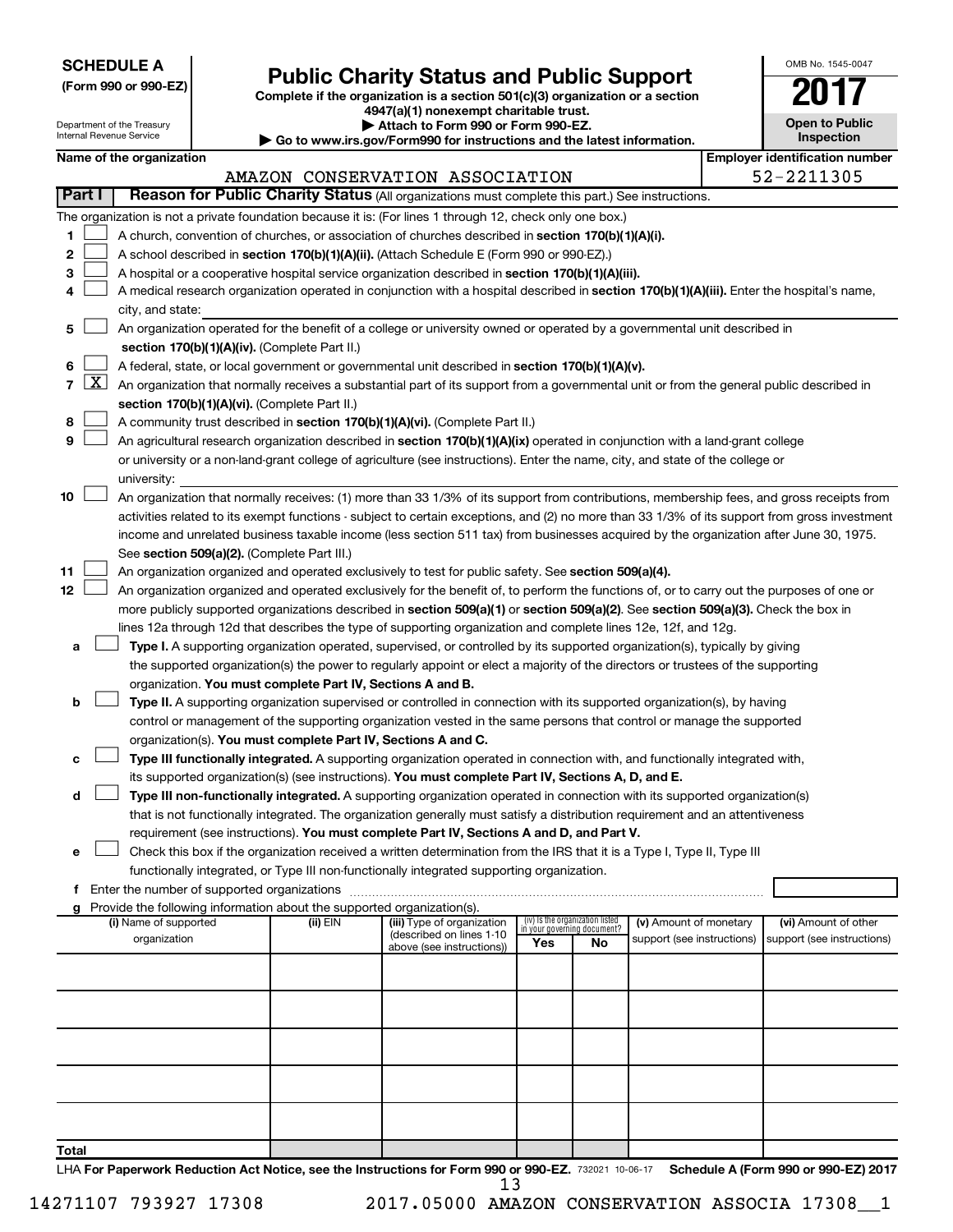## Schedule A (Form 990 or 990-EZ) 2017  $\,$  AMAZON  $\,$  CONSERVATION  $\,$  ASSOCIATION  $\,$  52-2211305  $\,$  Page

(Complete only if you checked the box on line 5, 7, or 8 of Part I or if the organization failed to qualify under Part III. If the organization **Part II Support Schedule for Organizations Described in Sections 170(b)(1)(A)(iv) and 170(b)(1)(A)(vi)**

fails to qualify under the tests listed below, please complete Part III.)

|    | <b>Section A. Public Support</b>                                                                                                                                                                                                                           |          |          |            |            |          |                                          |  |  |  |
|----|------------------------------------------------------------------------------------------------------------------------------------------------------------------------------------------------------------------------------------------------------------|----------|----------|------------|------------|----------|------------------------------------------|--|--|--|
|    | Calendar year (or fiscal year beginning in)                                                                                                                                                                                                                | (a) 2013 | (b) 2014 | $(c)$ 2015 | $(d)$ 2016 | (e) 2017 | (f) Total                                |  |  |  |
|    | 1 Gifts, grants, contributions, and                                                                                                                                                                                                                        |          |          |            |            |          |                                          |  |  |  |
|    | membership fees received. (Do not                                                                                                                                                                                                                          |          |          |            |            |          |                                          |  |  |  |
|    | include any "unusual grants.")                                                                                                                                                                                                                             | 3838876. | 4492323. | 3008096.   | 7311301.   |          | 2798945.21449541.                        |  |  |  |
|    | 2 Tax revenues levied for the organ-                                                                                                                                                                                                                       |          |          |            |            |          |                                          |  |  |  |
|    | ization's benefit and either paid to                                                                                                                                                                                                                       |          |          |            |            |          |                                          |  |  |  |
|    | or expended on its behalf                                                                                                                                                                                                                                  |          |          |            |            |          |                                          |  |  |  |
|    | 3 The value of services or facilities                                                                                                                                                                                                                      |          |          |            |            |          |                                          |  |  |  |
|    | furnished by a governmental unit to                                                                                                                                                                                                                        |          |          |            |            |          |                                          |  |  |  |
|    | the organization without charge                                                                                                                                                                                                                            |          |          |            |            |          |                                          |  |  |  |
|    | 4 Total. Add lines 1 through 3                                                                                                                                                                                                                             | 3838876. | 4492323. | 3008096.   | 7311301.   |          | 2798945.21449541.                        |  |  |  |
| 5  | The portion of total contributions                                                                                                                                                                                                                         |          |          |            |            |          |                                          |  |  |  |
|    | by each person (other than a                                                                                                                                                                                                                               |          |          |            |            |          |                                          |  |  |  |
|    | governmental unit or publicly                                                                                                                                                                                                                              |          |          |            |            |          |                                          |  |  |  |
|    | supported organization) included                                                                                                                                                                                                                           |          |          |            |            |          |                                          |  |  |  |
|    | on line 1 that exceeds 2% of the                                                                                                                                                                                                                           |          |          |            |            |          |                                          |  |  |  |
|    | amount shown on line 11,                                                                                                                                                                                                                                   |          |          |            |            |          |                                          |  |  |  |
|    | column (f)                                                                                                                                                                                                                                                 |          |          |            |            |          | 5249135.                                 |  |  |  |
|    | 6 Public support. Subtract line 5 from line 4.                                                                                                                                                                                                             |          |          |            |            |          | 16200406.                                |  |  |  |
|    | <b>Section B. Total Support</b>                                                                                                                                                                                                                            |          |          |            |            |          |                                          |  |  |  |
|    | Calendar year (or fiscal year beginning in)                                                                                                                                                                                                                | (a) 2013 | (b) 2014 | $(c)$ 2015 | $(d)$ 2016 | (e) 2017 | (f) Total                                |  |  |  |
|    | 7 Amounts from line 4                                                                                                                                                                                                                                      | 3838876. | 4492323. | 3008096.   | 7311301    |          | 2798945.21449541.                        |  |  |  |
| 8  | Gross income from interest,                                                                                                                                                                                                                                |          |          |            |            |          |                                          |  |  |  |
|    | dividends, payments received on                                                                                                                                                                                                                            |          |          |            |            |          |                                          |  |  |  |
|    | securities loans, rents, royalties,                                                                                                                                                                                                                        |          |          |            |            |          |                                          |  |  |  |
|    | and income from similar sources                                                                                                                                                                                                                            | 15,387.  | 13,102.  | 17,196.    | 22,439.    | 30,111.  | 98,235.                                  |  |  |  |
| 9  | Net income from unrelated business                                                                                                                                                                                                                         |          |          |            |            |          |                                          |  |  |  |
|    | activities, whether or not the                                                                                                                                                                                                                             |          |          |            |            |          |                                          |  |  |  |
|    | business is regularly carried on                                                                                                                                                                                                                           |          |          |            |            |          |                                          |  |  |  |
|    | 10 Other income. Do not include gain                                                                                                                                                                                                                       |          |          |            |            |          |                                          |  |  |  |
|    | or loss from the sale of capital                                                                                                                                                                                                                           |          |          |            |            |          |                                          |  |  |  |
|    | assets (Explain in Part VI.)                                                                                                                                                                                                                               | 2,128.   | 6,738.   | 17,636.    | 9,850.     | 12,442.  | 48,794.                                  |  |  |  |
|    | 11 Total support. Add lines 7 through 10                                                                                                                                                                                                                   |          |          |            |            |          | 21596570.                                |  |  |  |
| 12 | Gross receipts from related activities, etc. (see instructions)                                                                                                                                                                                            |          |          |            |            | 12       | 2, 214, 979.                             |  |  |  |
|    | 13 First five years. If the Form 990 is for the organization's first, second, third, fourth, or fifth tax year as a section 501(c)(3)                                                                                                                      |          |          |            |            |          |                                          |  |  |  |
|    | organization, check this box and stop here<br>Section C. Computation of Public Support Percentage                                                                                                                                                          |          |          |            |            |          |                                          |  |  |  |
|    |                                                                                                                                                                                                                                                            |          |          |            |            | 14       | 75.01                                    |  |  |  |
|    |                                                                                                                                                                                                                                                            |          |          |            |            | 15       | %<br>58.17<br>%                          |  |  |  |
|    | 16a 33 1/3% support test - 2017. If the organization did not check the box on line 13, and line 14 is 33 1/3% or more, check this box and                                                                                                                  |          |          |            |            |          |                                          |  |  |  |
|    | stop here. The organization qualifies as a publicly supported organization manufaction manufacture or the organization                                                                                                                                     |          |          |            |            |          | $\blacktriangleright$ $\boxed{\text{X}}$ |  |  |  |
|    | b 33 1/3% support test - 2016. If the organization did not check a box on line 13 or 16a, and line 15 is 33 1/3% or more, check this box                                                                                                                   |          |          |            |            |          |                                          |  |  |  |
|    | and stop here. The organization qualifies as a publicly supported organization [11] manuscription manuscription manuscription manuscription manuscription manuscription and stop here. The organization qualifies as a publicl                             |          |          |            |            |          |                                          |  |  |  |
|    | 17a 10% -facts-and-circumstances test - 2017. If the organization did not check a box on line 13, 16a, or 16b, and line 14 is 10% or more,                                                                                                                 |          |          |            |            |          |                                          |  |  |  |
|    | and if the organization meets the "facts-and-circumstances" test, check this box and stop here. Explain in Part VI how the organization                                                                                                                    |          |          |            |            |          |                                          |  |  |  |
|    |                                                                                                                                                                                                                                                            |          |          |            |            |          |                                          |  |  |  |
|    | <b>b 10%</b> -facts-and-circumstances test - 2016. If the organization did not check a box on line 13, 16a, 16b, or 17a, and line 15 is 10% or                                                                                                             |          |          |            |            |          |                                          |  |  |  |
|    |                                                                                                                                                                                                                                                            |          |          |            |            |          |                                          |  |  |  |
|    | more, and if the organization meets the "facts-and-circumstances" test, check this box and stop here. Explain in Part VI how the<br>organization meets the "facts-and-circumstances" test. The organization qualifies as a publicly supported organization |          |          |            |            |          |                                          |  |  |  |
| 18 | Private foundation. If the organization did not check a box on line 13, 16a, 16b, 17a, or 17b, check this box and see instructions.                                                                                                                        |          |          |            |            |          |                                          |  |  |  |
|    |                                                                                                                                                                                                                                                            |          |          |            |            |          | Schedule A (Form 990 or 990-EZ) 2017     |  |  |  |
|    |                                                                                                                                                                                                                                                            |          |          |            |            |          |                                          |  |  |  |

732022 10-06-17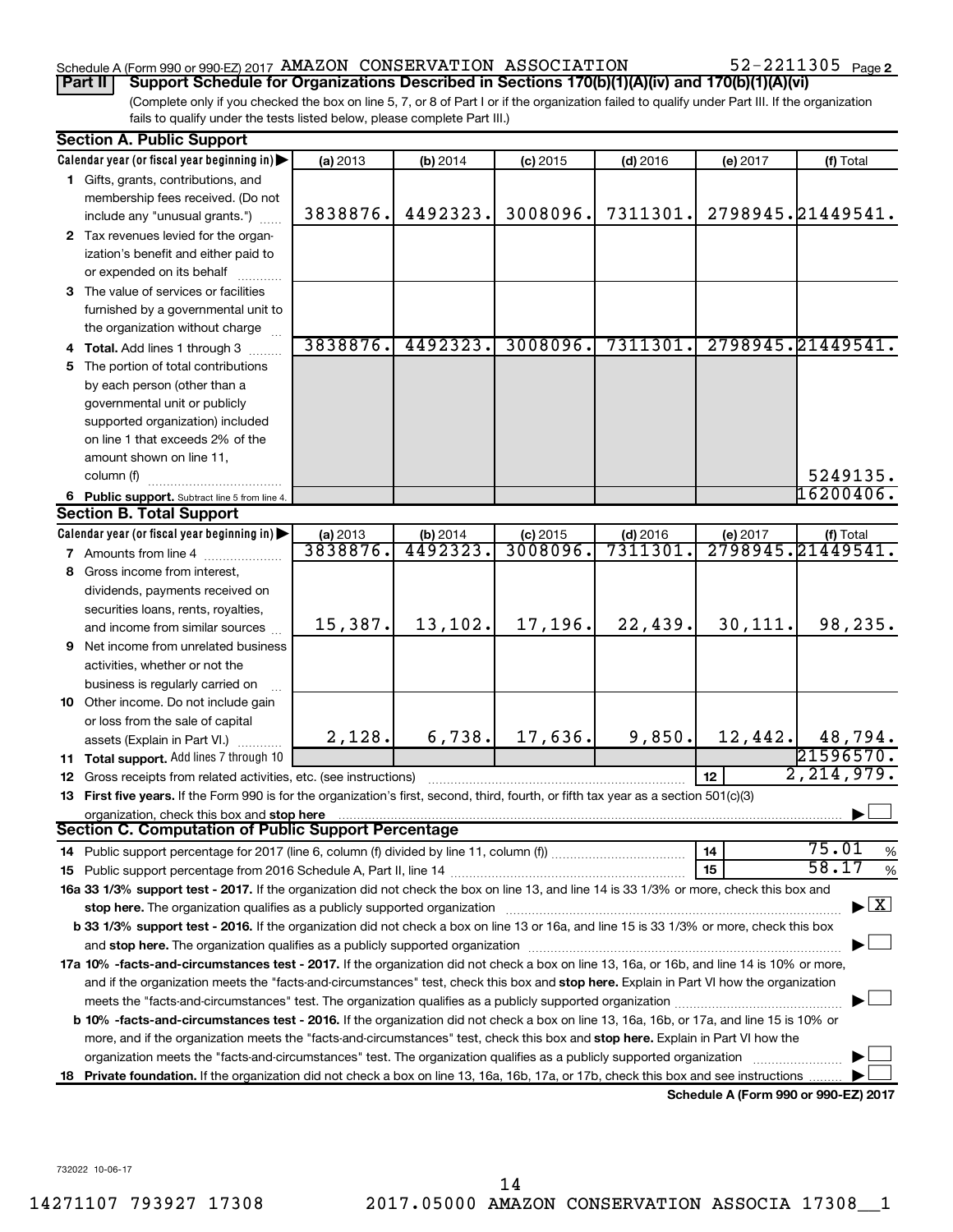## Schedule A (Form 990 or 990-EZ) 2017  $\,$  AMAZON  $\,$  CONSERVATION  $\,$  ASSOCIATION  $\,$  52-2211305  $\,$  Page **Part III Support Schedule for Organizations Described in Section 509(a)(2)**

(Complete only if you checked the box on line 10 of Part I or if the organization failed to qualify under Part II. If the organization fails to qualify under the tests listed below, please complete Part II.)

|    | <b>Section A. Public Support</b>                                                                                                                                                                                               |          |          |            |            |          |                                      |
|----|--------------------------------------------------------------------------------------------------------------------------------------------------------------------------------------------------------------------------------|----------|----------|------------|------------|----------|--------------------------------------|
|    | Calendar year (or fiscal year beginning in)                                                                                                                                                                                    | (a) 2013 | (b) 2014 | (c) 2015   | $(d)$ 2016 | (e) 2017 | (f) Total                            |
|    | 1 Gifts, grants, contributions, and                                                                                                                                                                                            |          |          |            |            |          |                                      |
|    | membership fees received. (Do not                                                                                                                                                                                              |          |          |            |            |          |                                      |
|    | include any "unusual grants.")                                                                                                                                                                                                 |          |          |            |            |          |                                      |
|    | <b>2</b> Gross receipts from admissions,<br>merchandise sold or services per-<br>formed, or facilities furnished in<br>any activity that is related to the<br>organization's tax-exempt purpose                                |          |          |            |            |          |                                      |
|    | 3 Gross receipts from activities that                                                                                                                                                                                          |          |          |            |            |          |                                      |
|    | are not an unrelated trade or bus-                                                                                                                                                                                             |          |          |            |            |          |                                      |
|    | iness under section 513                                                                                                                                                                                                        |          |          |            |            |          |                                      |
|    | 4 Tax revenues levied for the organ-                                                                                                                                                                                           |          |          |            |            |          |                                      |
|    | ization's benefit and either paid to                                                                                                                                                                                           |          |          |            |            |          |                                      |
|    | or expended on its behalf                                                                                                                                                                                                      |          |          |            |            |          |                                      |
|    |                                                                                                                                                                                                                                |          |          |            |            |          |                                      |
|    | 5 The value of services or facilities                                                                                                                                                                                          |          |          |            |            |          |                                      |
|    | furnished by a governmental unit to                                                                                                                                                                                            |          |          |            |            |          |                                      |
|    | the organization without charge                                                                                                                                                                                                |          |          |            |            |          |                                      |
|    | <b>6 Total.</b> Add lines 1 through 5                                                                                                                                                                                          |          |          |            |            |          |                                      |
|    | 7a Amounts included on lines 1, 2, and                                                                                                                                                                                         |          |          |            |            |          |                                      |
|    | 3 received from disqualified persons                                                                                                                                                                                           |          |          |            |            |          |                                      |
|    | <b>b</b> Amounts included on lines 2 and 3 received<br>from other than disqualified persons that<br>exceed the greater of \$5,000 or 1% of the<br>amount on line 13 for the year                                               |          |          |            |            |          |                                      |
|    | c Add lines 7a and 7b                                                                                                                                                                                                          |          |          |            |            |          |                                      |
|    | 8 Public support. (Subtract line 7c from line 6.)                                                                                                                                                                              |          |          |            |            |          |                                      |
|    | <b>Section B. Total Support</b>                                                                                                                                                                                                |          |          |            |            |          |                                      |
|    | Calendar year (or fiscal year beginning in)                                                                                                                                                                                    | (a) 2013 | (b) 2014 | $(c)$ 2015 | $(d)$ 2016 | (e) 2017 | (f) Total                            |
|    | 9 Amounts from line 6                                                                                                                                                                                                          |          |          |            |            |          |                                      |
|    | <b>10a</b> Gross income from interest,<br>dividends, payments received on<br>securities loans, rents, royalties,<br>and income from similar sources                                                                            |          |          |            |            |          |                                      |
|    | <b>b</b> Unrelated business taxable income                                                                                                                                                                                     |          |          |            |            |          |                                      |
|    | (less section 511 taxes) from businesses                                                                                                                                                                                       |          |          |            |            |          |                                      |
|    | acquired after June 30, 1975                                                                                                                                                                                                   |          |          |            |            |          |                                      |
|    | c Add lines 10a and 10b                                                                                                                                                                                                        |          |          |            |            |          |                                      |
|    | <b>11</b> Net income from unrelated business<br>activities not included in line 10b.<br>whether or not the business is<br>regularly carried on                                                                                 |          |          |            |            |          |                                      |
|    | 12 Other income. Do not include gain<br>or loss from the sale of capital<br>assets (Explain in Part VI.)                                                                                                                       |          |          |            |            |          |                                      |
|    | <b>13</b> Total support. (Add lines 9, 10c, 11, and 12.)                                                                                                                                                                       |          |          |            |            |          |                                      |
|    | 14 First five years. If the Form 990 is for the organization's first, second, third, fourth, or fifth tax year as a section 501(c)(3) organization,                                                                            |          |          |            |            |          |                                      |
|    | check this box and stop here with the continuum control of the state of the state of the state of the state of the state of the state of the state of the state of the state of the state of the state of the state of the sta |          |          |            |            |          |                                      |
|    | Section C. Computation of Public Support Percentage                                                                                                                                                                            |          |          |            |            |          |                                      |
|    |                                                                                                                                                                                                                                |          |          |            |            | 15       | %                                    |
|    |                                                                                                                                                                                                                                |          |          |            |            | 16       | %                                    |
|    | Section D. Computation of Investment Income Percentage                                                                                                                                                                         |          |          |            |            |          |                                      |
|    |                                                                                                                                                                                                                                |          |          |            |            | 17       | %                                    |
|    | 18 Investment income percentage from 2016 Schedule A, Part III, line 17                                                                                                                                                        |          |          |            |            | 18       | %                                    |
|    | 19a 33 1/3% support tests - 2017. If the organization did not check the box on line 14, and line 15 is more than 33 1/3%, and line 17 is not                                                                                   |          |          |            |            |          |                                      |
|    | more than 33 1/3%, check this box and stop here. The organization qualifies as a publicly supported organization                                                                                                               |          |          |            |            |          |                                      |
|    | b 33 1/3% support tests - 2016. If the organization did not check a box on line 14 or line 19a, and line 16 is more than 33 1/3%, and                                                                                          |          |          |            |            |          |                                      |
|    |                                                                                                                                                                                                                                |          |          |            |            |          |                                      |
|    | line 18 is not more than 33 1/3%, check this box and stop here. The organization qualifies as a publicly supported organization                                                                                                |          |          |            |            |          |                                      |
| 20 |                                                                                                                                                                                                                                |          |          |            |            |          | Schedule A (Form 990 or 990-EZ) 2017 |
|    | 732023 10-06-17                                                                                                                                                                                                                |          |          | 15         |            |          |                                      |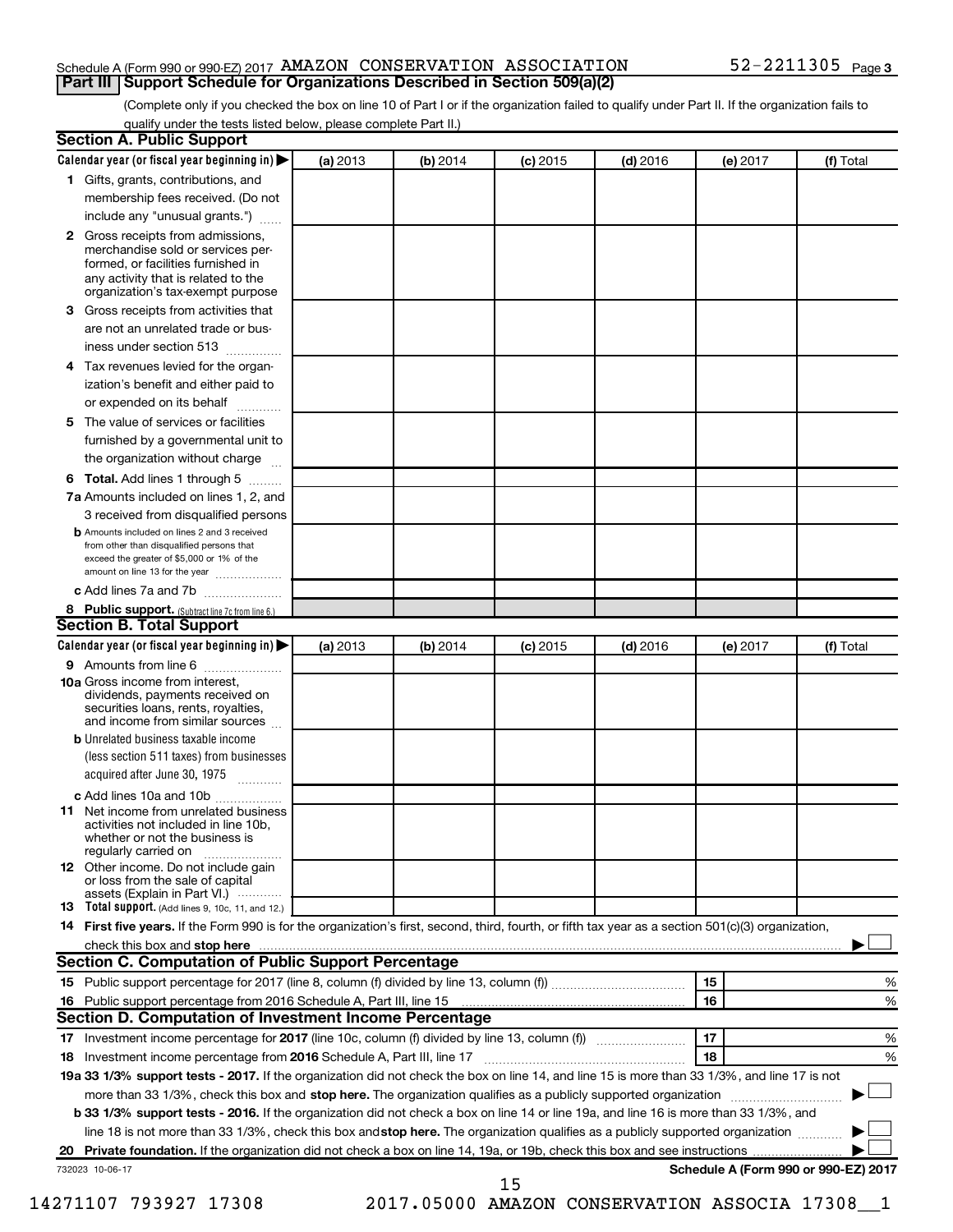## Schedule A (Form 990 or 990-EZ) 2017  $\,$  AMAZON  $\,$  CONSERVATION  $\,$  ASSOCIATION  $\,$  52-2211305  $\,$  Page

## 52-2211305 <sub>Page 4</sub>

**1**

**2**

**3a**

**3b**

**3c**

**4a**

**4b**

**4c**

**5a**

**5b 5c**

**6**

**7**

**8**

**9a**

**9b**

**9c**

**10a**

**10b**

**Yes No**

## **Part IV Supporting Organizations**

(Complete only if you checked a box in line 12 on Part I. If you checked 12a of Part I, complete Sections A and B. If you checked 12b of Part I, complete Sections A and C. If you checked 12c of Part I, complete Sections A, D, and E. If you checked 12d of Part I, complete Sections A and D, and complete Part V.)

## **Section A. All Supporting Organizations**

- **1** Are all of the organization's supported organizations listed by name in the organization's governing documents? If "No," describe in Part VI how the supported organizations are designated. If designated by *class or purpose, describe the designation. If historic and continuing relationship, explain.*
- **2** Did the organization have any supported organization that does not have an IRS determination of status under section 509(a)(1) or (2)? If "Yes," explain in Part **VI** how the organization determined that the supported *organization was described in section 509(a)(1) or (2).*
- **3a** Did the organization have a supported organization described in section 501(c)(4), (5), or (6)? If "Yes," answer *(b) and (c) below.*
- **b** Did the organization confirm that each supported organization qualified under section 501(c)(4), (5), or (6) and satisfied the public support tests under section 509(a)(2)? If "Yes," describe in Part VI when and how the *organization made the determination.*
- **c** Did the organization ensure that all support to such organizations was used exclusively for section 170(c)(2)(B) purposes? If "Yes," explain in Part VI what controls the organization put in place to ensure such use.
- **4 a** *If* Was any supported organization not organized in the United States ("foreign supported organization")? *"Yes," and if you checked 12a or 12b in Part I, answer (b) and (c) below.*
- **b** Did the organization have ultimate control and discretion in deciding whether to make grants to the foreign supported organization? If "Yes," describe in Part VI how the organization had such control and discretion *despite being controlled or supervised by or in connection with its supported organizations.*
- **c** Did the organization support any foreign supported organization that does not have an IRS determination under sections 501(c)(3) and 509(a)(1) or (2)? If "Yes," explain in Part VI what controls the organization used *to ensure that all support to the foreign supported organization was used exclusively for section 170(c)(2)(B) purposes.*
- **5a** Did the organization add, substitute, or remove any supported organizations during the tax year? If "Yes," answer (b) and (c) below (if applicable). Also, provide detail in **Part VI,** including (i) the names and EIN *numbers of the supported organizations added, substituted, or removed; (ii) the reasons for each such action; (iii) the authority under the organization's organizing document authorizing such action; and (iv) how the action was accomplished (such as by amendment to the organizing document).*
- **b Type I or Type II only.** Was any added or substituted supported organization part of a class already designated in the organization's organizing document?
- **c Substitutions only.**  Was the substitution the result of an event beyond the organization's control?
- **6** Did the organization provide support (whether in the form of grants or the provision of services or facilities) to **Part VI.** support or benefit one or more of the filing organization's supported organizations? If "Yes," provide detail in anyone other than (i) its supported organizations, (ii) individuals that are part of the charitable class benefited by one or more of its supported organizations, or (iii) other supporting organizations that also
- **7** Did the organization provide a grant, loan, compensation, or other similar payment to a substantial contributor regard to a substantial contributor? If "Yes," complete Part I of Schedule L (Form 990 or 990-EZ). (defined in section 4958(c)(3)(C)), a family member of a substantial contributor, or a 35% controlled entity with
- **8** Did the organization make a loan to a disqualified person (as defined in section 4958) not described in line 7? *If "Yes," complete Part I of Schedule L (Form 990 or 990-EZ).*
- **9 a** Was the organization controlled directly or indirectly at any time during the tax year by one or more in section 509(a)(1) or (2))? If "Yes," provide detail in **Part VI.** disqualified persons as defined in section 4946 (other than foundation managers and organizations described
- **b** Did one or more disqualified persons (as defined in line 9a) hold a controlling interest in any entity in which the supporting organization had an interest? If "Yes," provide detail in Part VI.
- **c** Did a disqualified person (as defined in line 9a) have an ownership interest in, or derive any personal benefit from, assets in which the supporting organization also had an interest? If "Yes," provide detail in Part VI.
- **10 a** Was the organization subject to the excess business holdings rules of section 4943 because of section supporting organizations)? If "Yes," answer 10b below. 4943(f) (regarding certain Type II supporting organizations, and all Type III non-functionally integrated
	- **b** Did the organization have any excess business holdings in the tax year? (Use Schedule C, Form 4720, to *determine whether the organization had excess business holdings.)*

732024 10-06-17

**Schedule A (Form 990 or 990-EZ) 2017**

16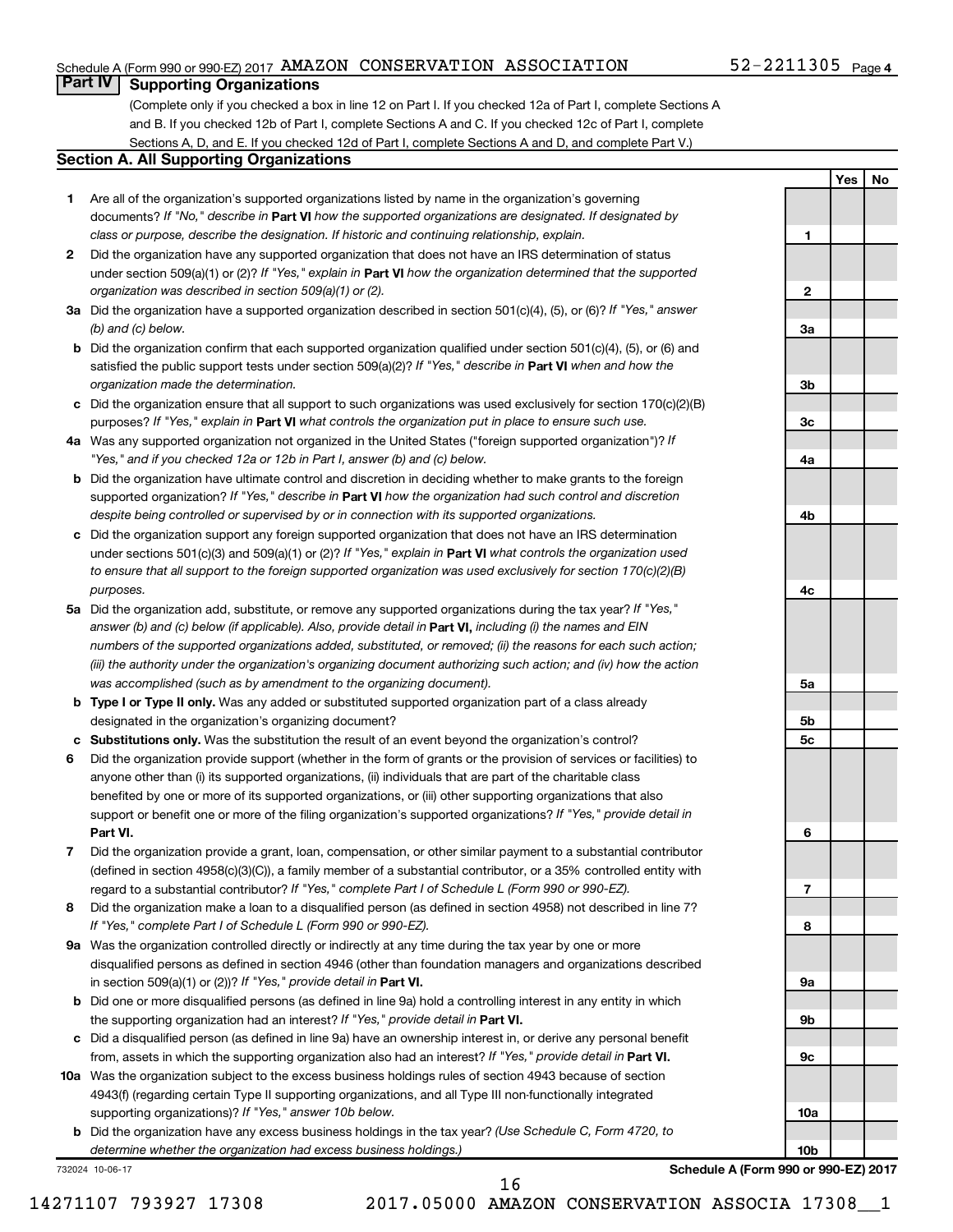## Schedule A (Form 990 or 990-EZ) 2017  $\,$  AMAZON  $\,$  CONSERVATION  $\,$  ASSOCIATION  $\,$  52-2211305  $\,$  Page **Part IV Supporting Organizations** *(continued)*

|    |                                                                                                                                 |     | Yes | No |
|----|---------------------------------------------------------------------------------------------------------------------------------|-----|-----|----|
| 11 | Has the organization accepted a gift or contribution from any of the following persons?                                         |     |     |    |
|    | a A person who directly or indirectly controls, either alone or together with persons described in (b) and (c)                  |     |     |    |
|    | below, the governing body of a supported organization?                                                                          | 11a |     |    |
|    | <b>b</b> A family member of a person described in (a) above?                                                                    | 11b |     |    |
|    | c A 35% controlled entity of a person described in (a) or (b) above? If "Yes" to a, b, or c, provide detail in Part VI.         | 11c |     |    |
|    | <b>Section B. Type I Supporting Organizations</b>                                                                               |     |     |    |
|    |                                                                                                                                 |     | Yes | No |
| 1  | Did the directors, trustees, or membership of one or more supported organizations have the power to                             |     |     |    |
|    | regularly appoint or elect at least a majority of the organization's directors or trustees at all times during the              |     |     |    |
|    | tax year? If "No," describe in Part VI how the supported organization(s) effectively operated, supervised, or                   |     |     |    |
|    | controlled the organization's activities. If the organization had more than one supported organization,                         |     |     |    |
|    | describe how the powers to appoint and/or remove directors or trustees were allocated among the supported                       |     |     |    |
|    | organizations and what conditions or restrictions, if any, applied to such powers during the tax year.                          | 1   |     |    |
| 2  | Did the organization operate for the benefit of any supported organization other than the supported                             |     |     |    |
|    | organization(s) that operated, supervised, or controlled the supporting organization? If "Yes," explain in                      |     |     |    |
|    | Part VI how providing such benefit carried out the purposes of the supported organization(s) that operated,                     |     |     |    |
|    | supervised, or controlled the supporting organization.                                                                          | 2   |     |    |
|    | <b>Section C. Type II Supporting Organizations</b>                                                                              |     |     |    |
|    |                                                                                                                                 |     | Yes | No |
| 1  | Were a majority of the organization's directors or trustees during the tax year also a majority of the directors                |     |     |    |
|    | or trustees of each of the organization's supported organization(s)? If "No," describe in Part VI how control                   |     |     |    |
|    | or management of the supporting organization was vested in the same persons that controlled or managed                          |     |     |    |
|    | the supported organization(s).                                                                                                  | 1   |     |    |
|    | <b>Section D. All Type III Supporting Organizations</b>                                                                         |     |     |    |
|    |                                                                                                                                 |     | Yes | No |
| 1  | Did the organization provide to each of its supported organizations, by the last day of the fifth month of the                  |     |     |    |
|    | organization's tax year, (i) a written notice describing the type and amount of support provided during the prior tax           |     |     |    |
|    | year, (ii) a copy of the Form 990 that was most recently filed as of the date of notification, and (iii) copies of the          |     |     |    |
|    | organization's governing documents in effect on the date of notification, to the extent not previously provided?                | 1   |     |    |
| 2  | Were any of the organization's officers, directors, or trustees either (i) appointed or elected by the supported                |     |     |    |
|    | organization(s) or (ii) serving on the governing body of a supported organization? If "No," explain in Part VI how              |     |     |    |
|    | the organization maintained a close and continuous working relationship with the supported organization(s).                     | 2   |     |    |
| 3  | By reason of the relationship described in (2), did the organization's supported organizations have a                           |     |     |    |
|    | significant voice in the organization's investment policies and in directing the use of the organization's                      |     |     |    |
|    | income or assets at all times during the tax year? If "Yes," describe in Part VI the role the organization's                    |     |     |    |
|    | supported organizations played in this regard.                                                                                  | З   |     |    |
|    | Section E. Type III Functionally Integrated Supporting Organizations                                                            |     |     |    |
| 1  | Check the box next to the method that the organization used to satisfy the Integral Part Test during the yealsee instructions). |     |     |    |
| a  | The organization satisfied the Activities Test. Complete line 2 below.                                                          |     |     |    |
| b  | The organization is the parent of each of its supported organizations. Complete line 3 below.                                   |     |     |    |
| с  | The organization supported a governmental entity. Describe in Part VI how you supported a government entity (see instructions). |     |     |    |
| 2  | Activities Test. Answer (a) and (b) below.                                                                                      |     | Yes | No |
| а  | Did substantially all of the organization's activities during the tax year directly further the exempt purposes of              |     |     |    |
|    | the supported organization(s) to which the organization was responsive? If "Yes," then in Part VI identify                      |     |     |    |
|    | those supported organizations and explain how these activities directly furthered their exempt purposes,                        |     |     |    |
|    | how the organization was responsive to those supported organizations, and how the organization determined                       |     |     |    |
|    | that these activities constituted substantially all of its activities.                                                          | 2a  |     |    |
|    | <b>b</b> Did the activities described in (a) constitute activities that, but for the organization's involvement, one or more    |     |     |    |
|    | of the organization's supported organization(s) would have been engaged in? If "Yes," explain in Part VI the                    |     |     |    |
|    | reasons for the organization's position that its supported organization(s) would have engaged in these                          |     |     |    |
|    | activities but for the organization's involvement.                                                                              | 2b  |     |    |
| з  | Parent of Supported Organizations. Answer (a) and (b) below.                                                                    |     |     |    |
|    | a Did the organization have the power to regularly appoint or elect a majority of the officers, directors, or                   |     |     |    |
|    | trustees of each of the supported organizations? Provide details in Part VI.                                                    | За  |     |    |
|    | <b>b</b> Did the organization exercise a substantial degree of direction over the policies, programs, and activities of each    |     |     |    |
|    | of its supported organizations? If "Yes," describe in Part VI the role played by the organization in this regard.               | Зb  |     |    |
|    | Schedule A (Form 990 or 990-EZ) 2017<br>732025 10-06-17                                                                         |     |     |    |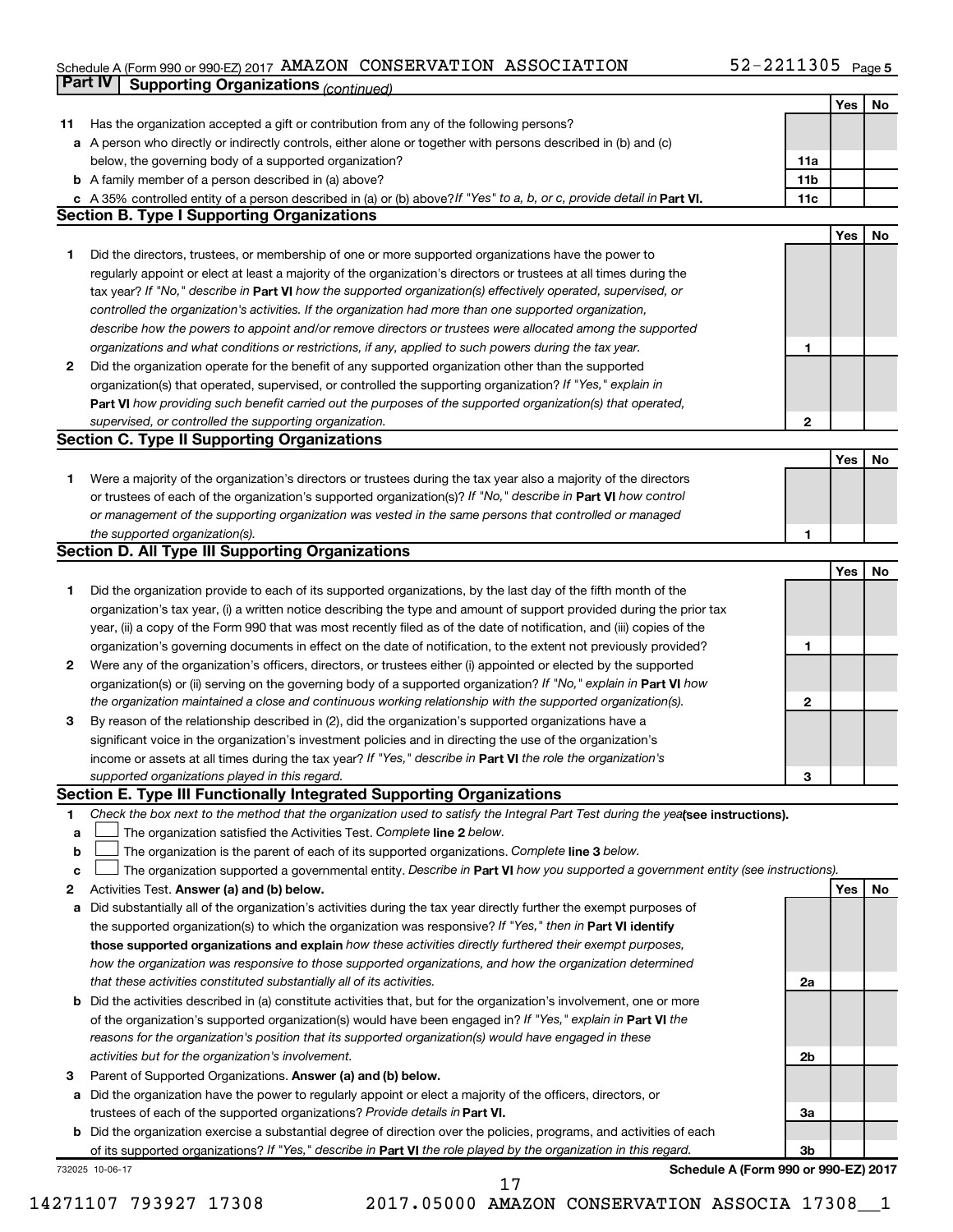## Schedule A (Form 990 or 990-EZ) 2017  $\,$  AMAZON  $\,$  CONSERVATION  $\,$  ASSOCIATION  $\,$  52-2211305  $\,$  Page **Part V Type III Non-Functionally Integrated 509(a)(3) Supporting Organizations**

## 1 **Letter See instructions.** All Check here if the organization satisfied the Integral Part Test as a qualifying trust on Nov. 20, 1970 (explain in Part VI.) See instructions. All other Type III non-functionally integrated supporting organizations must complete Sections A through E.

|              | Section A - Adjusted Net Income                                              |                | (A) Prior Year | (B) Current Year<br>(optional) |
|--------------|------------------------------------------------------------------------------|----------------|----------------|--------------------------------|
| 1            | Net short-term capital gain                                                  | 1              |                |                                |
| 2            | Recoveries of prior-year distributions                                       | $\mathbf{2}$   |                |                                |
| 3            | Other gross income (see instructions)                                        | 3              |                |                                |
| 4            | Add lines 1 through 3                                                        | 4              |                |                                |
| 5            | Depreciation and depletion                                                   | 5              |                |                                |
| 6            | Portion of operating expenses paid or incurred for production or             |                |                |                                |
|              | collection of gross income or for management, conservation, or               |                |                |                                |
|              | maintenance of property held for production of income (see instructions)     | 6              |                |                                |
| 7            | Other expenses (see instructions)                                            | $\overline{7}$ |                |                                |
| 8            | Adjusted Net Income (subtract lines 5, 6, and 7 from line 4)                 | 8              |                |                                |
|              | Section B - Minimum Asset Amount                                             |                | (A) Prior Year | (B) Current Year<br>(optional) |
| 1            | Aggregate fair market value of all non-exempt-use assets (see                |                |                |                                |
|              | instructions for short tax year or assets held for part of year):            |                |                |                                |
|              | a Average monthly value of securities                                        | 1a             |                |                                |
|              | <b>b</b> Average monthly cash balances                                       | 1b             |                |                                |
|              | <b>c</b> Fair market value of other non-exempt-use assets                    | 1c             |                |                                |
|              | d Total (add lines 1a, 1b, and 1c)                                           | 1 <sub>d</sub> |                |                                |
|              | e Discount claimed for blockage or other                                     |                |                |                                |
|              | factors (explain in detail in <b>Part VI</b> ):                              |                |                |                                |
| 2            | Acquisition indebtedness applicable to non-exempt-use assets                 | $\mathbf{2}$   |                |                                |
| 3            | Subtract line 2 from line 1d                                                 | 3              |                |                                |
| 4            | Cash deemed held for exempt use. Enter 1-1/2% of line 3 (for greater amount, |                |                |                                |
|              | see instructions)                                                            | 4              |                |                                |
| 5            | Net value of non-exempt-use assets (subtract line 4 from line 3)             | 5              |                |                                |
| 6            | Multiply line 5 by .035                                                      | 6              |                |                                |
| 7            | Recoveries of prior-year distributions                                       | $\overline{7}$ |                |                                |
| 8            | <b>Minimum Asset Amount (add line 7 to line 6)</b>                           | 8              |                |                                |
|              | <b>Section C - Distributable Amount</b>                                      |                |                | <b>Current Year</b>            |
| 1            | Adjusted net income for prior year (from Section A, line 8, Column A)        | 1              |                |                                |
| $\mathbf{2}$ | Enter 85% of line 1                                                          | $\mathbf{2}$   |                |                                |
| З            | Minimum asset amount for prior year (from Section B, line 8, Column A)       | 3              |                |                                |
| 4            | Enter greater of line 2 or line 3                                            | 4              |                |                                |
| 5            | Income tax imposed in prior year                                             | 5              |                |                                |
| 6            | <b>Distributable Amount.</b> Subtract line 5 from line 4, unless subject to  |                |                |                                |
|              | emergency temporary reduction (see instructions)                             | 6              |                |                                |
| -            | and the state of the state of the                                            |                |                |                                |

**7** Check here if the current year is the organization's first as a non-functionally integrated Type III supporting organization (see † instructions).

**Schedule A (Form 990 or 990-EZ) 2017**

732026 10-06-17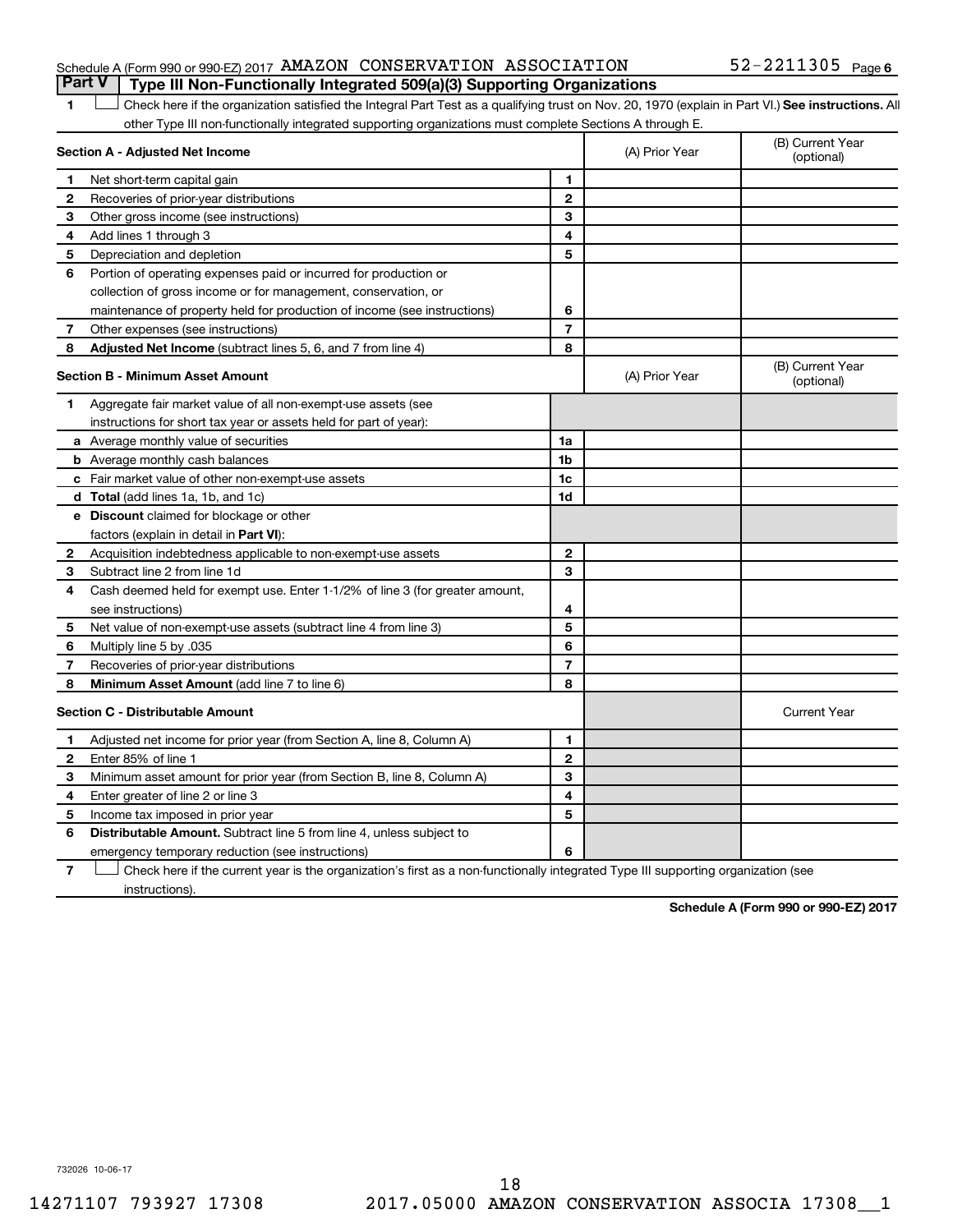#### Schedule A (Form 990 or 990-EZ) 2017 AMAZON CONSERVATION ASSOCIATION  $\,$  52-Z2II305  $\,$  Page AMAZON CONSERVATION ASSOCIATION 52-2211305

| <b>Part V</b> | Type III Non-Functionally Integrated 509(a)(3) Supporting Organizations (continued)        |                             |                                       |                                                |
|---------------|--------------------------------------------------------------------------------------------|-----------------------------|---------------------------------------|------------------------------------------------|
|               | <b>Section D - Distributions</b>                                                           |                             |                                       | <b>Current Year</b>                            |
| 1             | Amounts paid to supported organizations to accomplish exempt purposes                      |                             |                                       |                                                |
| $\mathbf{2}$  | Amounts paid to perform activity that directly furthers exempt purposes of supported       |                             |                                       |                                                |
|               | organizations, in excess of income from activity                                           |                             |                                       |                                                |
| 3             | Administrative expenses paid to accomplish exempt purposes of supported organizations      |                             |                                       |                                                |
| 4             | Amounts paid to acquire exempt-use assets                                                  |                             |                                       |                                                |
| 5             | Qualified set-aside amounts (prior IRS approval required)                                  |                             |                                       |                                                |
| 6             | Other distributions (describe in <b>Part VI</b> ). See instructions.                       |                             |                                       |                                                |
| 7             | Total annual distributions. Add lines 1 through 6.                                         |                             |                                       |                                                |
| 8             | Distributions to attentive supported organizations to which the organization is responsive |                             |                                       |                                                |
|               | (provide details in Part VI). See instructions.                                            |                             |                                       |                                                |
| 9             | Distributable amount for 2017 from Section C, line 6                                       |                             |                                       |                                                |
| 10            | Line 8 amount divided by line 9 amount                                                     |                             |                                       |                                                |
|               |                                                                                            | (i)                         | (ii)                                  | (iii)                                          |
|               | Section E - Distribution Allocations (see instructions)                                    | <b>Excess Distributions</b> | <b>Underdistributions</b><br>Pre-2017 | <b>Distributable</b><br><b>Amount for 2017</b> |
| 1             | Distributable amount for 2017 from Section C, line 6                                       |                             |                                       |                                                |
| $\mathbf{2}$  | Underdistributions, if any, for years prior to 2017 (reason-                               |                             |                                       |                                                |
|               | able cause required- explain in Part VI). See instructions.                                |                             |                                       |                                                |
| 3             | Excess distributions carryover, if any, to 2017                                            |                             |                                       |                                                |
| a             |                                                                                            |                             |                                       |                                                |
|               | <b>b</b> From 2013                                                                         |                             |                                       |                                                |
|               | c From 2014                                                                                |                             |                                       |                                                |
|               | d From 2015                                                                                |                             |                                       |                                                |
|               | e From 2016                                                                                |                             |                                       |                                                |
|               | f Total of lines 3a through e                                                              |                             |                                       |                                                |
|               | <b>g</b> Applied to underdistributions of prior years                                      |                             |                                       |                                                |
|               | h Applied to 2017 distributable amount                                                     |                             |                                       |                                                |
| Ť.            | Carryover from 2012 not applied (see instructions)                                         |                             |                                       |                                                |
|               | Remainder. Subtract lines 3g, 3h, and 3i from 3f.                                          |                             |                                       |                                                |
| 4             | Distributions for 2017 from Section D,                                                     |                             |                                       |                                                |
|               | line $7:$                                                                                  |                             |                                       |                                                |
|               | a Applied to underdistributions of prior years                                             |                             |                                       |                                                |
|               | <b>b</b> Applied to 2017 distributable amount                                              |                             |                                       |                                                |
| с             | Remainder. Subtract lines 4a and 4b from 4.                                                |                             |                                       |                                                |
| 5             | Remaining underdistributions for years prior to 2017, if                                   |                             |                                       |                                                |
|               | any. Subtract lines 3g and 4a from line 2. For result greater                              |                             |                                       |                                                |
|               | than zero, explain in Part VI. See instructions.                                           |                             |                                       |                                                |
| 6             | Remaining underdistributions for 2017. Subtract lines 3h                                   |                             |                                       |                                                |
|               | and 4b from line 1. For result greater than zero, explain in                               |                             |                                       |                                                |
|               | <b>Part VI.</b> See instructions.                                                          |                             |                                       |                                                |
| $\mathbf{7}$  | Excess distributions carryover to 2018. Add lines 3j                                       |                             |                                       |                                                |
|               | and 4c.                                                                                    |                             |                                       |                                                |
| 8             | Breakdown of line 7:                                                                       |                             |                                       |                                                |
|               | a Excess from 2013                                                                         |                             |                                       |                                                |
|               | <b>b</b> Excess from 2014                                                                  |                             |                                       |                                                |
|               | c Excess from 2015                                                                         |                             |                                       |                                                |
|               | d Excess from 2016                                                                         |                             |                                       |                                                |
|               | e Excess from 2017                                                                         |                             |                                       |                                                |

**Schedule A (Form 990 or 990-EZ) 2017**

732027 10-06-17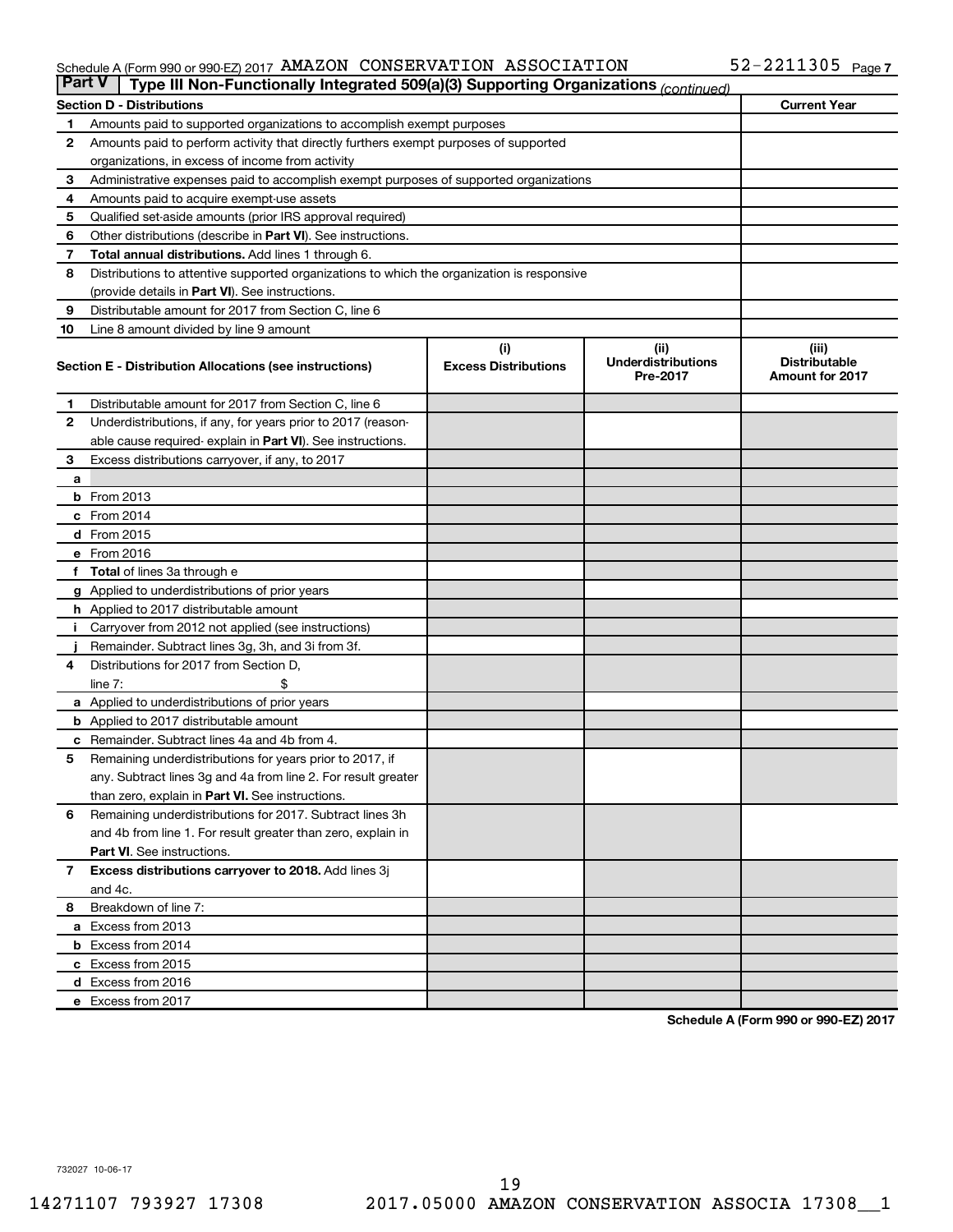| <b>Part VI</b>             | $52 - 2211305$ Page 8<br>Schedule A (Form 990 or 990-EZ) 2017 AMAZON CONSERVATION ASSOCIATION<br>Supplemental Information. Provide the explanations required by Part II, line 10; Part II, line 17a or 17b; Part III, line 12;<br>Part IV, Section A, lines 1, 2, 3b, 3c, 4b, 4c, 5a, 6, 9a, 9b, 9c, 11a, 11b, and 11c; Part IV, Section B, lines 1 and 2; Part IV, Section C, |
|----------------------------|--------------------------------------------------------------------------------------------------------------------------------------------------------------------------------------------------------------------------------------------------------------------------------------------------------------------------------------------------------------------------------|
| (See instructions.)        | line 1; Part IV, Section D, lines 2 and 3; Part IV, Section E, lines 1c, 2a, 2b, 3a, and 3b; Part V, line 1; Part V, Section B, line 1e; Part V,<br>Section D, lines 5, 6, and 8; and Part V, Section E, lines 2, 5, and 6. Also complete this part for any additional information.                                                                                            |
|                            | SCHEDULE A, PART II, LINE 10, EXPLANATION FOR OTHER INCOME:                                                                                                                                                                                                                                                                                                                    |
| REFUNDS AND REIMBURSEMENTS |                                                                                                                                                                                                                                                                                                                                                                                |
| 2013 AMOUNT:<br>\$         | 2,128.                                                                                                                                                                                                                                                                                                                                                                         |
| 2014 AMOUNT:<br>\$         | 6,738.                                                                                                                                                                                                                                                                                                                                                                         |
| 2015 AMOUNT:<br>\$         | 17,636.                                                                                                                                                                                                                                                                                                                                                                        |
| 2016 AMOUNT:<br>\$         | 9,850.                                                                                                                                                                                                                                                                                                                                                                         |
| 2017 AMOUNT:<br>\$         | 12,442.                                                                                                                                                                                                                                                                                                                                                                        |
|                            |                                                                                                                                                                                                                                                                                                                                                                                |
|                            |                                                                                                                                                                                                                                                                                                                                                                                |
|                            |                                                                                                                                                                                                                                                                                                                                                                                |
|                            |                                                                                                                                                                                                                                                                                                                                                                                |
|                            |                                                                                                                                                                                                                                                                                                                                                                                |
|                            |                                                                                                                                                                                                                                                                                                                                                                                |
|                            |                                                                                                                                                                                                                                                                                                                                                                                |
|                            |                                                                                                                                                                                                                                                                                                                                                                                |
|                            |                                                                                                                                                                                                                                                                                                                                                                                |
|                            |                                                                                                                                                                                                                                                                                                                                                                                |
|                            |                                                                                                                                                                                                                                                                                                                                                                                |
|                            |                                                                                                                                                                                                                                                                                                                                                                                |
|                            |                                                                                                                                                                                                                                                                                                                                                                                |
|                            |                                                                                                                                                                                                                                                                                                                                                                                |
|                            |                                                                                                                                                                                                                                                                                                                                                                                |
|                            |                                                                                                                                                                                                                                                                                                                                                                                |
|                            |                                                                                                                                                                                                                                                                                                                                                                                |
|                            |                                                                                                                                                                                                                                                                                                                                                                                |
|                            |                                                                                                                                                                                                                                                                                                                                                                                |
|                            |                                                                                                                                                                                                                                                                                                                                                                                |
|                            |                                                                                                                                                                                                                                                                                                                                                                                |
|                            | Schedule A (Form 990 or 990-EZ) 2017                                                                                                                                                                                                                                                                                                                                           |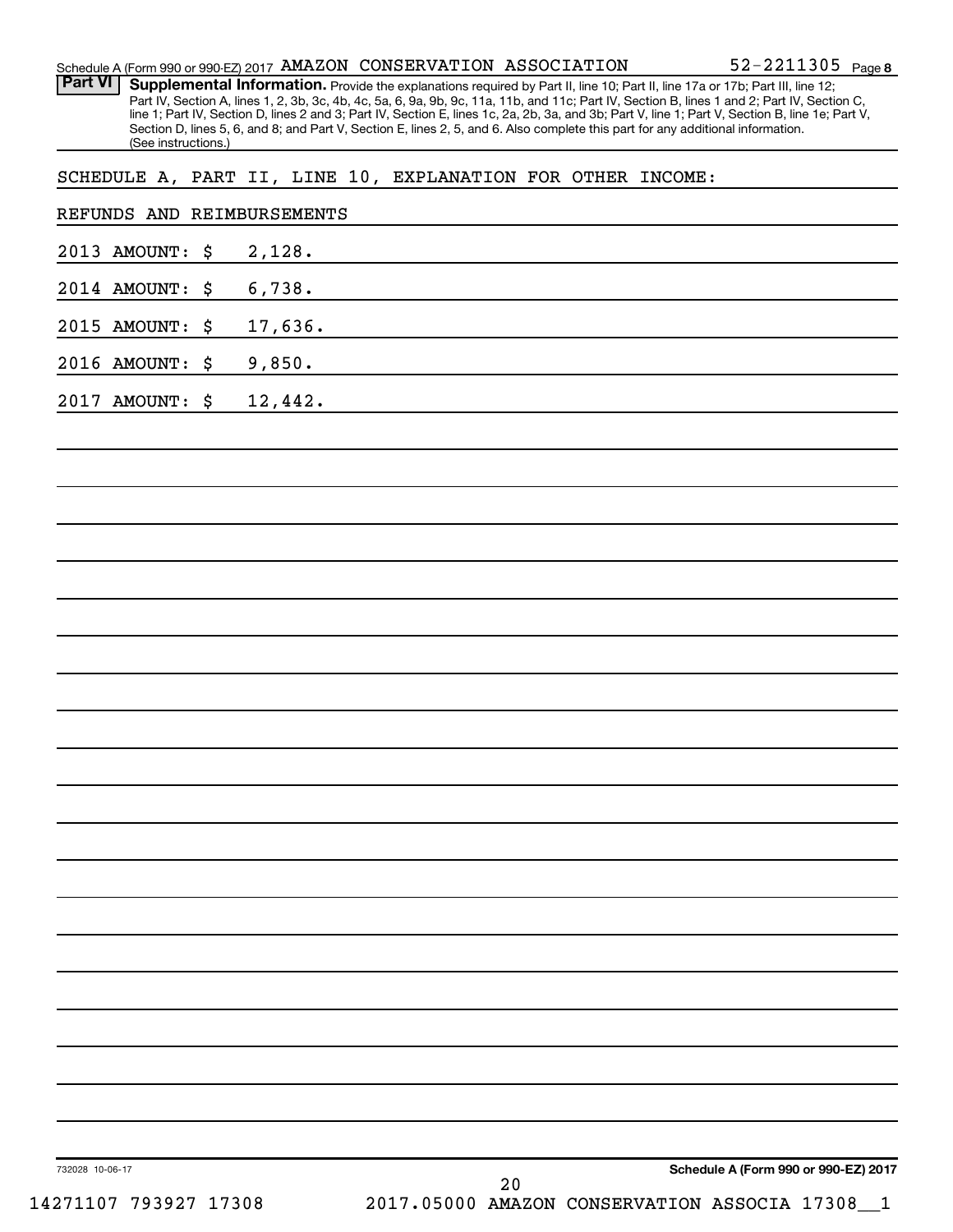Department of the Treasury Internal Revenue Service **(Form 990, 990-EZ,**

## **Schedule B Schedule of Contributors**

**or 990-PF) | Attach to Form 990, Form 990-EZ, or Form 990-PF. | Go to www.irs.gov/Form990 for the latest information.** OMB No. 1545-0047

## **2017**

**Name of the organization Employer identification number**

52-2211305

Je. See instructions.

|                                | AMAZON CONSERVATION ASSOCIATION                                                                                                                                                                      |
|--------------------------------|------------------------------------------------------------------------------------------------------------------------------------------------------------------------------------------------------|
| Organization type (check one): |                                                                                                                                                                                                      |
| Filers of:                     | Section:                                                                                                                                                                                             |
| Form 990 or 990-EZ             | $\lfloor \mathbf{X} \rfloor$ 501(c)( 3) (enter number) organization                                                                                                                                  |
|                                | 4947(a)(1) nonexempt charitable trust not treated as a private foundation                                                                                                                            |
|                                | 527 political organization                                                                                                                                                                           |
| Form 990-PF                    | 501(c)(3) exempt private foundation                                                                                                                                                                  |
|                                | 4947(a)(1) nonexempt charitable trust treated as a private foundation                                                                                                                                |
|                                | 501(c)(3) taxable private foundation                                                                                                                                                                 |
|                                | Check if your organization is covered by the General Rule or a Special Rule.<br>Note: Only a section 501(c)(7), (8), or (10) organization can check boxes for both the General Rule and a Special Ri |
| <b>General Rule</b>            |                                                                                                                                                                                                      |
|                                | For an organization filing Form 990, 990-EZ, or 990-PF that received, during the year, contributions totalin                                                                                         |

For an organization filing Form 990, 990-EZ, or 990-PF that received, during the year, contributions totaling \$5,000 or more (in money or property) from any one contributor. Complete Parts I and II. See instructions for determining a contributor's total contributions.

## **Special Rules**

any one contributor, during the year, total contributions of the greater of (1) \$5,000; or (2) 2% of the amount on (i) Form 990, Part VIII, line 1h;  $\boxed{\text{X}}$  For an organization described in section 501(c)(3) filing Form 990 or 990-EZ that met the 33 1/3% support test of the regulations under sections 509(a)(1) and 170(b)(1)(A)(vi), that checked Schedule A (Form 990 or 990-EZ), Part II, line 13, 16a, or 16b, and that received from or (ii) Form 990-EZ, line 1. Complete Parts I and II.

year, total contributions of more than \$1,000 *exclusively* for religious, charitable, scientific, literary, or educational purposes, or for For an organization described in section 501(c)(7), (8), or (10) filing Form 990 or 990-EZ that received from any one contributor, during the the prevention of cruelty to children or animals. Complete Parts I, II, and III.  $\Box$ 

purpose. Don't complete any of the parts unless the General Rule applies to this organization because it received nonexclusively year, contributions exclusively for religious, charitable, etc., purposes, but no such contributions totaled more than \$1,000. If this box is checked, enter here the total contributions that were received during the year for an exclusively religious, charitable, etc., For an organization described in section 501(c)(7), (8), or (10) filing Form 990 or 990-EZ that received from any one contributor, during the religious, charitable, etc., contributions totaling \$5,000 or more during the year  $\ldots$  $\ldots$  $\ldots$  $\ldots$  $\ldots$  $\ldots$  $\Box$ 

**Caution:**  An organization that isn't covered by the General Rule and/or the Special Rules doesn't file Schedule B (Form 990, 990-EZ, or 990-PF),  **must** but it answer "No" on Part IV, line 2, of its Form 990; or check the box on line H of its Form 990-EZ or on its Form 990-PF, Part I, line 2, to certify that it doesn't meet the filing requirements of Schedule B (Form 990, 990-EZ, or 990-PF).

LHA For Paperwork Reduction Act Notice, see the instructions for Form 990, 990-EZ, or 990-PF. Schedule B (Form 990, 990-EZ, or 990-PF) (2017)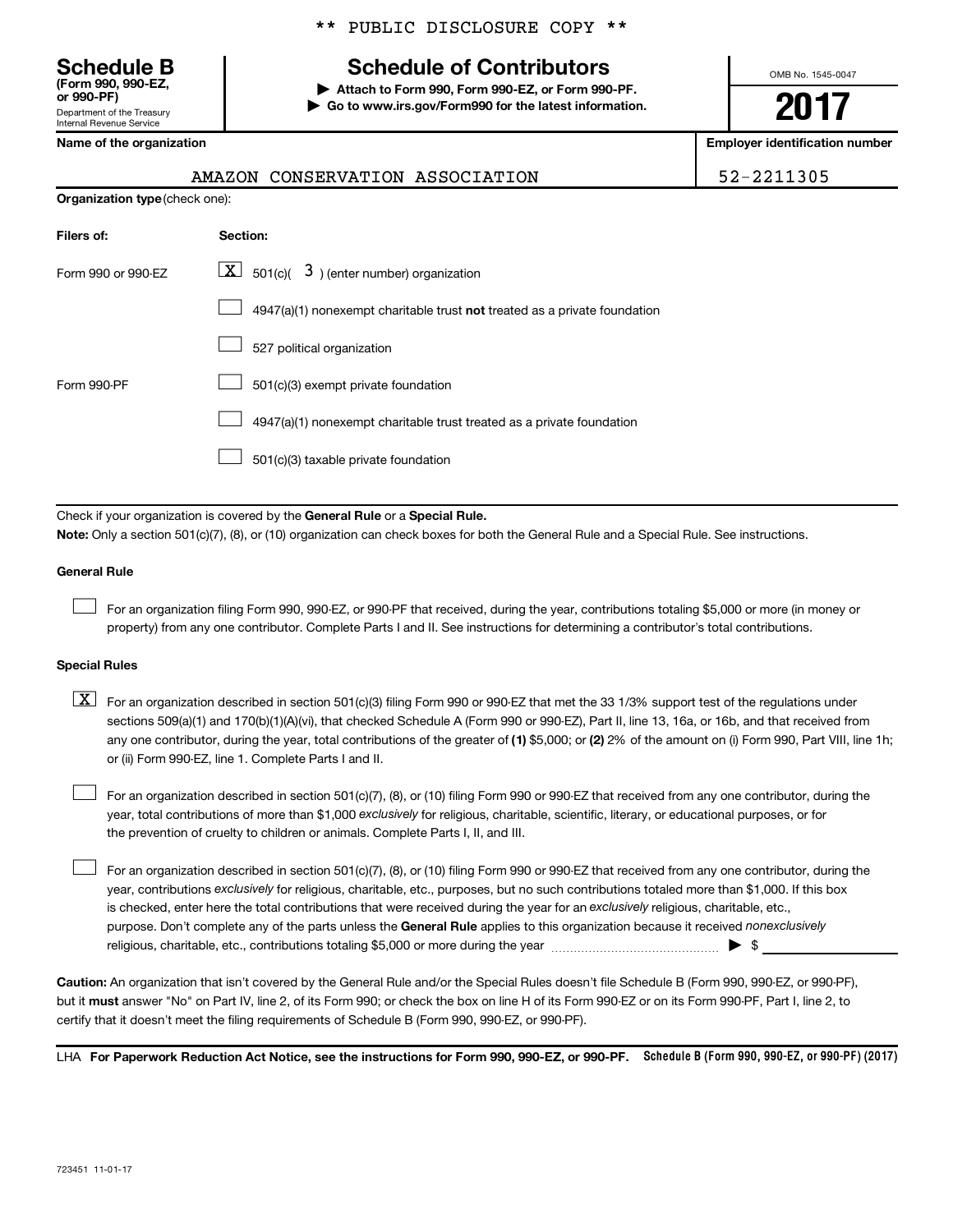| Schedule B (Form 990, 990-EZ, or 990-PF) (2017) | Page |
|-------------------------------------------------|------|
|-------------------------------------------------|------|

|  | Name of organization |
|--|----------------------|
|  |                      |

## AMAZON CONSERVATION ASSOCIATION 52-2211305

**Part I** Contributors (see instructions). Use duplicate copies of Part I if additional space is needed.

| 1<br>$\overline{\mathbf{X}}$<br>Person<br>Payroll<br>100,000.<br><b>Noncash</b><br>$$\mathbb{S}$$<br>(Complete Part II for<br>noncash contributions.)<br>(b)<br>(c)<br>(d)<br>(a)<br><b>Total contributions</b><br>Type of contribution<br>Name, address, and ZIP + 4<br>No.<br>2<br>$\overline{\mathbf{X}}$<br>Person<br>Payroll<br>81,628.<br>Noncash<br>$\$$<br>(Complete Part II for<br>noncash contributions.)<br>(b)<br>(c)<br>(d)<br>(a)<br><b>Total contributions</b><br>Type of contribution<br>No.<br>Name, address, and ZIP + 4<br>3<br>$\overline{\text{X}}$<br>Person<br>Payroll<br>100,000.<br>Noncash<br>\$<br>(Complete Part II for<br>noncash contributions.)<br>(b)<br>(c)<br>(d)<br>(a)<br><b>Total contributions</b><br>Type of contribution<br>No.<br>Name, address, and ZIP + 4<br>4<br>x<br>Person<br>Payroll<br>150,000.<br>Noncash<br>\$<br>(Complete Part II for<br>noncash contributions.)<br>(a)<br>(b)<br>(c)<br>(d)<br><b>Total contributions</b><br>Type of contribution<br>No.<br>Name, address, and ZIP + 4<br>5<br>х<br>Person<br>Payroll<br>175,000.<br>Noncash<br>\$<br>(Complete Part II for<br>noncash contributions.)<br>(d)<br>(b)<br>(c)<br>(a)<br>Type of contribution<br>Name, address, and ZIP + 4<br><b>Total contributions</b><br>No.<br>6<br>х<br>Person<br>Payroll<br>502,000.<br>Noncash<br>\$<br>(Complete Part II for<br>noncash contributions.)<br>Schedule B (Form 990, 990-EZ, or 990-PF) (2017)<br>723452 11-01-17<br>22 | (a)<br>No. | (b)<br>Name, address, and ZIP + 4 | (c)<br><b>Total contributions</b> | (d)<br>Type of contribution |
|---------------------------------------------------------------------------------------------------------------------------------------------------------------------------------------------------------------------------------------------------------------------------------------------------------------------------------------------------------------------------------------------------------------------------------------------------------------------------------------------------------------------------------------------------------------------------------------------------------------------------------------------------------------------------------------------------------------------------------------------------------------------------------------------------------------------------------------------------------------------------------------------------------------------------------------------------------------------------------------------------------------------------------------------------------------------------------------------------------------------------------------------------------------------------------------------------------------------------------------------------------------------------------------------------------------------------------------------------------------------------------------------------------------------------------------------------------------------------------|------------|-----------------------------------|-----------------------------------|-----------------------------|
|                                                                                                                                                                                                                                                                                                                                                                                                                                                                                                                                                                                                                                                                                                                                                                                                                                                                                                                                                                                                                                                                                                                                                                                                                                                                                                                                                                                                                                                                                 |            |                                   |                                   |                             |
|                                                                                                                                                                                                                                                                                                                                                                                                                                                                                                                                                                                                                                                                                                                                                                                                                                                                                                                                                                                                                                                                                                                                                                                                                                                                                                                                                                                                                                                                                 |            |                                   |                                   |                             |
|                                                                                                                                                                                                                                                                                                                                                                                                                                                                                                                                                                                                                                                                                                                                                                                                                                                                                                                                                                                                                                                                                                                                                                                                                                                                                                                                                                                                                                                                                 |            |                                   |                                   |                             |
|                                                                                                                                                                                                                                                                                                                                                                                                                                                                                                                                                                                                                                                                                                                                                                                                                                                                                                                                                                                                                                                                                                                                                                                                                                                                                                                                                                                                                                                                                 |            |                                   |                                   |                             |
|                                                                                                                                                                                                                                                                                                                                                                                                                                                                                                                                                                                                                                                                                                                                                                                                                                                                                                                                                                                                                                                                                                                                                                                                                                                                                                                                                                                                                                                                                 |            |                                   |                                   |                             |
|                                                                                                                                                                                                                                                                                                                                                                                                                                                                                                                                                                                                                                                                                                                                                                                                                                                                                                                                                                                                                                                                                                                                                                                                                                                                                                                                                                                                                                                                                 |            |                                   |                                   |                             |
|                                                                                                                                                                                                                                                                                                                                                                                                                                                                                                                                                                                                                                                                                                                                                                                                                                                                                                                                                                                                                                                                                                                                                                                                                                                                                                                                                                                                                                                                                 |            |                                   |                                   |                             |
|                                                                                                                                                                                                                                                                                                                                                                                                                                                                                                                                                                                                                                                                                                                                                                                                                                                                                                                                                                                                                                                                                                                                                                                                                                                                                                                                                                                                                                                                                 |            |                                   |                                   |                             |
|                                                                                                                                                                                                                                                                                                                                                                                                                                                                                                                                                                                                                                                                                                                                                                                                                                                                                                                                                                                                                                                                                                                                                                                                                                                                                                                                                                                                                                                                                 |            |                                   |                                   |                             |
|                                                                                                                                                                                                                                                                                                                                                                                                                                                                                                                                                                                                                                                                                                                                                                                                                                                                                                                                                                                                                                                                                                                                                                                                                                                                                                                                                                                                                                                                                 |            |                                   |                                   |                             |
|                                                                                                                                                                                                                                                                                                                                                                                                                                                                                                                                                                                                                                                                                                                                                                                                                                                                                                                                                                                                                                                                                                                                                                                                                                                                                                                                                                                                                                                                                 |            |                                   |                                   |                             |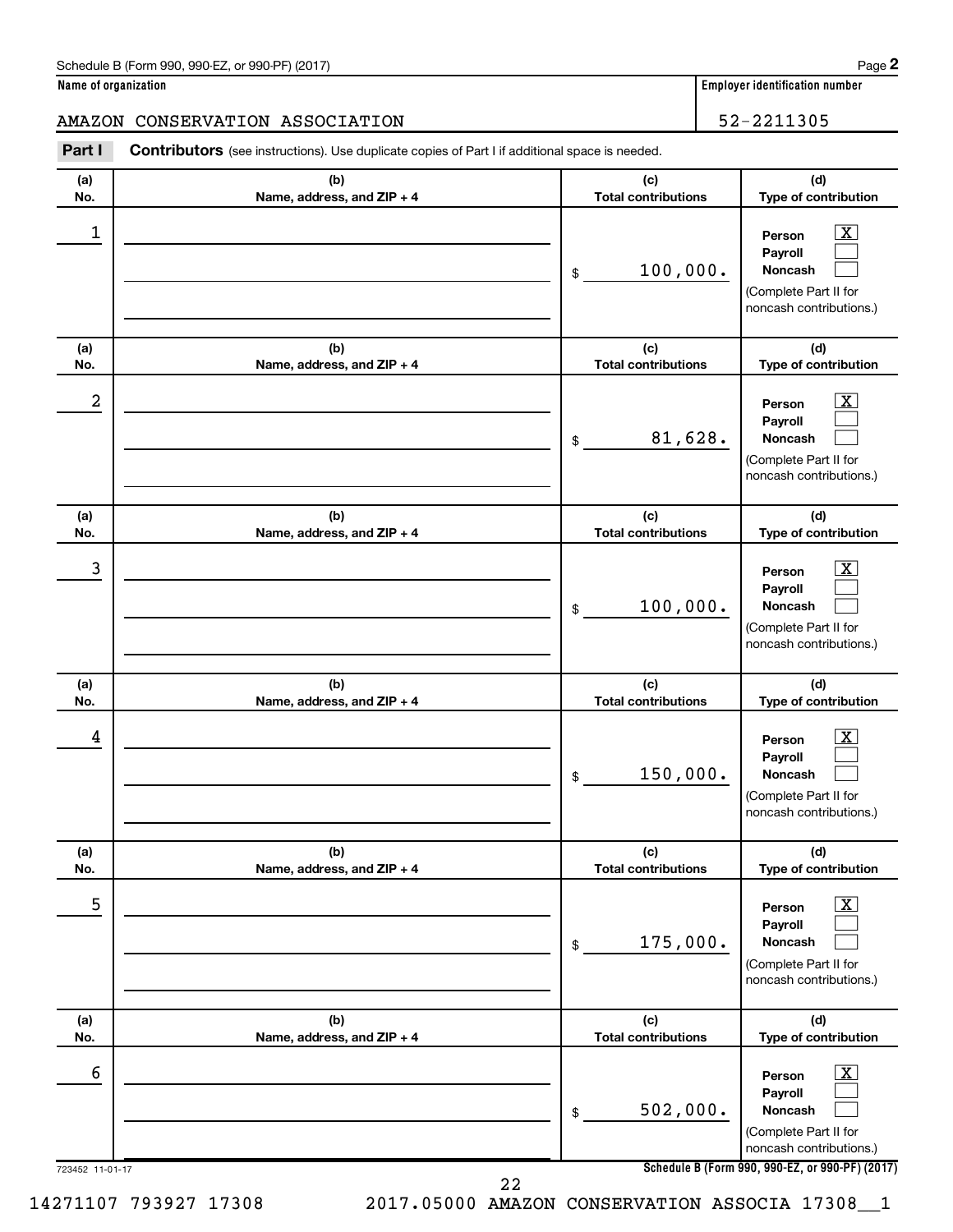| Schedule B (Form 990, 990-EZ, or 990-PF) (2017) | Page |
|-------------------------------------------------|------|
|-------------------------------------------------|------|

|  | Name of organization |
|--|----------------------|
|  |                      |

**Employer identification number** 

AMAZON CONSERVATION ASSOCIATION 52-2211305

| Part I          | <b>Contributors</b> (see instructions). Use duplicate copies of Part I if additional space is needed. |                                   |                                                                                                                                            |
|-----------------|-------------------------------------------------------------------------------------------------------|-----------------------------------|--------------------------------------------------------------------------------------------------------------------------------------------|
| (a)<br>No.      | (b)<br>Name, address, and ZIP + 4                                                                     | (c)<br><b>Total contributions</b> | (d)<br>Type of contribution                                                                                                                |
| 7               |                                                                                                       | 75,000.<br>\$                     | $\overline{\mathbf{X}}$<br>Person<br>Payroll<br>Noncash<br>(Complete Part II for<br>noncash contributions.)                                |
| (a)<br>No.      | (b)<br>Name, address, and ZIP + 4                                                                     | (c)<br><b>Total contributions</b> | (d)<br>Type of contribution                                                                                                                |
| 8               |                                                                                                       | 250,000.<br>\$                    | $\overline{\mathbf{X}}$<br>Person<br>Payroll<br>Noncash<br>(Complete Part II for<br>noncash contributions.)                                |
| (a)<br>No.      | (b)<br>Name, address, and ZIP + 4                                                                     | (c)<br><b>Total contributions</b> | (d)<br>Type of contribution                                                                                                                |
| 9               |                                                                                                       | 90,000.<br>\$                     | $\overline{\mathbf{X}}$<br>Person<br>Payroll<br>Noncash<br>(Complete Part II for<br>noncash contributions.)                                |
| (a)<br>No.      | (b)<br>Name, address, and ZIP + 4                                                                     | (c)<br><b>Total contributions</b> | (d)<br>Type of contribution                                                                                                                |
|                 |                                                                                                       |                                   |                                                                                                                                            |
|                 |                                                                                                       | \$                                | Person<br>Payroll<br><b>Noncash</b><br>(Complete Part II for<br>noncash contributions.)                                                    |
| (a)<br>No.      | (b)<br>Name, address, and ZIP + 4                                                                     | (c)<br><b>Total contributions</b> | (d)<br>Type of contribution                                                                                                                |
|                 |                                                                                                       | \$                                | Person<br>Payroll<br><b>Noncash</b><br>(Complete Part II for<br>noncash contributions.)                                                    |
| (a)<br>No.      | (b)<br>Name, address, and ZIP + 4                                                                     | (c)<br><b>Total contributions</b> | (d)<br>Type of contribution                                                                                                                |
| 723452 11-01-17 |                                                                                                       | \$                                | Person<br>Payroll<br><b>Noncash</b><br>(Complete Part II for<br>noncash contributions.)<br>Schedule B (Form 990, 990-EZ, or 990-PF) (2017) |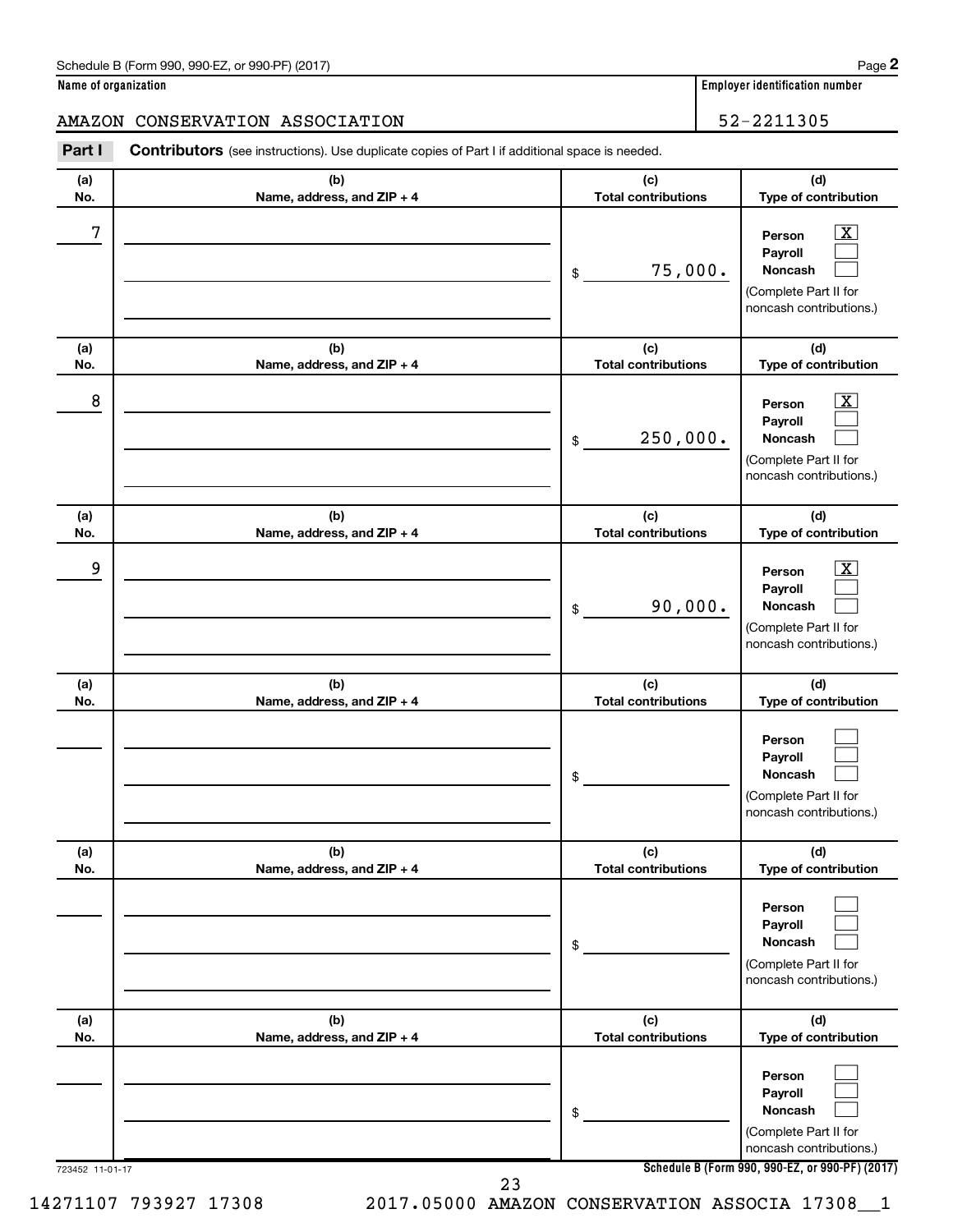## AMAZON CONSERVATION ASSOCIATION 52-2211305

Part II Noncash Property (see instructions). Use duplicate copies of Part II if additional space is needed.

| (a)<br>No.<br>from<br>Part I | (b)<br>Description of noncash property given | (c)<br>FMV (or estimate)<br>(See instructions.) | (d)<br>Date received |
|------------------------------|----------------------------------------------|-------------------------------------------------|----------------------|
|                              |                                              | \$                                              |                      |
| (a)<br>No.<br>from<br>Part I | (b)<br>Description of noncash property given | (c)<br>FMV (or estimate)<br>(See instructions.) | (d)<br>Date received |
|                              |                                              | \$                                              |                      |
| (a)<br>No.<br>from<br>Part I | (b)<br>Description of noncash property given | (c)<br>FMV (or estimate)<br>(See instructions.) | (d)<br>Date received |
|                              |                                              | \$                                              |                      |
| (a)<br>No.<br>from<br>Part I | (b)<br>Description of noncash property given | (c)<br>FMV (or estimate)<br>(See instructions.) | (d)<br>Date received |
|                              |                                              | $\$$                                            |                      |
| (a)<br>No.<br>from<br>Part I | (b)<br>Description of noncash property given | (c)<br>FMV (or estimate)<br>(See instructions.) | (d)<br>Date received |
|                              |                                              | \$                                              |                      |
| (a)<br>No.<br>from<br>Part I | (b)<br>Description of noncash property given | (c)<br>FMV (or estimate)<br>(See instructions.) | (d)<br>Date received |
|                              |                                              | \$                                              |                      |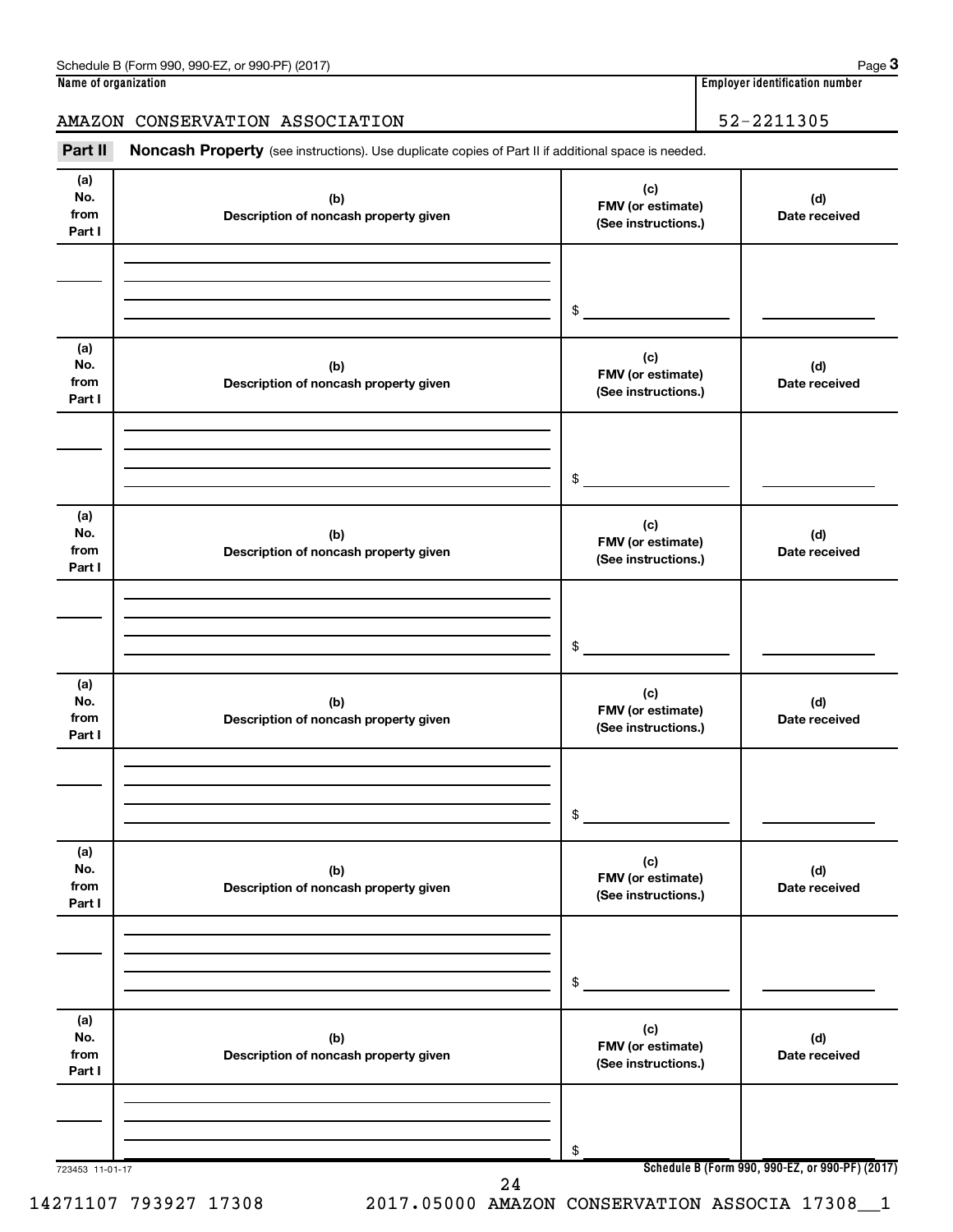| Schedule<br>i (201 <sup>-</sup><br>990-EZ<br>990-PF<br>m 990.<br>∙orm<br>or<br>ь | ade                                     |
|----------------------------------------------------------------------------------|-----------------------------------------|
| Name of organization                                                             | <br>r identitication number<br>-mnlover |

| AMAZON                    | CONSERVATION ASSOCIATION                                                                                                                                                          |                      | 52-2211305                                                                                                                                               |
|---------------------------|-----------------------------------------------------------------------------------------------------------------------------------------------------------------------------------|----------------------|----------------------------------------------------------------------------------------------------------------------------------------------------------|
| Part III                  | the year from any one contributor. Complete columns (a) through (e) and the following line entry. For organizations                                                               |                      | Exclusively religious, charitable, etc., contributions to organizations described in section $501(c)(7)$ , (8), or (10) that total more than \$1,000 for |
|                           | completing Part III, enter the total of exclusively religious, charitable, etc., contributions of \$1,000 or less for the year. (Enter this info. once.) $\blacktriangleright$ \$ |                      |                                                                                                                                                          |
| (a) No.                   | Use duplicate copies of Part III if additional space is needed.                                                                                                                   |                      |                                                                                                                                                          |
| from<br>Part I            | (b) Purpose of gift                                                                                                                                                               | (c) Use of gift      | (d) Description of how gift is held                                                                                                                      |
|                           |                                                                                                                                                                                   |                      |                                                                                                                                                          |
|                           |                                                                                                                                                                                   |                      |                                                                                                                                                          |
|                           |                                                                                                                                                                                   |                      |                                                                                                                                                          |
|                           |                                                                                                                                                                                   | (e) Transfer of gift |                                                                                                                                                          |
|                           | Transferee's name, address, and ZIP + 4                                                                                                                                           |                      | Relationship of transferor to transferee                                                                                                                 |
|                           |                                                                                                                                                                                   |                      |                                                                                                                                                          |
|                           |                                                                                                                                                                                   |                      |                                                                                                                                                          |
|                           |                                                                                                                                                                                   |                      |                                                                                                                                                          |
| (a) No.<br>from<br>Part I | (b) Purpose of gift                                                                                                                                                               | (c) Use of gift      | (d) Description of how gift is held                                                                                                                      |
|                           |                                                                                                                                                                                   |                      |                                                                                                                                                          |
|                           |                                                                                                                                                                                   |                      |                                                                                                                                                          |
|                           |                                                                                                                                                                                   |                      |                                                                                                                                                          |
|                           |                                                                                                                                                                                   | (e) Transfer of gift |                                                                                                                                                          |
|                           | Transferee's name, address, and ZIP + 4                                                                                                                                           |                      | Relationship of transferor to transferee                                                                                                                 |
|                           |                                                                                                                                                                                   |                      |                                                                                                                                                          |
|                           |                                                                                                                                                                                   |                      |                                                                                                                                                          |
| (a) No.                   |                                                                                                                                                                                   |                      |                                                                                                                                                          |
| from<br>Part I            | (b) Purpose of gift                                                                                                                                                               | (c) Use of gift      | (d) Description of how gift is held                                                                                                                      |
|                           |                                                                                                                                                                                   |                      |                                                                                                                                                          |
|                           |                                                                                                                                                                                   |                      |                                                                                                                                                          |
|                           |                                                                                                                                                                                   |                      |                                                                                                                                                          |
|                           |                                                                                                                                                                                   | (e) Transfer of gift |                                                                                                                                                          |
|                           | Transferee's name, address, and ZIP + 4                                                                                                                                           |                      | Relationship of transferor to transferee                                                                                                                 |
|                           |                                                                                                                                                                                   |                      |                                                                                                                                                          |
|                           |                                                                                                                                                                                   |                      |                                                                                                                                                          |
|                           |                                                                                                                                                                                   |                      |                                                                                                                                                          |
| (a) No.<br>from<br>Part I | (b) Purpose of gift                                                                                                                                                               | (c) Use of gift      | (d) Description of how gift is held                                                                                                                      |
|                           |                                                                                                                                                                                   |                      |                                                                                                                                                          |
|                           |                                                                                                                                                                                   |                      |                                                                                                                                                          |
|                           |                                                                                                                                                                                   |                      |                                                                                                                                                          |
|                           |                                                                                                                                                                                   | (e) Transfer of gift |                                                                                                                                                          |
|                           | Transferee's name, address, and ZIP + 4                                                                                                                                           |                      | Relationship of transferor to transferee                                                                                                                 |
|                           |                                                                                                                                                                                   |                      |                                                                                                                                                          |
|                           |                                                                                                                                                                                   |                      |                                                                                                                                                          |
|                           |                                                                                                                                                                                   |                      |                                                                                                                                                          |
| 723454 11-01-17           |                                                                                                                                                                                   | 25                   | Schedule B (Form 990, 990-EZ, or 990-PF) (2017)                                                                                                          |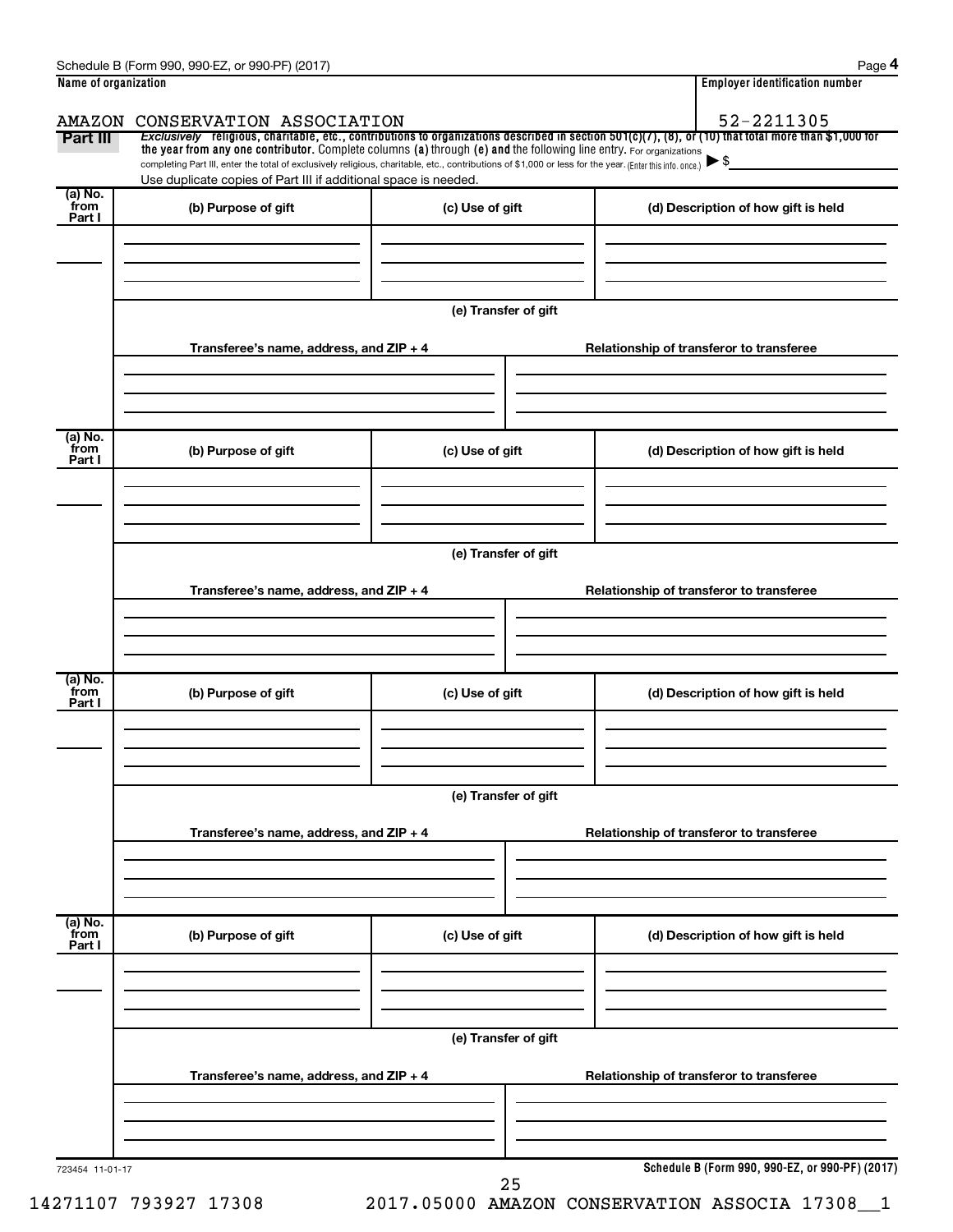Department of the Treasury Internal Revenue Service

| (Form 990) |  |
|------------|--|
|------------|--|

# **SCHEDULE D Supplemental Financial Statements**<br> **Form 990 2017**<br> **Part IV** line 6.7.8.9.10, 11a, 11b, 11d, 11d, 11d, 11d, 11d, 12a, 0r, 12b

**(Form 990) | Complete if the organization answered "Yes" on Form 990, Part IV, line 6, 7, 8, 9, 10, 11a, 11b, 11c, 11d, 11e, 11f, 12a, or 12b.**

**| Attach to Form 990. |Go to www.irs.gov/Form990 for instructions and the latest information.**



## Name of the organization<br>**AMAZON CONSERVATION ASSOCIATION Employer identification number**<br>52 – 2211305 AMAZON CONSERVATION ASSOCIATION

| Part I  | Organizations Maintaining Donor Advised Funds or Other Similar Funds or Accounts. Complete if the                                                                                                                             |                                                    |                |                                 |
|---------|-------------------------------------------------------------------------------------------------------------------------------------------------------------------------------------------------------------------------------|----------------------------------------------------|----------------|---------------------------------|
|         | organization answered "Yes" on Form 990, Part IV, line 6.                                                                                                                                                                     |                                                    |                |                                 |
|         |                                                                                                                                                                                                                               | (a) Donor advised funds                            |                | (b) Funds and other accounts    |
| 1       |                                                                                                                                                                                                                               |                                                    |                |                                 |
| 2       | Aggregate value of contributions to (during year)                                                                                                                                                                             |                                                    |                |                                 |
| 3       | Aggregate value of grants from (during year)                                                                                                                                                                                  |                                                    |                |                                 |
| 4       |                                                                                                                                                                                                                               |                                                    |                |                                 |
| 5       | Did the organization inform all donors and donor advisors in writing that the assets held in donor advised funds                                                                                                              |                                                    |                |                                 |
|         |                                                                                                                                                                                                                               |                                                    |                | Yes<br>No                       |
| 6       | Did the organization inform all grantees, donors, and donor advisors in writing that grant funds can be used only                                                                                                             |                                                    |                |                                 |
|         | for charitable purposes and not for the benefit of the donor or donor advisor, or for any other purpose conferring                                                                                                            |                                                    |                |                                 |
|         | impermissible private benefit?                                                                                                                                                                                                |                                                    |                | Yes<br>No                       |
| Part II | Conservation Easements. Complete if the organization answered "Yes" on Form 990, Part IV, line 7.                                                                                                                             |                                                    |                |                                 |
| 1.      | Purpose(s) of conservation easements held by the organization (check all that apply).                                                                                                                                         |                                                    |                |                                 |
|         | Preservation of land for public use (e.g., recreation or education)                                                                                                                                                           | Preservation of a historically important land area |                |                                 |
|         | Protection of natural habitat                                                                                                                                                                                                 | Preservation of a certified historic structure     |                |                                 |
|         | Preservation of open space                                                                                                                                                                                                    |                                                    |                |                                 |
| 2       | Complete lines 2a through 2d if the organization held a qualified conservation contribution in the form of a conservation easement on the last                                                                                |                                                    |                |                                 |
|         | day of the tax year.                                                                                                                                                                                                          |                                                    |                | Held at the End of the Tax Year |
|         |                                                                                                                                                                                                                               |                                                    | 2a             |                                 |
|         |                                                                                                                                                                                                                               |                                                    | 2 <sub>b</sub> |                                 |
|         | Number of conservation easements on a certified historic structure included in (a) manufacture included in (a)                                                                                                                |                                                    | 2c             |                                 |
| d       | Number of conservation easements included in (c) acquired after 7/25/06, and not on a historic structure                                                                                                                      |                                                    |                |                                 |
|         | listed in the National Register [111] Marshall Register [11] Marshall Register [11] Marshall Register [11] Marshall Register [11] Marshall Register [11] Marshall Register [11] Marshall Register [11] Marshall Register [11] |                                                    | 2d             |                                 |
| з       | Number of conservation easements modified, transferred, released, extinguished, or terminated by the organization during the tax                                                                                              |                                                    |                |                                 |
|         | $year \triangleright$                                                                                                                                                                                                         |                                                    |                |                                 |
| 4       | Number of states where property subject to conservation easement is located >                                                                                                                                                 |                                                    |                |                                 |
| 5       | Does the organization have a written policy regarding the periodic monitoring, inspection, handling of                                                                                                                        |                                                    |                |                                 |
|         |                                                                                                                                                                                                                               |                                                    |                | No<br>Yes                       |
| 6       | Staff and volunteer hours devoted to monitoring, inspecting, handling of violations, and enforcing conservation easements during the year                                                                                     |                                                    |                |                                 |
|         |                                                                                                                                                                                                                               |                                                    |                |                                 |
| 7       | Amount of expenses incurred in monitoring, inspecting, handling of violations, and enforcing conservation easements during the year                                                                                           |                                                    |                |                                 |
|         | ▶ \$                                                                                                                                                                                                                          |                                                    |                |                                 |
| 8       | Does each conservation easement reported on line 2(d) above satisfy the requirements of section 170(h)(4)(B)(i)                                                                                                               |                                                    |                |                                 |
|         |                                                                                                                                                                                                                               |                                                    |                | No<br>Yes                       |
| 9       | In Part XIII, describe how the organization reports conservation easements in its revenue and expense statement, and balance sheet, and                                                                                       |                                                    |                |                                 |
|         | include, if applicable, the text of the footnote to the organization's financial statements that describes the organization's accounting for                                                                                  |                                                    |                |                                 |
|         | conservation easements.                                                                                                                                                                                                       |                                                    |                |                                 |
|         | Organizations Maintaining Collections of Art, Historical Treasures, or Other Similar Assets.<br>Part III                                                                                                                      |                                                    |                |                                 |
|         | Complete if the organization answered "Yes" on Form 990, Part IV, line 8.                                                                                                                                                     |                                                    |                |                                 |
|         | 1a If the organization elected, as permitted under SFAS 116 (ASC 958), not to report in its revenue statement and balance sheet works of art,                                                                                 |                                                    |                |                                 |
|         | historical treasures, or other similar assets held for public exhibition, education, or research in furtherance of public service, provide, in Part XIII,                                                                     |                                                    |                |                                 |
|         | the text of the footnote to its financial statements that describes these items.                                                                                                                                              |                                                    |                |                                 |
|         | <b>b</b> If the organization elected, as permitted under SFAS 116 (ASC 958), to report in its revenue statement and balance sheet works of art, historical                                                                    |                                                    |                |                                 |
|         | treasures, or other similar assets held for public exhibition, education, or research in furtherance of public service, provide the following amounts                                                                         |                                                    |                |                                 |
|         | relating to these items:                                                                                                                                                                                                      |                                                    |                |                                 |
|         |                                                                                                                                                                                                                               |                                                    | ▶              | \$                              |
|         | (ii) Assets included in Form 990, Part X                                                                                                                                                                                      |                                                    |                | $\blacktriangleright$ \$        |
| 2       | If the organization received or held works of art, historical treasures, or other similar assets for financial gain, provide                                                                                                  |                                                    |                |                                 |
|         | the following amounts required to be reported under SFAS 116 (ASC 958) relating to these items:                                                                                                                               |                                                    |                |                                 |
| а       | Revenue included on Form 990, Part VIII, line 1 [2000] [2000] [2000] [2000] [3000] [3000] [3000] [3000] [3000                                                                                                                 |                                                    | ▶              | \$                              |
|         |                                                                                                                                                                                                                               |                                                    |                | $\blacktriangleright$ \$        |
|         | LHA For Paperwork Reduction Act Notice, see the Instructions for Form 990.                                                                                                                                                    |                                                    |                | Schedule D (Form 990) 2017      |
|         | 732051 10-09-17                                                                                                                                                                                                               |                                                    |                |                                 |
|         |                                                                                                                                                                                                                               | 26                                                 |                |                                 |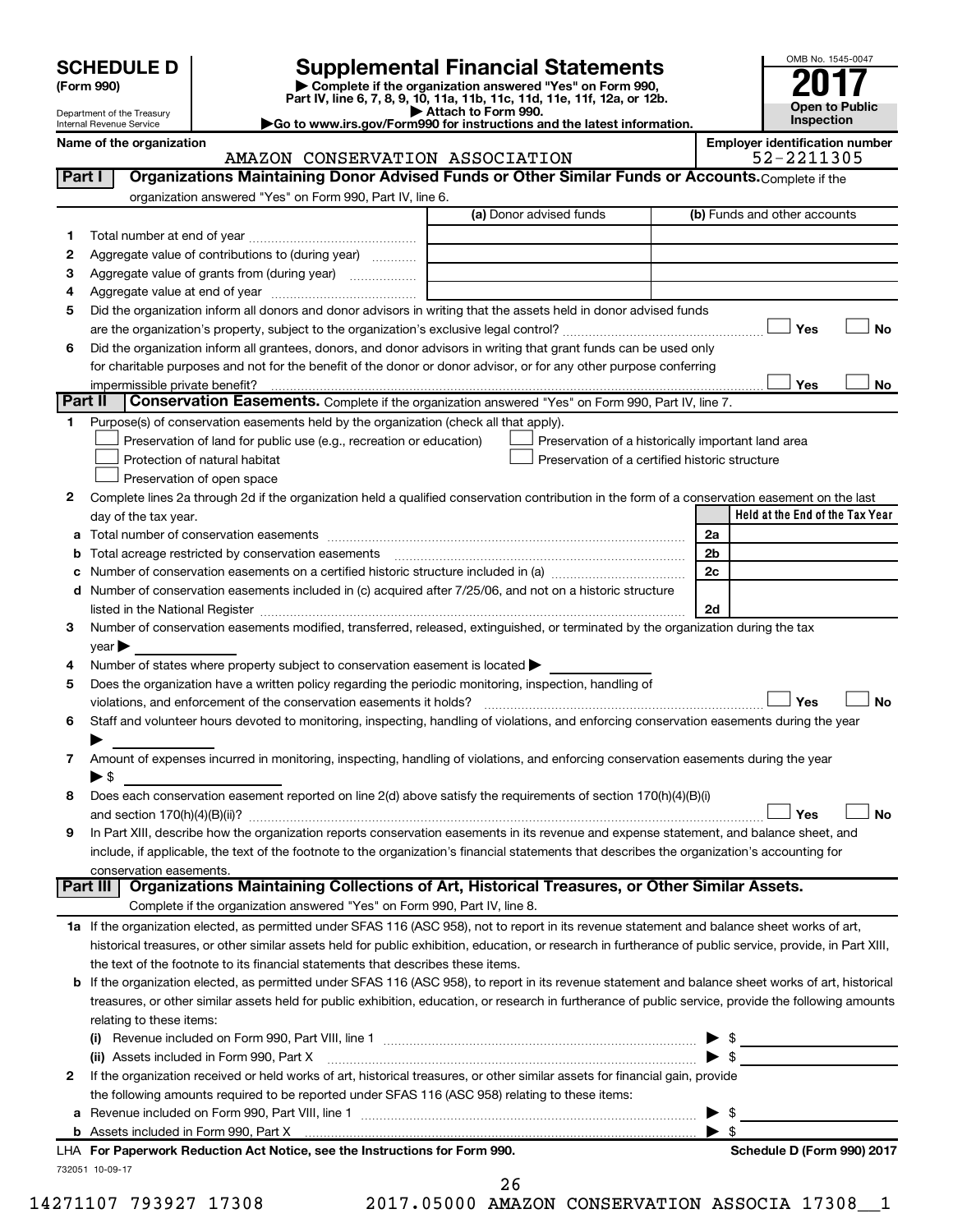|        | Schedule D (Form 990) 2017                                                                                                                                                                                                     | AMAZON CONSERVATION ASSOCIATION         |   |                |                                    |                                            | 52-2211305 Page 2 |                |        |     |
|--------|--------------------------------------------------------------------------------------------------------------------------------------------------------------------------------------------------------------------------------|-----------------------------------------|---|----------------|------------------------------------|--------------------------------------------|-------------------|----------------|--------|-----|
|        | Part III<br>Organizations Maintaining Collections of Art, Historical Treasures, or Other Similar Assets (continued)                                                                                                            |                                         |   |                |                                    |                                            |                   |                |        |     |
| З      | Using the organization's acquisition, accession, and other records, check any of the following that are a significant use of its collection items                                                                              |                                         |   |                |                                    |                                            |                   |                |        |     |
|        | (check all that apply):                                                                                                                                                                                                        |                                         |   |                |                                    |                                            |                   |                |        |     |
| a      | Public exhibition                                                                                                                                                                                                              |                                         |   |                | Loan or exchange programs          |                                            |                   |                |        |     |
| b      | Scholarly research                                                                                                                                                                                                             |                                         |   | Other          |                                    |                                            |                   |                |        |     |
| c      | Preservation for future generations                                                                                                                                                                                            |                                         |   |                |                                    |                                            |                   |                |        |     |
| 4      | Provide a description of the organization's collections and explain how they further the organization's exempt purpose in Part XIII.                                                                                           |                                         |   |                |                                    |                                            |                   |                |        |     |
| 5      | During the year, did the organization solicit or receive donations of art, historical treasures, or other similar assets                                                                                                       |                                         |   |                |                                    |                                            |                   |                |        |     |
|        |                                                                                                                                                                                                                                |                                         |   |                |                                    |                                            |                   | Yes            |        | No  |
|        | Part IV<br><b>Escrow and Custodial Arrangements.</b> Complete if the organization answered "Yes" on Form 990, Part IV, line 9, or                                                                                              |                                         |   |                |                                    |                                            |                   |                |        |     |
|        | reported an amount on Form 990, Part X, line 21.                                                                                                                                                                               |                                         |   |                |                                    |                                            |                   |                |        |     |
|        | 1a Is the organization an agent, trustee, custodian or other intermediary for contributions or other assets not included                                                                                                       |                                         |   |                |                                    |                                            |                   |                |        |     |
|        | on Form 990, Part X? [11] matter continuum matter contract and contract and contract and contract and contract and contract and contract and contract and contract and contract and contract and contract and contract and con |                                         |   |                |                                    |                                            |                   | Yes            |        | No  |
|        | b If "Yes," explain the arrangement in Part XIII and complete the following table:                                                                                                                                             |                                         |   |                |                                    |                                            |                   |                |        |     |
|        |                                                                                                                                                                                                                                |                                         |   |                |                                    |                                            |                   | Amount         |        |     |
| c      | Beginning balance measurements and contain the contract of the contract of the contract of the contract of the                                                                                                                 |                                         |   |                |                                    | 1c                                         |                   |                |        |     |
|        |                                                                                                                                                                                                                                |                                         |   |                |                                    | 1d                                         |                   |                |        |     |
|        |                                                                                                                                                                                                                                |                                         |   |                |                                    | 1e                                         |                   |                |        |     |
|        |                                                                                                                                                                                                                                |                                         |   |                |                                    | 1f                                         |                   |                |        |     |
|        | 2a Did the organization include an amount on Form 990, Part X, line 21, for escrow or custodial account liability?                                                                                                             |                                         |   |                |                                    |                                            |                   | Yes            |        | No  |
|        | <b>b</b> If "Yes," explain the arrangement in Part XIII. Check here if the explanation has been provided on Part XIII<br>Endowment Funds. Complete if the organization answered "Yes" on Form 990, Part IV, line 10.<br>Part V |                                         |   |                |                                    |                                            |                   |                |        |     |
|        |                                                                                                                                                                                                                                |                                         |   |                |                                    |                                            |                   |                |        |     |
|        |                                                                                                                                                                                                                                | (a) Current year                        |   | (b) Prior year | (c) Two years back $\mid$          | (d) Three years back   (e) Four years back |                   |                |        |     |
| ٦а     | Beginning of year balance                                                                                                                                                                                                      |                                         |   |                |                                    |                                            |                   |                |        |     |
|        |                                                                                                                                                                                                                                |                                         |   |                |                                    |                                            |                   |                |        |     |
|        | Net investment earnings, gains, and losses                                                                                                                                                                                     |                                         |   |                |                                    |                                            |                   |                |        |     |
| d      | Grants or scholarships<br>e Other expenditures for facilities                                                                                                                                                                  |                                         |   |                |                                    |                                            |                   |                |        |     |
|        | and programs                                                                                                                                                                                                                   |                                         |   |                |                                    |                                            |                   |                |        |     |
|        |                                                                                                                                                                                                                                |                                         |   |                |                                    |                                            |                   |                |        |     |
|        |                                                                                                                                                                                                                                |                                         |   |                |                                    |                                            |                   |                |        |     |
| g<br>2 | Provide the estimated percentage of the current year end balance (line 1g, column (a)) held as:                                                                                                                                |                                         |   |                |                                    |                                            |                   |                |        |     |
| а      | Board designated or quasi-endowment                                                                                                                                                                                            |                                         | % |                |                                    |                                            |                   |                |        |     |
| b      | Permanent endowment                                                                                                                                                                                                            | %                                       |   |                |                                    |                                            |                   |                |        |     |
|        | Temporarily restricted endowment                                                                                                                                                                                               | %                                       |   |                |                                    |                                            |                   |                |        |     |
|        | The percentages on lines 2a, 2b, and 2c should equal 100%.                                                                                                                                                                     |                                         |   |                |                                    |                                            |                   |                |        |     |
|        | 3a Are there endowment funds not in the possession of the organization that are held and administered for the organization                                                                                                     |                                         |   |                |                                    |                                            |                   |                |        |     |
|        | by:                                                                                                                                                                                                                            |                                         |   |                |                                    |                                            |                   |                | Yes    | No. |
|        | (i)                                                                                                                                                                                                                            |                                         |   |                |                                    |                                            |                   | 3a(i)          |        |     |
|        |                                                                                                                                                                                                                                |                                         |   |                |                                    |                                            |                   | 3a(ii)         |        |     |
|        |                                                                                                                                                                                                                                |                                         |   |                |                                    |                                            |                   | Зb             |        |     |
|        | Describe in Part XIII the intended uses of the organization's endowment funds.                                                                                                                                                 |                                         |   |                |                                    |                                            |                   |                |        |     |
|        | Land, Buildings, and Equipment.<br><b>Part VI</b>                                                                                                                                                                              |                                         |   |                |                                    |                                            |                   |                |        |     |
|        | Complete if the organization answered "Yes" on Form 990, Part IV, line 11a. See Form 990, Part X, line 10.                                                                                                                     |                                         |   |                |                                    |                                            |                   |                |        |     |
|        | Description of property                                                                                                                                                                                                        | (a) Cost or other<br>basis (investment) |   |                | (b) Cost or other<br>basis (other) | (c) Accumulated<br>depreciation            |                   | (d) Book value |        |     |
|        |                                                                                                                                                                                                                                |                                         |   |                |                                    |                                            |                   |                |        |     |
| b      |                                                                                                                                                                                                                                |                                         |   |                |                                    |                                            |                   |                |        |     |
|        |                                                                                                                                                                                                                                |                                         |   |                |                                    |                                            |                   |                |        |     |
|        |                                                                                                                                                                                                                                |                                         |   |                | 3,814.                             | 1,675.                                     |                   |                | 2,139. |     |
|        |                                                                                                                                                                                                                                |                                         |   |                |                                    |                                            |                   |                |        |     |
|        | Total. Add lines 1a through 1e. (Column (d) must equal Form 990, Part X, column (B), line 10c.)                                                                                                                                |                                         |   |                |                                    |                                            |                   |                | 2,139. |     |
|        |                                                                                                                                                                                                                                |                                         |   |                |                                    |                                            |                   |                |        |     |

**Schedule D (Form 990) 2017**

732052 10-09-17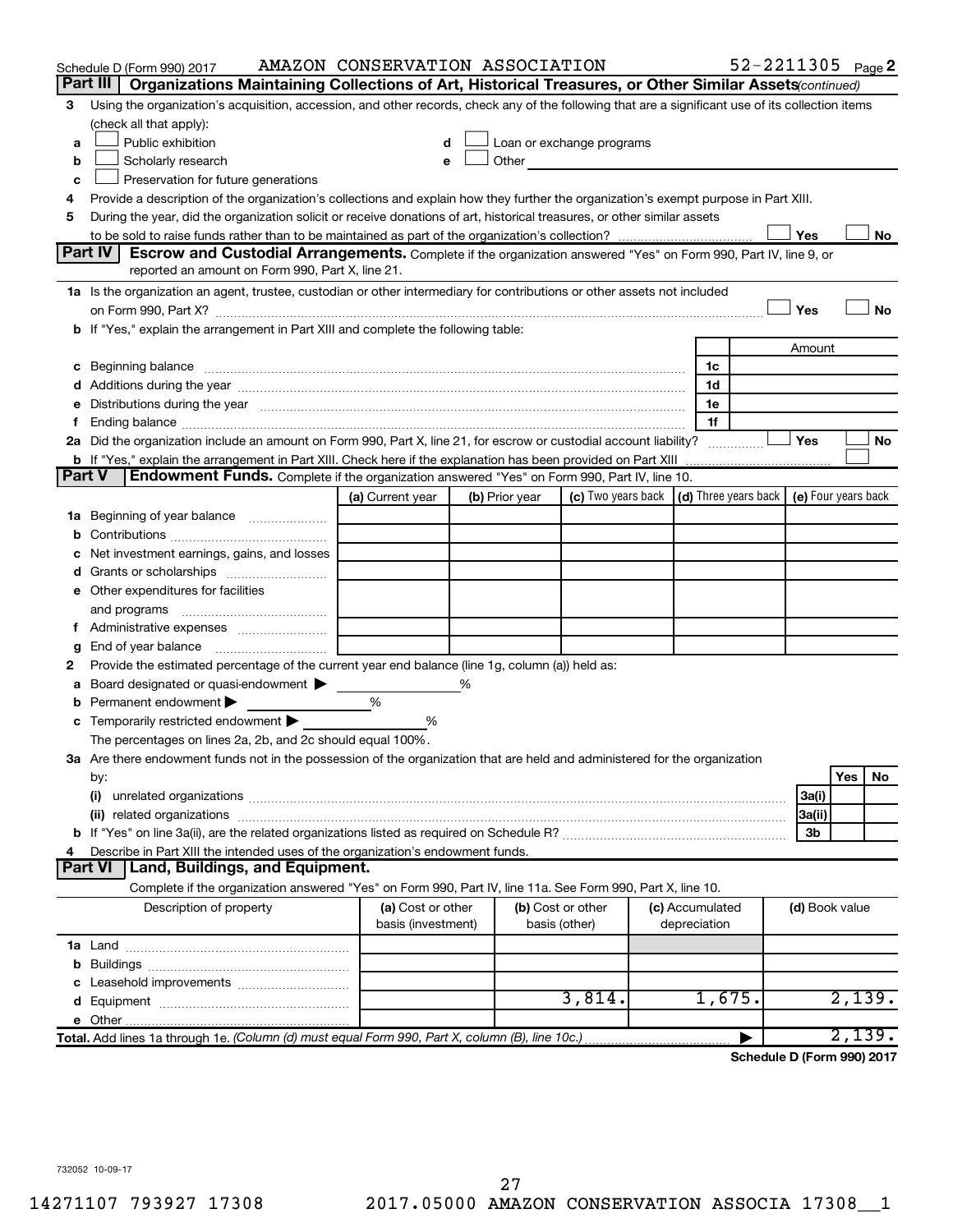| AMAZON CONSERVATION ASSOCIATION<br>Schedule D (Form 990) 2017                                                                                                                                                                                                                                                                   |                 |                | 52-2211305 Page 3                                         |
|---------------------------------------------------------------------------------------------------------------------------------------------------------------------------------------------------------------------------------------------------------------------------------------------------------------------------------|-----------------|----------------|-----------------------------------------------------------|
| <b>Investments - Other Securities.</b><br><b>Part VIII</b>                                                                                                                                                                                                                                                                      |                 |                |                                                           |
| Complete if the organization answered "Yes" on Form 990, Part IV, line 11b. See Form 990, Part X, line 12.                                                                                                                                                                                                                      |                 |                |                                                           |
| (a) Description of security or category (including name of security)                                                                                                                                                                                                                                                            | (b) Book value  |                | (c) Method of valuation: Cost or end-of-year market value |
| (1) Financial derivatives                                                                                                                                                                                                                                                                                                       |                 |                |                                                           |
|                                                                                                                                                                                                                                                                                                                                 |                 |                |                                                           |
| (3) Other                                                                                                                                                                                                                                                                                                                       |                 |                |                                                           |
| (A)                                                                                                                                                                                                                                                                                                                             |                 |                |                                                           |
| (B)                                                                                                                                                                                                                                                                                                                             |                 |                |                                                           |
| (C)                                                                                                                                                                                                                                                                                                                             |                 |                |                                                           |
| (D)                                                                                                                                                                                                                                                                                                                             |                 |                |                                                           |
| (E)                                                                                                                                                                                                                                                                                                                             |                 |                |                                                           |
| (F)                                                                                                                                                                                                                                                                                                                             |                 |                |                                                           |
| (G)                                                                                                                                                                                                                                                                                                                             |                 |                |                                                           |
| (H)<br>Total. (Col. (b) must equal Form 990, Part X, col. (B) line 12.) $\blacktriangleright$                                                                                                                                                                                                                                   |                 |                |                                                           |
| Part VIII Investments - Program Related.                                                                                                                                                                                                                                                                                        |                 |                |                                                           |
| Complete if the organization answered "Yes" on Form 990, Part IV, line 11c. See Form 990, Part X, line 13.                                                                                                                                                                                                                      |                 |                |                                                           |
| (a) Description of investment                                                                                                                                                                                                                                                                                                   | (b) Book value  |                | (c) Method of valuation: Cost or end-of-year market value |
| (1)                                                                                                                                                                                                                                                                                                                             |                 |                |                                                           |
| (2)                                                                                                                                                                                                                                                                                                                             |                 |                |                                                           |
| (3)                                                                                                                                                                                                                                                                                                                             |                 |                |                                                           |
| (4)                                                                                                                                                                                                                                                                                                                             |                 |                |                                                           |
| (5)                                                                                                                                                                                                                                                                                                                             |                 |                |                                                           |
| (6)                                                                                                                                                                                                                                                                                                                             |                 |                |                                                           |
| (7)                                                                                                                                                                                                                                                                                                                             |                 |                |                                                           |
| (8)                                                                                                                                                                                                                                                                                                                             |                 |                |                                                           |
| (9)                                                                                                                                                                                                                                                                                                                             |                 |                |                                                           |
| Total. (Col. (b) must equal Form 990, Part X, col. (B) line $13.$ )                                                                                                                                                                                                                                                             |                 |                |                                                           |
| <b>Other Assets.</b><br>Part IX                                                                                                                                                                                                                                                                                                 |                 |                |                                                           |
| Complete if the organization answered "Yes" on Form 990, Part IV, line 11d. See Form 990, Part X, line 15.                                                                                                                                                                                                                      |                 |                |                                                           |
|                                                                                                                                                                                                                                                                                                                                 | (a) Description |                | (b) Book value                                            |
| (1)                                                                                                                                                                                                                                                                                                                             |                 |                |                                                           |
| (2)                                                                                                                                                                                                                                                                                                                             |                 |                |                                                           |
| (3)                                                                                                                                                                                                                                                                                                                             |                 |                |                                                           |
| (4)                                                                                                                                                                                                                                                                                                                             |                 |                |                                                           |
| (5)                                                                                                                                                                                                                                                                                                                             |                 |                |                                                           |
| (6)                                                                                                                                                                                                                                                                                                                             |                 |                |                                                           |
| (7)                                                                                                                                                                                                                                                                                                                             |                 |                |                                                           |
| (8)                                                                                                                                                                                                                                                                                                                             |                 |                |                                                           |
| (9)                                                                                                                                                                                                                                                                                                                             |                 |                |                                                           |
| Total. (Column (b) must equal Form 990, Part X, col. (B) line 15.)                                                                                                                                                                                                                                                              |                 |                |                                                           |
| <b>Other Liabilities.</b><br>Part X                                                                                                                                                                                                                                                                                             |                 |                |                                                           |
| Complete if the organization answered "Yes" on Form 990, Part IV, line 11e or 11f. See Form 990, Part X, line 25.                                                                                                                                                                                                               |                 |                |                                                           |
| (a) Description of liability<br>1.                                                                                                                                                                                                                                                                                              |                 | (b) Book value |                                                           |
| (1)<br>Federal income taxes                                                                                                                                                                                                                                                                                                     |                 |                |                                                           |
| DUE TO AFFILIATES<br>(2)                                                                                                                                                                                                                                                                                                        |                 | 19,034.        |                                                           |
| DEFERRED REVENUE<br>(3)                                                                                                                                                                                                                                                                                                         |                 | 54,681         |                                                           |
| (4)                                                                                                                                                                                                                                                                                                                             |                 |                |                                                           |
| (5)                                                                                                                                                                                                                                                                                                                             |                 |                |                                                           |
| (6)                                                                                                                                                                                                                                                                                                                             |                 |                |                                                           |
| (7)                                                                                                                                                                                                                                                                                                                             |                 |                |                                                           |
| (8)                                                                                                                                                                                                                                                                                                                             |                 |                |                                                           |
| (9)                                                                                                                                                                                                                                                                                                                             |                 | 73,715         |                                                           |
| Total. (Column (b) must equal Form 990, Part X, col. (B) line 25.)                                                                                                                                                                                                                                                              |                 |                |                                                           |
| 2. Liability for uncertain tax positions. In Part XIII, provide the text of the footnote to the organization's financial statements that reports the<br>organization's liability for uncertain tax positions under FIN 48 (ASC 740). Check here if the text of the footnote has been provided in Part XIII $\boxed{\mathrm{X}}$ |                 |                |                                                           |
|                                                                                                                                                                                                                                                                                                                                 |                 |                |                                                           |

**Schedule D (Form 990) 2017**

732053 10-09-17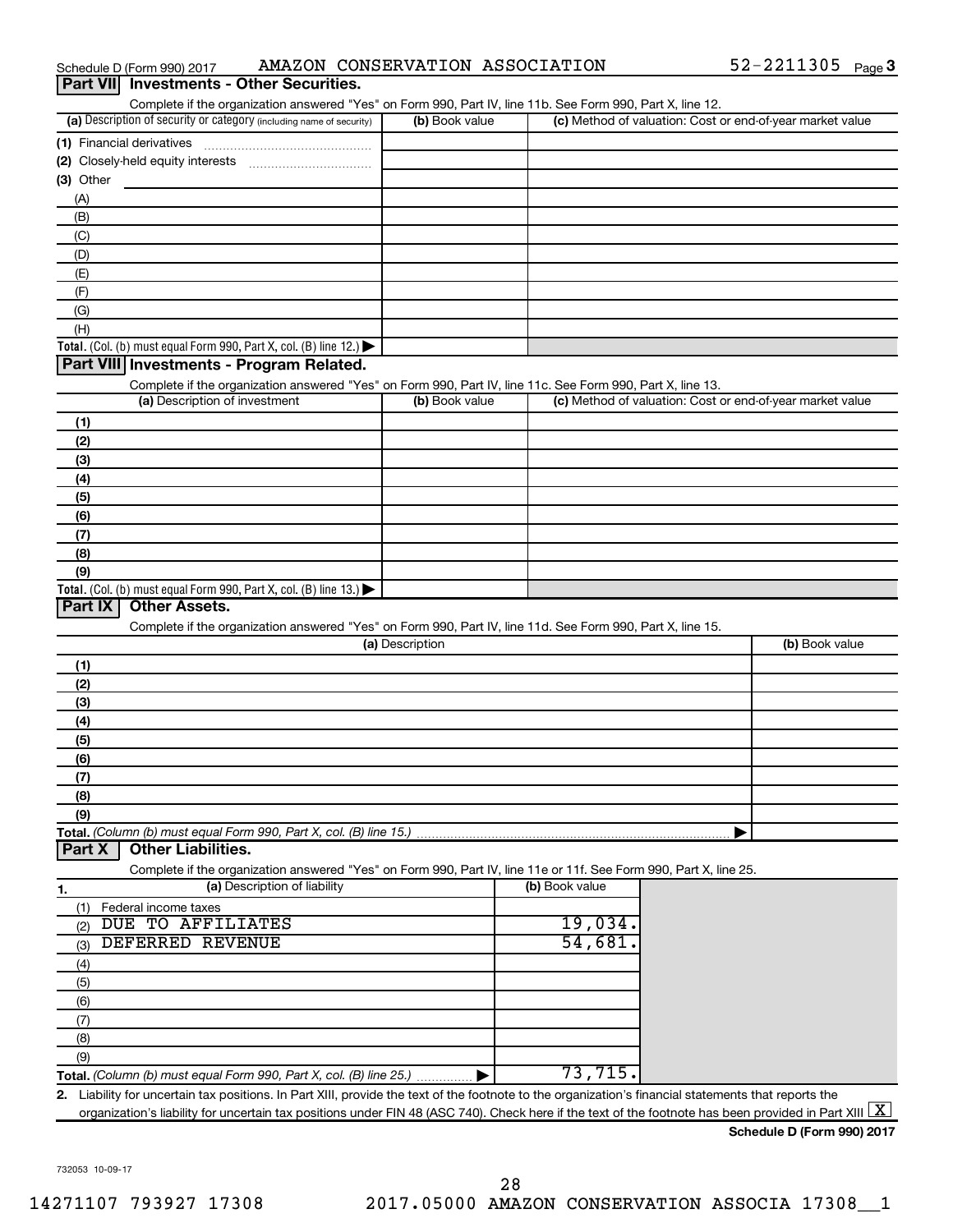|    | AMAZON CONSERVATION ASSOCIATION<br>Schedule D (Form 990) 2017                                                                                                                                                                      |                |      |                | 52-2211305 Page 4 |
|----|------------------------------------------------------------------------------------------------------------------------------------------------------------------------------------------------------------------------------------|----------------|------|----------------|-------------------|
|    | Reconciliation of Revenue per Audited Financial Statements With Revenue per Return.<br><b>Part XI</b>                                                                                                                              |                |      |                |                   |
|    | Complete if the organization answered "Yes" on Form 990, Part IV, line 12a.                                                                                                                                                        |                |      |                |                   |
| 1  | Total revenue, gains, and other support per audited financial statements [11, 11] matter controller and the support per audited financial statements [11] matter controller and the support of the support of the support of t     |                |      | $\blacksquare$ | 3, 132, 373.      |
| 2  | Amounts included on line 1 but not on Form 990, Part VIII, line 12:                                                                                                                                                                |                |      |                |                   |
| a  |                                                                                                                                                                                                                                    | 2a             |      |                |                   |
| b  |                                                                                                                                                                                                                                    | 2 <sub>b</sub> | 855. |                |                   |
| c  |                                                                                                                                                                                                                                    | 2 <sub>c</sub> |      |                |                   |
| d  | Other (Describe in Part XIII.) <b>Construction Contract Construction</b> Chemistry Chemistry Chemistry Chemistry Chemistry                                                                                                         | 2d             |      |                |                   |
| е  | Add lines 2a through 2d                                                                                                                                                                                                            |                |      | 2e             | 855.              |
| 3  |                                                                                                                                                                                                                                    |                |      | 3              | 3,131,518.        |
| 4  | Amounts included on Form 990, Part VIII, line 12, but not on line 1:                                                                                                                                                               |                |      |                |                   |
| a  |                                                                                                                                                                                                                                    | l 4a           |      |                |                   |
|    |                                                                                                                                                                                                                                    | 4 <sub>h</sub> |      |                |                   |
|    | c Add lines 4a and 4b                                                                                                                                                                                                              |                |      | 4c             |                   |
| 5  |                                                                                                                                                                                                                                    |                |      | 5              | 3,131,518.        |
|    | Part XII   Reconciliation of Expenses per Audited Financial Statements With Expenses per Return.                                                                                                                                   |                |      |                |                   |
|    |                                                                                                                                                                                                                                    |                |      |                |                   |
|    | Complete if the organization answered "Yes" on Form 990, Part IV, line 12a.                                                                                                                                                        |                |      |                |                   |
| 1  |                                                                                                                                                                                                                                    |                |      | $\blacksquare$ | 5,039,795.        |
| 2  | Amounts included on line 1 but not on Form 990, Part IX, line 25:                                                                                                                                                                  |                |      |                |                   |
| a  |                                                                                                                                                                                                                                    | 2a             | 855. |                |                   |
| b  |                                                                                                                                                                                                                                    | 2 <sub>b</sub> |      |                |                   |
| c. |                                                                                                                                                                                                                                    | 2 <sub>c</sub> |      |                |                   |
| d  |                                                                                                                                                                                                                                    | 2d             |      |                |                   |
| е  |                                                                                                                                                                                                                                    |                |      | 2е             | 855.              |
| 3  | Add lines 2a through 2d <b>contained a contained a contained a contained a</b> contained a contained a contained a contained a contact a contact a contact a contact a contact a contact a contact a contact a contact a contact a |                |      | 3              | 5,038,940.        |
| 4  | Amounts included on Form 990, Part IX, line 25, but not on line 1:                                                                                                                                                                 |                |      |                |                   |
| a  |                                                                                                                                                                                                                                    | 4a             |      |                |                   |
|    |                                                                                                                                                                                                                                    | 4 <sub>b</sub> |      |                |                   |
|    | c Add lines 4a and 4b                                                                                                                                                                                                              |                |      | 4c             | 0.                |
| 5  |                                                                                                                                                                                                                                    |                |      | 5              | 5,038,940.        |
|    | Part XIII Supplemental Information.                                                                                                                                                                                                |                |      |                |                   |

8, 5, and 9; Part III, lines 1a and 4; Part IV, lines 1b a lines 2d and 4b; and Part XII, lines 2d and 4b. Also complete this part to provide any additional information.

PART X, LINE 2:

ACA BELIEVES THAT IT HAS APPROPRIATE SUPPORT FOR ANY TAX POSITIONS TAKEN,

AND AS SUCH, DOES NOT HAVE ANY UNCERTAIN TAX POSITIONS THAT ARE MATERIAL

TO THE CONSOLIDATED FINANCIAL STATEMENTS.

732054 10-09-17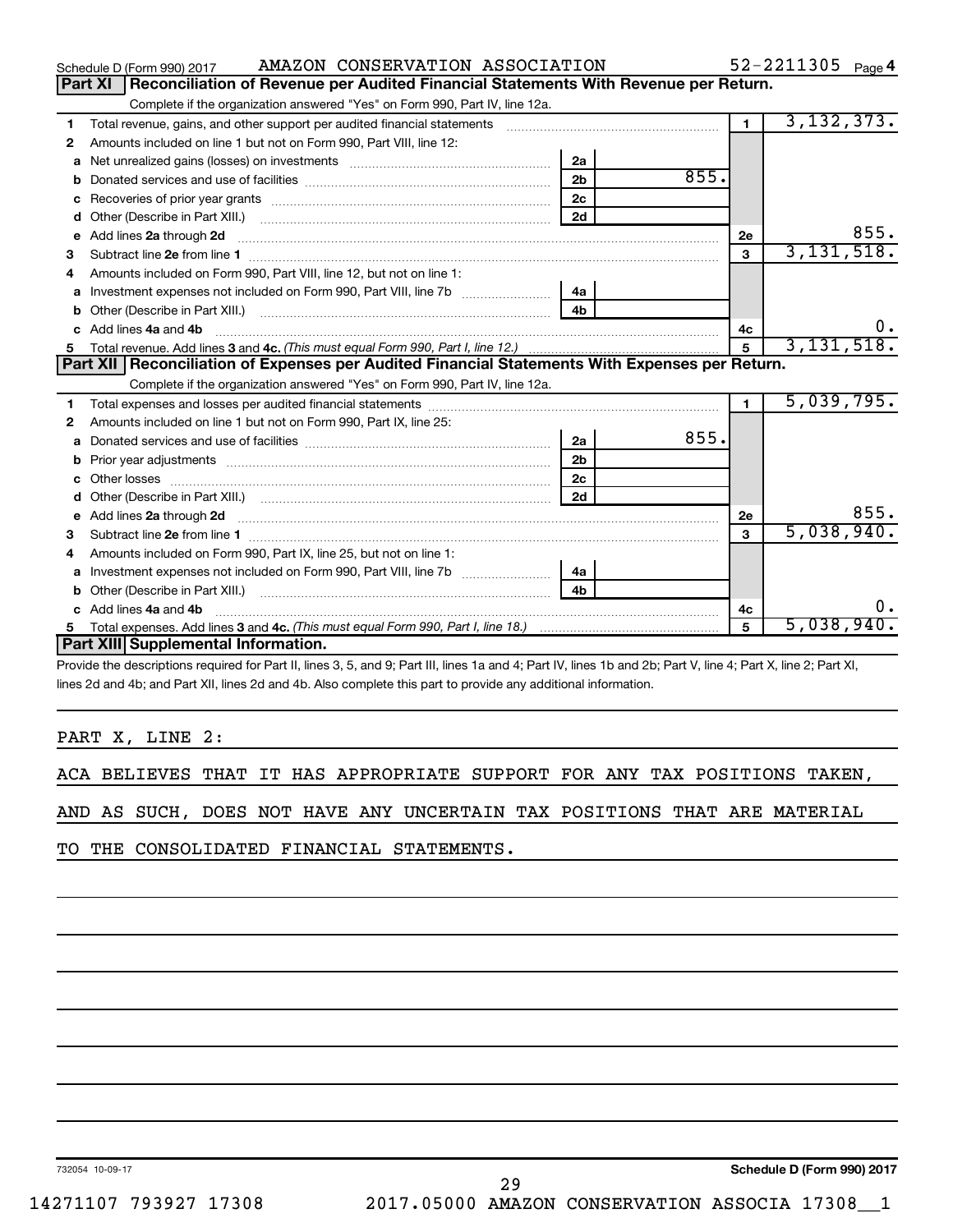| General Information on Activities Outside the United States. Complete if the organization answered "Yes" on<br>Part I<br>Form 990, Part IV, line 14b.<br>For grantmakers. Does the organization maintain records to substantiate the amount of its grants and other assistance,<br>1.<br>$\boxed{\text{X}}$ No<br>the grantees' eligibility for the grants or assistance, and the selection criteria used to award the grants or assistance?<br>Yes<br>For grantmakers. Describe in Part V the organization's procedures for monitoring the use of its grants and other assistance outside the<br>2<br>United States.<br>Activities per Region. (The following Part I, line 3 table can be duplicated if additional space is needed.)<br>3<br>(a) Region<br>(b) Number of<br>(c) Number of<br>(d) Activities conducted in the region<br>(e) If activity listed in (d)<br>(f) Total<br>employees,<br>agents, and<br>expenditures<br>offices<br>(by type) (such as, fundraising, pro-<br>is a program service,<br>for and<br>describe specific type<br>in the region<br>gram services, investments, grants to<br>independent<br>investments<br>contractors<br>recipients located in the region)<br>of service(s) in the region<br>in the region<br>in the region<br>GRANTS TO RECIPIENTS<br>0<br>SOUTH AMERICA<br>0<br>PROGRAM SERVICES<br>LOCATED IN REGION<br>3, 574, 431.<br>0<br>PROGRAM SERVICES<br>SOUTH AMERICA<br>0<br>ADMINISTRATIVE EXPENSES<br>251,344.<br>0<br>3,825,775.<br>$\Omega$<br>3 a Sub-total<br><b>b</b> Total from continuation<br>0<br>sheets to Part I<br>c Totals (add lines 3a | AMAZON CONSERVATION ASSOCIATION |  |  | 52-2211305 |            |
|---------------------------------------------------------------------------------------------------------------------------------------------------------------------------------------------------------------------------------------------------------------------------------------------------------------------------------------------------------------------------------------------------------------------------------------------------------------------------------------------------------------------------------------------------------------------------------------------------------------------------------------------------------------------------------------------------------------------------------------------------------------------------------------------------------------------------------------------------------------------------------------------------------------------------------------------------------------------------------------------------------------------------------------------------------------------------------------------------------------------------------------------------------------------------------------------------------------------------------------------------------------------------------------------------------------------------------------------------------------------------------------------------------------------------------------------------------------------------------------------------------------------------------------------------------------------------------------------------------|---------------------------------|--|--|------------|------------|
|                                                                                                                                                                                                                                                                                                                                                                                                                                                                                                                                                                                                                                                                                                                                                                                                                                                                                                                                                                                                                                                                                                                                                                                                                                                                                                                                                                                                                                                                                                                                                                                                         |                                 |  |  |            |            |
|                                                                                                                                                                                                                                                                                                                                                                                                                                                                                                                                                                                                                                                                                                                                                                                                                                                                                                                                                                                                                                                                                                                                                                                                                                                                                                                                                                                                                                                                                                                                                                                                         |                                 |  |  |            |            |
|                                                                                                                                                                                                                                                                                                                                                                                                                                                                                                                                                                                                                                                                                                                                                                                                                                                                                                                                                                                                                                                                                                                                                                                                                                                                                                                                                                                                                                                                                                                                                                                                         |                                 |  |  |            |            |
|                                                                                                                                                                                                                                                                                                                                                                                                                                                                                                                                                                                                                                                                                                                                                                                                                                                                                                                                                                                                                                                                                                                                                                                                                                                                                                                                                                                                                                                                                                                                                                                                         |                                 |  |  |            |            |
|                                                                                                                                                                                                                                                                                                                                                                                                                                                                                                                                                                                                                                                                                                                                                                                                                                                                                                                                                                                                                                                                                                                                                                                                                                                                                                                                                                                                                                                                                                                                                                                                         |                                 |  |  |            |            |
|                                                                                                                                                                                                                                                                                                                                                                                                                                                                                                                                                                                                                                                                                                                                                                                                                                                                                                                                                                                                                                                                                                                                                                                                                                                                                                                                                                                                                                                                                                                                                                                                         |                                 |  |  |            |            |
|                                                                                                                                                                                                                                                                                                                                                                                                                                                                                                                                                                                                                                                                                                                                                                                                                                                                                                                                                                                                                                                                                                                                                                                                                                                                                                                                                                                                                                                                                                                                                                                                         |                                 |  |  |            |            |
|                                                                                                                                                                                                                                                                                                                                                                                                                                                                                                                                                                                                                                                                                                                                                                                                                                                                                                                                                                                                                                                                                                                                                                                                                                                                                                                                                                                                                                                                                                                                                                                                         |                                 |  |  |            |            |
|                                                                                                                                                                                                                                                                                                                                                                                                                                                                                                                                                                                                                                                                                                                                                                                                                                                                                                                                                                                                                                                                                                                                                                                                                                                                                                                                                                                                                                                                                                                                                                                                         |                                 |  |  |            |            |
|                                                                                                                                                                                                                                                                                                                                                                                                                                                                                                                                                                                                                                                                                                                                                                                                                                                                                                                                                                                                                                                                                                                                                                                                                                                                                                                                                                                                                                                                                                                                                                                                         |                                 |  |  |            |            |
|                                                                                                                                                                                                                                                                                                                                                                                                                                                                                                                                                                                                                                                                                                                                                                                                                                                                                                                                                                                                                                                                                                                                                                                                                                                                                                                                                                                                                                                                                                                                                                                                         |                                 |  |  |            |            |
|                                                                                                                                                                                                                                                                                                                                                                                                                                                                                                                                                                                                                                                                                                                                                                                                                                                                                                                                                                                                                                                                                                                                                                                                                                                                                                                                                                                                                                                                                                                                                                                                         |                                 |  |  |            |            |
|                                                                                                                                                                                                                                                                                                                                                                                                                                                                                                                                                                                                                                                                                                                                                                                                                                                                                                                                                                                                                                                                                                                                                                                                                                                                                                                                                                                                                                                                                                                                                                                                         |                                 |  |  |            |            |
|                                                                                                                                                                                                                                                                                                                                                                                                                                                                                                                                                                                                                                                                                                                                                                                                                                                                                                                                                                                                                                                                                                                                                                                                                                                                                                                                                                                                                                                                                                                                                                                                         |                                 |  |  |            |            |
|                                                                                                                                                                                                                                                                                                                                                                                                                                                                                                                                                                                                                                                                                                                                                                                                                                                                                                                                                                                                                                                                                                                                                                                                                                                                                                                                                                                                                                                                                                                                                                                                         |                                 |  |  |            |            |
|                                                                                                                                                                                                                                                                                                                                                                                                                                                                                                                                                                                                                                                                                                                                                                                                                                                                                                                                                                                                                                                                                                                                                                                                                                                                                                                                                                                                                                                                                                                                                                                                         |                                 |  |  |            |            |
|                                                                                                                                                                                                                                                                                                                                                                                                                                                                                                                                                                                                                                                                                                                                                                                                                                                                                                                                                                                                                                                                                                                                                                                                                                                                                                                                                                                                                                                                                                                                                                                                         |                                 |  |  |            |            |
|                                                                                                                                                                                                                                                                                                                                                                                                                                                                                                                                                                                                                                                                                                                                                                                                                                                                                                                                                                                                                                                                                                                                                                                                                                                                                                                                                                                                                                                                                                                                                                                                         |                                 |  |  |            |            |
|                                                                                                                                                                                                                                                                                                                                                                                                                                                                                                                                                                                                                                                                                                                                                                                                                                                                                                                                                                                                                                                                                                                                                                                                                                                                                                                                                                                                                                                                                                                                                                                                         |                                 |  |  |            |            |
|                                                                                                                                                                                                                                                                                                                                                                                                                                                                                                                                                                                                                                                                                                                                                                                                                                                                                                                                                                                                                                                                                                                                                                                                                                                                                                                                                                                                                                                                                                                                                                                                         |                                 |  |  |            |            |
|                                                                                                                                                                                                                                                                                                                                                                                                                                                                                                                                                                                                                                                                                                                                                                                                                                                                                                                                                                                                                                                                                                                                                                                                                                                                                                                                                                                                                                                                                                                                                                                                         |                                 |  |  |            |            |
|                                                                                                                                                                                                                                                                                                                                                                                                                                                                                                                                                                                                                                                                                                                                                                                                                                                                                                                                                                                                                                                                                                                                                                                                                                                                                                                                                                                                                                                                                                                                                                                                         |                                 |  |  |            |            |
|                                                                                                                                                                                                                                                                                                                                                                                                                                                                                                                                                                                                                                                                                                                                                                                                                                                                                                                                                                                                                                                                                                                                                                                                                                                                                                                                                                                                                                                                                                                                                                                                         |                                 |  |  |            |            |
|                                                                                                                                                                                                                                                                                                                                                                                                                                                                                                                                                                                                                                                                                                                                                                                                                                                                                                                                                                                                                                                                                                                                                                                                                                                                                                                                                                                                                                                                                                                                                                                                         |                                 |  |  |            |            |
|                                                                                                                                                                                                                                                                                                                                                                                                                                                                                                                                                                                                                                                                                                                                                                                                                                                                                                                                                                                                                                                                                                                                                                                                                                                                                                                                                                                                                                                                                                                                                                                                         |                                 |  |  |            |            |
|                                                                                                                                                                                                                                                                                                                                                                                                                                                                                                                                                                                                                                                                                                                                                                                                                                                                                                                                                                                                                                                                                                                                                                                                                                                                                                                                                                                                                                                                                                                                                                                                         |                                 |  |  |            |            |
|                                                                                                                                                                                                                                                                                                                                                                                                                                                                                                                                                                                                                                                                                                                                                                                                                                                                                                                                                                                                                                                                                                                                                                                                                                                                                                                                                                                                                                                                                                                                                                                                         |                                 |  |  |            |            |
|                                                                                                                                                                                                                                                                                                                                                                                                                                                                                                                                                                                                                                                                                                                                                                                                                                                                                                                                                                                                                                                                                                                                                                                                                                                                                                                                                                                                                                                                                                                                                                                                         |                                 |  |  |            |            |
|                                                                                                                                                                                                                                                                                                                                                                                                                                                                                                                                                                                                                                                                                                                                                                                                                                                                                                                                                                                                                                                                                                                                                                                                                                                                                                                                                                                                                                                                                                                                                                                                         |                                 |  |  |            |            |
|                                                                                                                                                                                                                                                                                                                                                                                                                                                                                                                                                                                                                                                                                                                                                                                                                                                                                                                                                                                                                                                                                                                                                                                                                                                                                                                                                                                                                                                                                                                                                                                                         |                                 |  |  |            |            |
|                                                                                                                                                                                                                                                                                                                                                                                                                                                                                                                                                                                                                                                                                                                                                                                                                                                                                                                                                                                                                                                                                                                                                                                                                                                                                                                                                                                                                                                                                                                                                                                                         |                                 |  |  |            |            |
|                                                                                                                                                                                                                                                                                                                                                                                                                                                                                                                                                                                                                                                                                                                                                                                                                                                                                                                                                                                                                                                                                                                                                                                                                                                                                                                                                                                                                                                                                                                                                                                                         |                                 |  |  |            | 0.         |
| 0<br>0<br>and 3b)<br>.                                                                                                                                                                                                                                                                                                                                                                                                                                                                                                                                                                                                                                                                                                                                                                                                                                                                                                                                                                                                                                                                                                                                                                                                                                                                                                                                                                                                                                                                                                                                                                                  |                                 |  |  |            | 3,825,775. |

**For Paperwork Reduction Act Notice, see the Instructions for Form 990. Schedule F (Form 990) 2017** LHA

732071 10-06-17

14271107 793927 17308 2017.05000 AMAZON CONSERVATION ASSOCIA 17308\_\_1 30

| <b>Statement of Activities Outside the United States</b>                                 |  |
|------------------------------------------------------------------------------------------|--|
| ► Complete if the organization answered "Yes" on Form 990, Part IV, line 14b, 15, or 16. |  |

**| Attach to Form 990.**

**Exercise Form 990.**<br>■ Go to www.irs.gov/Form990 for instructions and the latest information. <br>■ Inspection **Inspection Employer identification number**

OMB No. 1545-0047

Department of the Treasury Internal Revenue Service

**(Form 990)**

| Name of the organization |
|--------------------------|
|                          |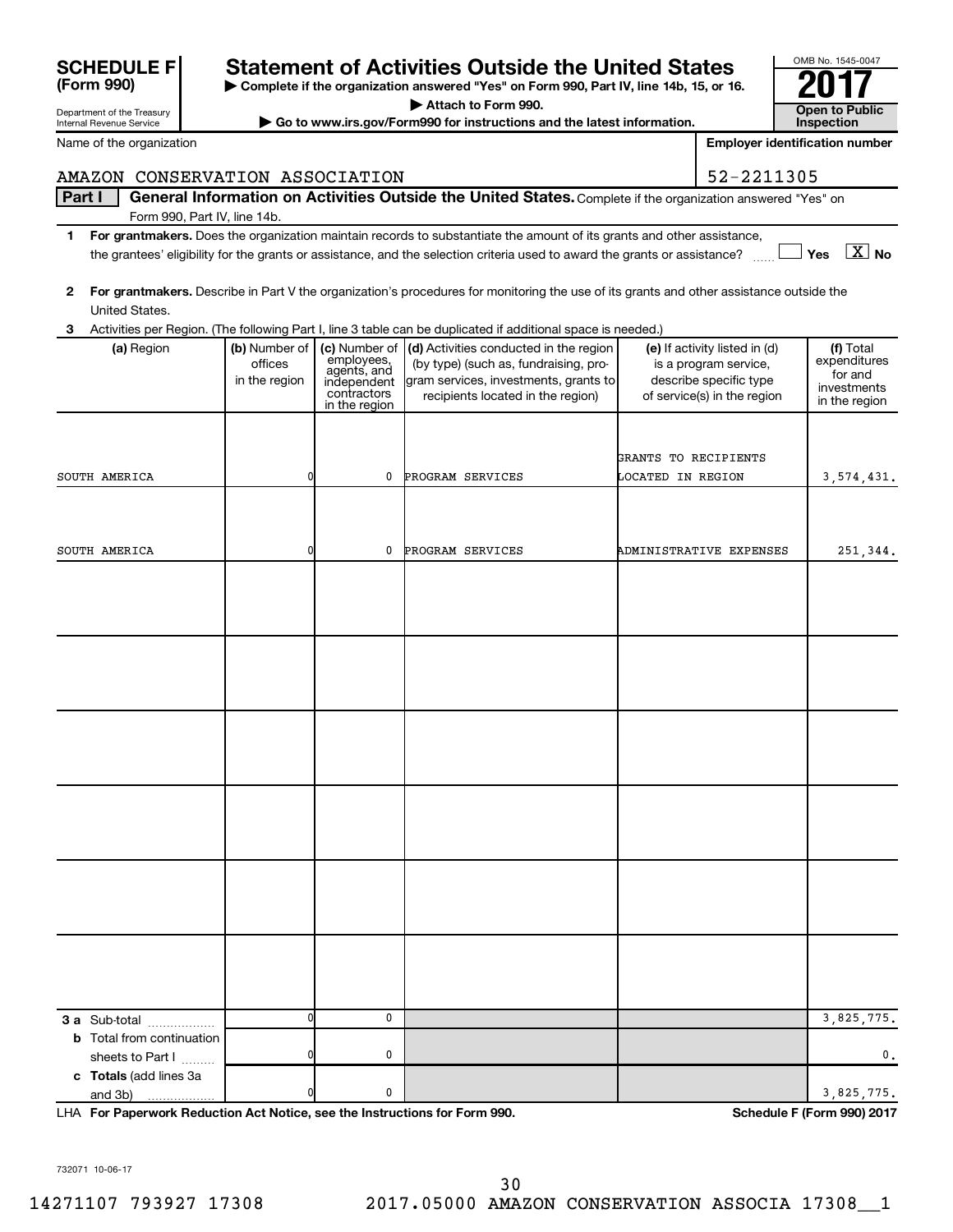Schedule F (Form 990) 2017 Page AMAZON CONSERVATION ASSOCIATION 52-2211305

Part II | Grants and Other Assistance to Organizations or Entities Outside the United States. Complete if the organization answered "Yes" on Form 990, Part IV, line 15, for any recipient who received more than \$5,000. Part II can be duplicated if additional space is needed.

| $\mathbf{1}$<br>(a) Name of organization                   | (b) IRS code section<br>and EIN (if applicable) | (c) Region    | (d) Purpose of<br>grant                                                                                                                      | (e) Amount | (f) Manner of<br>of cash grant cash disbursement | (g) Amount of<br>noncash<br>assistance | (h) Description<br>of noncash<br>assistance | (i) Method of<br>valuation (book, FMV,<br>appraisal, other) |
|------------------------------------------------------------|-------------------------------------------------|---------------|----------------------------------------------------------------------------------------------------------------------------------------------|------------|--------------------------------------------------|----------------------------------------|---------------------------------------------|-------------------------------------------------------------|
|                                                            |                                                 |               |                                                                                                                                              |            |                                                  |                                        |                                             |                                                             |
|                                                            |                                                 |               | VARIOUS CONSERVATION                                                                                                                         |            |                                                  |                                        |                                             |                                                             |
|                                                            |                                                 | SOUTH AMERICA | PROJECTS IN BOLIVIA                                                                                                                          |            | 292, 374. WIRE TRANSFER                          | 0.                                     |                                             |                                                             |
|                                                            |                                                 |               |                                                                                                                                              |            |                                                  |                                        |                                             |                                                             |
|                                                            |                                                 |               | SUB-GRANT FOR USAID                                                                                                                          |            |                                                  |                                        |                                             |                                                             |
|                                                            |                                                 | SOUTH AMERICA | PROJECT                                                                                                                                      |            | 93,115. WIRE TRANSFER                            | $\mathbf{0}$ .                         |                                             |                                                             |
|                                                            |                                                 |               |                                                                                                                                              |            |                                                  |                                        |                                             |                                                             |
|                                                            |                                                 |               | VARIOUS CONSERVATION                                                                                                                         |            |                                                  |                                        |                                             |                                                             |
|                                                            |                                                 | SOUTH AMERICA | PROJECTS IN BRAZIL                                                                                                                           |            | 520, 331. WIRE TRANSFER                          | $\mathbf{0}$                           |                                             |                                                             |
|                                                            |                                                 |               |                                                                                                                                              |            |                                                  |                                        |                                             |                                                             |
|                                                            |                                                 |               | SUB-GRANT FOR NORAD                                                                                                                          |            |                                                  |                                        |                                             |                                                             |
|                                                            |                                                 | SOUTH AMERICA | <b>PROJECT</b>                                                                                                                               |            | 162,099. WIRE TRANSFER                           | $\mathbf 0$ .                          |                                             |                                                             |
|                                                            |                                                 |               |                                                                                                                                              |            |                                                  |                                        |                                             |                                                             |
|                                                            |                                                 |               |                                                                                                                                              |            |                                                  |                                        |                                             |                                                             |
|                                                            |                                                 | SOUTH AMERICA | GRANT AWARDS TO ACCA                                                                                                                         |            | 2506512. WIRE TRANSFER                           | 0.                                     |                                             |                                                             |
|                                                            |                                                 |               |                                                                                                                                              |            |                                                  |                                        |                                             |                                                             |
|                                                            |                                                 |               |                                                                                                                                              |            |                                                  |                                        |                                             |                                                             |
|                                                            |                                                 |               |                                                                                                                                              |            |                                                  |                                        |                                             |                                                             |
|                                                            |                                                 |               |                                                                                                                                              |            |                                                  |                                        |                                             |                                                             |
|                                                            |                                                 |               |                                                                                                                                              |            |                                                  |                                        |                                             |                                                             |
|                                                            |                                                 |               |                                                                                                                                              |            |                                                  |                                        |                                             |                                                             |
|                                                            |                                                 |               |                                                                                                                                              |            |                                                  |                                        |                                             |                                                             |
|                                                            |                                                 |               |                                                                                                                                              |            |                                                  |                                        |                                             |                                                             |
|                                                            |                                                 |               |                                                                                                                                              |            |                                                  |                                        |                                             |                                                             |
| $\mathbf{2}$                                               |                                                 |               | Enter total number of recipient organizations listed above that are recognized as charities by the foreign country, recognized as tax-exempt |            |                                                  |                                        |                                             | 5                                                           |
| Enter total number of other organizations or entities<br>3 |                                                 |               |                                                                                                                                              |            |                                                  |                                        |                                             |                                                             |

**Schedule F (Form 990) 2017**

**2**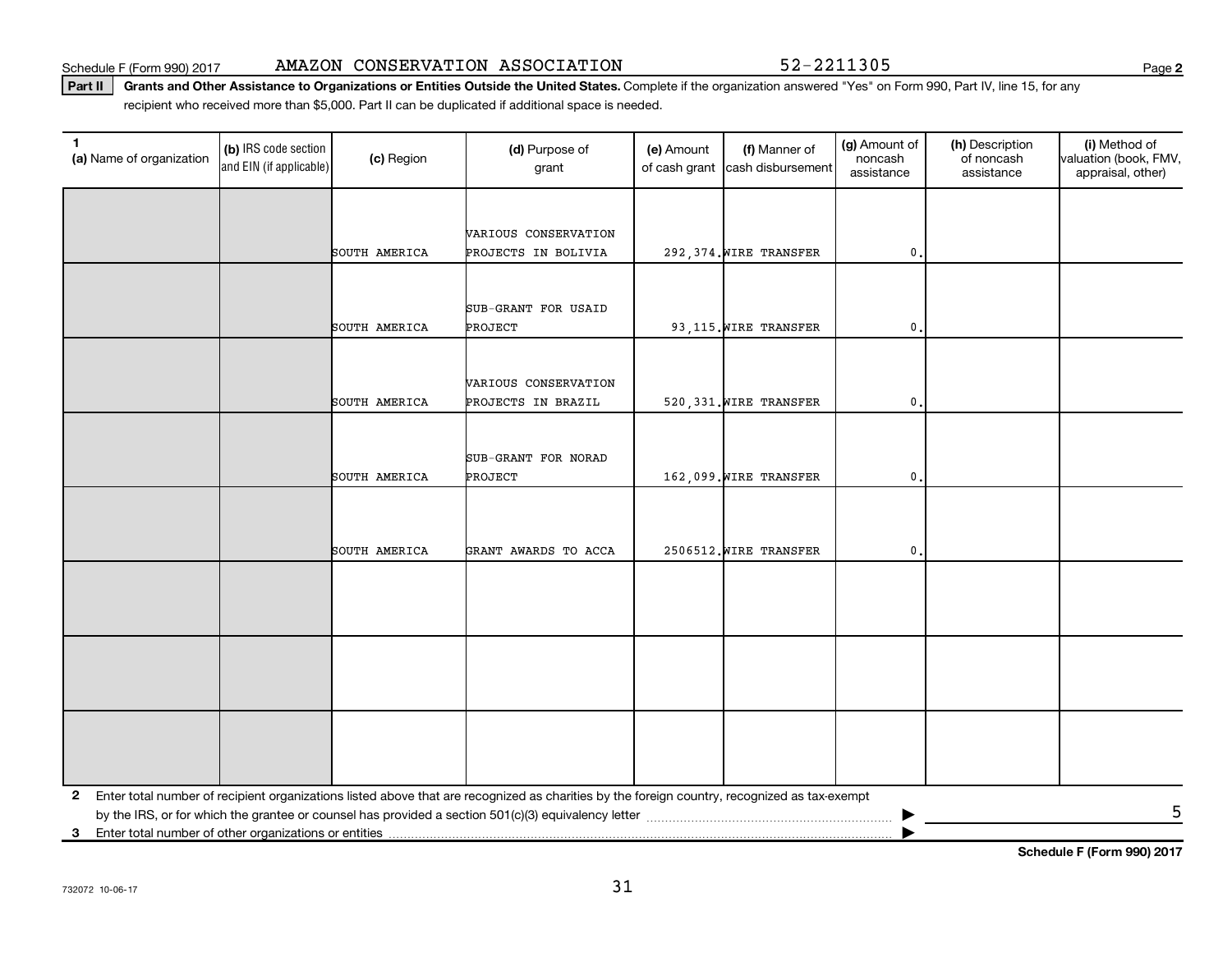Schedule F (Form 990) 2017

| AMAZON CONSERVATION ASSOCIATION |  |
|---------------------------------|--|
|---------------------------------|--|

52-2211305

┯

Part III Grants and Other Assistance to Individuals Outside the United States. Complete if the organization answered "Yes" on Form 990, Part IV, line 16.

Part III can be duplicated if additional space is needed.

| (a) Type of grant or assistance | (b) Region | <b>(c)</b> Number of <b>(d)</b> Amount of recipients cash grant | <b>(e)</b> Manner of<br>cash disbursement | (f) Amount of<br>noncash<br>assistance | (g) Description of<br>noncash assistance | (h) Method of<br>valuation<br>(book, FMV,<br>appraisal, other) |
|---------------------------------|------------|-----------------------------------------------------------------|-------------------------------------------|----------------------------------------|------------------------------------------|----------------------------------------------------------------|
|                                 |            |                                                                 |                                           |                                        |                                          |                                                                |
|                                 |            |                                                                 |                                           |                                        |                                          |                                                                |
|                                 |            |                                                                 |                                           |                                        |                                          |                                                                |
|                                 |            |                                                                 |                                           |                                        |                                          |                                                                |
|                                 |            |                                                                 |                                           |                                        |                                          |                                                                |
|                                 |            |                                                                 |                                           |                                        |                                          |                                                                |
|                                 |            |                                                                 |                                           |                                        |                                          |                                                                |
|                                 |            |                                                                 |                                           |                                        |                                          |                                                                |
|                                 |            |                                                                 |                                           |                                        |                                          |                                                                |

**Schedule F (Form 990) 2017**

**3**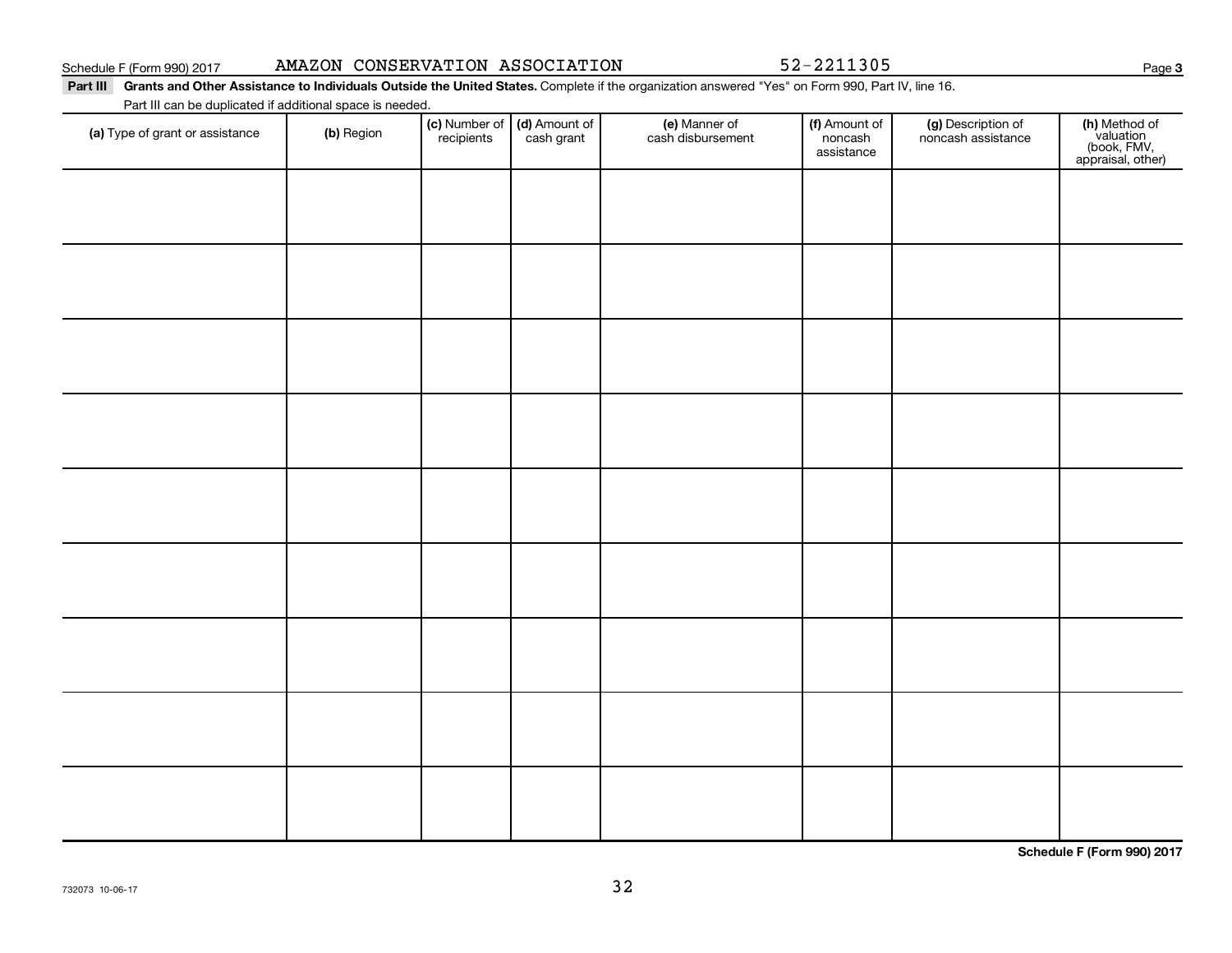## Schedule F (Form 990) 2017 AMAZON CONSERVATION ASSOCIATION 52-2211305 Page **Part IV F** (Form 990) 2017 1

| 1              | Was the organization a U.S. transferor of property to a foreign corporation during the tax year? If "Yes," the<br>organization may be required to file Form 926, Return by a U.S. Transferor of Property to a Foreign<br>Corporation (see Instructions for Form 926) [11] March 1999 [12] March 1999 [12] March 1999 [12] March 1999 [1                                                                                | Yes | $X _{N0}$  |
|----------------|------------------------------------------------------------------------------------------------------------------------------------------------------------------------------------------------------------------------------------------------------------------------------------------------------------------------------------------------------------------------------------------------------------------------|-----|------------|
| $\overline{2}$ | Did the organization have an interest in a foreign trust during the tax year? If "Yes," the organization<br>may be required to separately file Form 3520, Annual Return To Report Transactions With Foreign<br>Trusts and Receipt of Certain Foreign Gifts, and/or Form 3520-A, Annual Information Return of Foreign<br>Trust With a U.S. Owner (see Instructions for Forms 3520 and 3520-A; don't file with Form 990) | Yes | $X _{N_Q}$ |
| 3              | Did the organization have an ownership interest in a foreign corporation during the tax year? If "Yes,"<br>the organization may be required to file Form 5471, Information Return of U.S. Persons With Respect To                                                                                                                                                                                                      | Yes | $X _{N0}$  |
| 4              | Was the organization a direct or indirect shareholder of a passive foreign investment company or a<br>qualified electing fund during the tax year? If "Yes," the organization may be required to file Form 8621,<br>Information Return by a Shareholder of a Passive Foreign Investment Company or Qualified Electing Fund<br>(see Instructions for Form 8621)                                                         | Yes | $X _{NQ}$  |
| 5              | Did the organization have an ownership interest in a foreign partnership during the tax year? If "Yes,"<br>the organization may be required to file Form 8865, Return of U.S. Persons With Respect to Certain<br>Foreign Partnerships (see Instructions for Form 8865)                                                                                                                                                 | Yes | $X _{No}$  |
| 6              | Did the organization have any operations in or related to any boycotting countries during the tax year? If<br>"Yes," the organization may be required to separately file Form 5713, International Boycott Report (see                                                                                                                                                                                                  | Yes |            |

**Schedule F (Form 990) 2017**

732074 10-06-17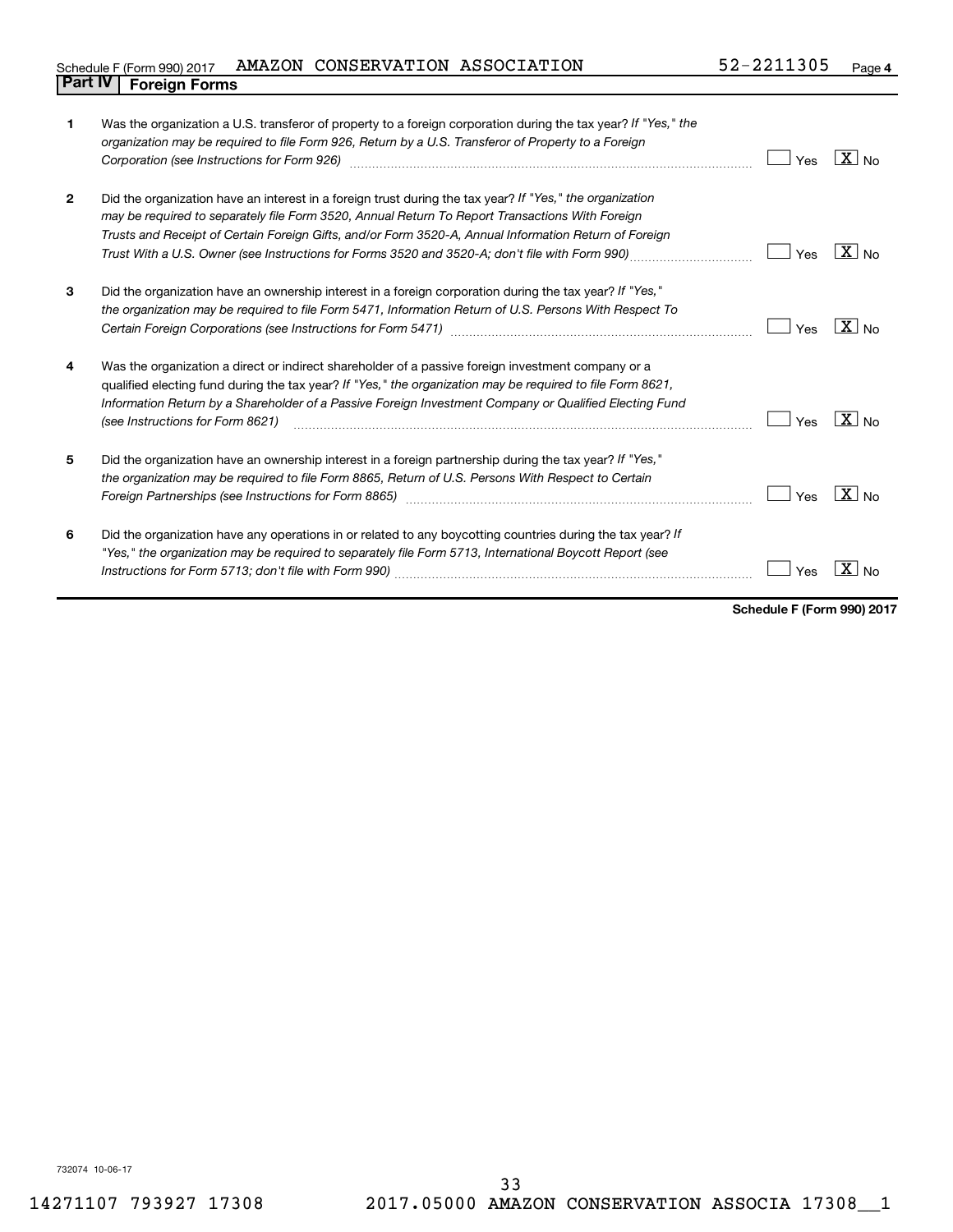|  |  |  | Schedule F (Form 990) 2017 AMAZON CONSERVATION ASSOCIATION |  | 52-2211305 | Page |  |
|--|--|--|------------------------------------------------------------|--|------------|------|--|
|--|--|--|------------------------------------------------------------|--|------------|------|--|

Provide the information required by Part I, line 2 (monitoring of funds); Part I, line 3, column (f) (accounting method; amounts of investments vs. expenditures per region); Part II, line 1 (accounting method); Part III (accounting method); and Part III, column (c) (estimated number of recipients), as applicable. Also complete this part to provide any additional information. See instructions. **Part V Supplemental Information**

PART I, LINE 2:

AMAZON CONSERVATION ASSOCIATION (ACA) MONITORS THE USE OF GRANT FUNDS BY

REQUIRING THE GRANTEE TO SUBMIT WRITTEN PROGRAM UPDATES DESCRIBING THE

PROJECT ADVANCES AS WELL AS A FINAL GRANT REPORT INCLUDING AN

IMPLEMENTATION SUMMARY AND A FULL ACCOUNTING OF ALL GRANT EXPENDITURES

AND FUNDS. THE REPORT SHOULD BE DELIVERED TO ACA NO LATER THAN 60 DAYS

AFTER THE END OF THE GRANT PERIOD.

732075 10-06-17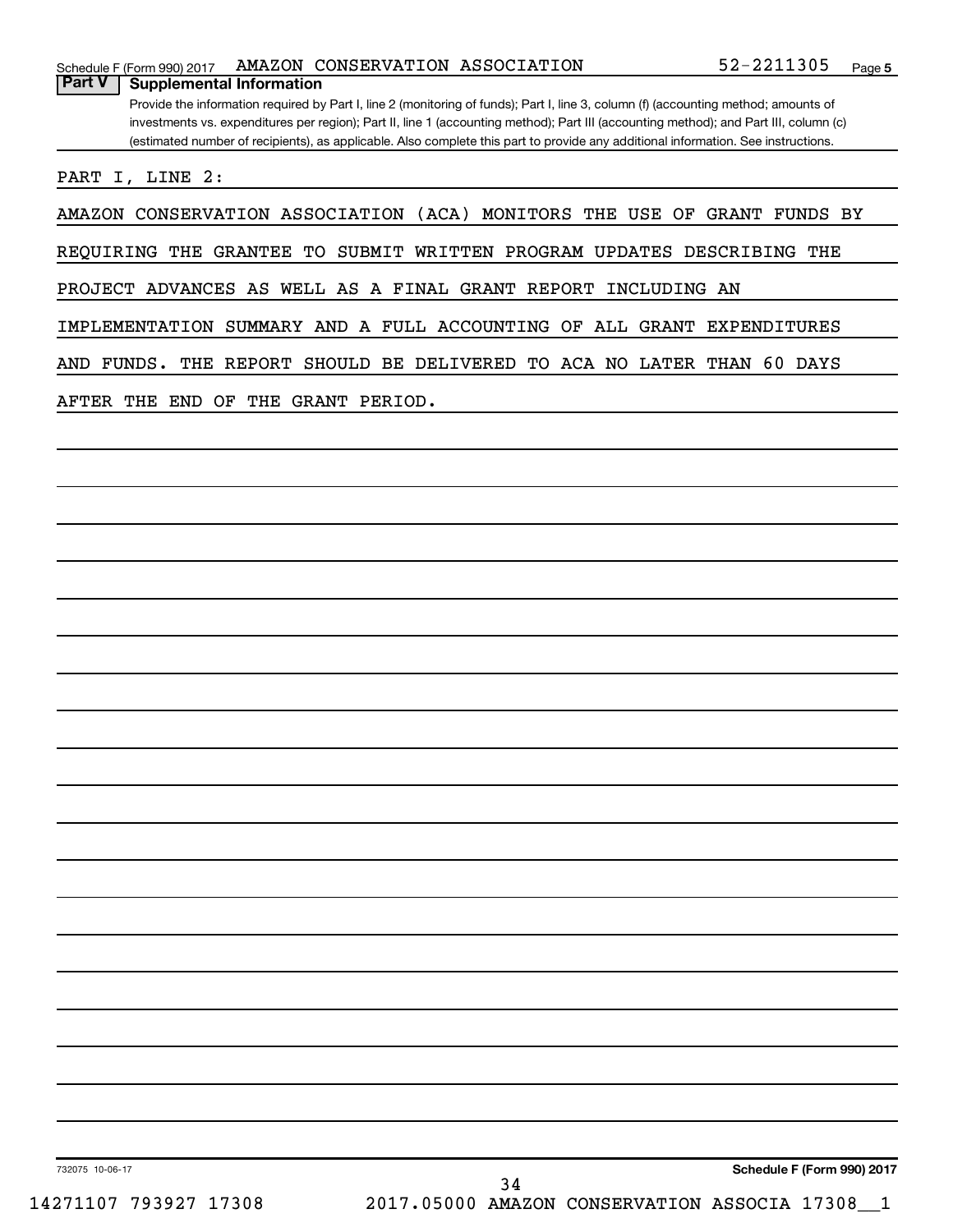**(Form 990 or 990-EZ)**

Department of the Treasury Internal Revenue Service

Name of the organization

**SCHEDULE O Supplemental Information to Form 990 or 990-EZ** <br>(Form 990 or 990-EZ) Complete to provide information for responses to specific questions on

**Complete to provide information for responses to specific questions on Form 990 or 990-EZ or to provide any additional information. | Attach to Form 990 or 990-EZ. | Go to www.irs.gov/Form990 for the latest information.**

**Inspection Employer identification number**

OMB No. 1545-0047

**Open to Public**

AMAZON CONSERVATION ASSOCIATION 52-2211305

FORM 990, PART III, LINE 1, DESCRIPTION OF ORGANIZATION MISSION:

WITH GOVERNMENTS, BY SUPPORTING LOCAL PEOPLE TO IMPROVE THEIR

MANAGEMENT OF NATURAL RESOURCES, AND BY DEVELOPING CONSERVATION

SOLUTIONS. SCIENTIFIC RESEARCH GUIDES OUR APPROACH, AND IS ROOTED IN

OUR BIOLOGICAL STATIONS AND FIELD PROGRAMS IN THE ANDES-AMAZON.

FORM 990, PART III, LINE 4A, PROGRAM SERVICE ACCOMPLISHMENTS:

MANAGEMENT OF NATURAL RESOURCES, TO STRENGTHEN REGIONAL CAPACITY FOR

ENVIRONMENTAL GOVERNANCE, AND TO ENSURE THAT THE SCIENTIFIC RESULTS

GENERATED IN ITS RESEARCH STATIONS REACH DECISION-MAKERS AND THE

PUBLIC. ACA'S THREE BIOLOGICAL STATIONS HAVE BECOME CENTERS FOR

EDUCATIONAL TRIPS BY LOCAL SCHOOL CHILDREN AS WELL AS LEADING TRAINING

SITES FOR LOCAL AND INTERNATIONAL UNIVERSITY GROUPS.

FORM 990, PART III, LINE 4B, PROGRAM SERVICE ACCOMPLISHMENTS: PERU. THEN, IN 2008, ACA, IN COLLABORATION WITH THE AMAZONIAN HARAMBA QUEROS NATIVE COMMUNITY, ESTABLISHED THE FIRST CONSERVATION CONCESSION IN PERU RUN BY AN INDIGENOUS COMMUNITY. IN 2012, ACA SUPPORTED THE CREATION OF FOUR NEW COMMUNITY-RUN PRIVATE CONSERVATION AREAS COVERING MORE THAN 46,700 ACRES, AND HELPED TO TRAIN THESE COMMUNITIES TO PATROL AND MONITOR THEIR RESERVES. CURRENTLY, ACA IS SUPPORTING DECLARATION OF NEW PROTECTED AREAS IN PERU AND BOLIVIA.

FORM 990, PART III, LINE 4D, OTHER PROGRAM SERVICES:

SUSTAINABLE LIVELIHOODS - ACA WORKS TO SUPPORT COMMUNITIES' ABILITIES

732211 09-07-17 LHA For Paperwork Reduction Act Notice, see the Instructions for Form 990 or 990-EZ. Schedule O (Form 990 or 990-EZ) (2017)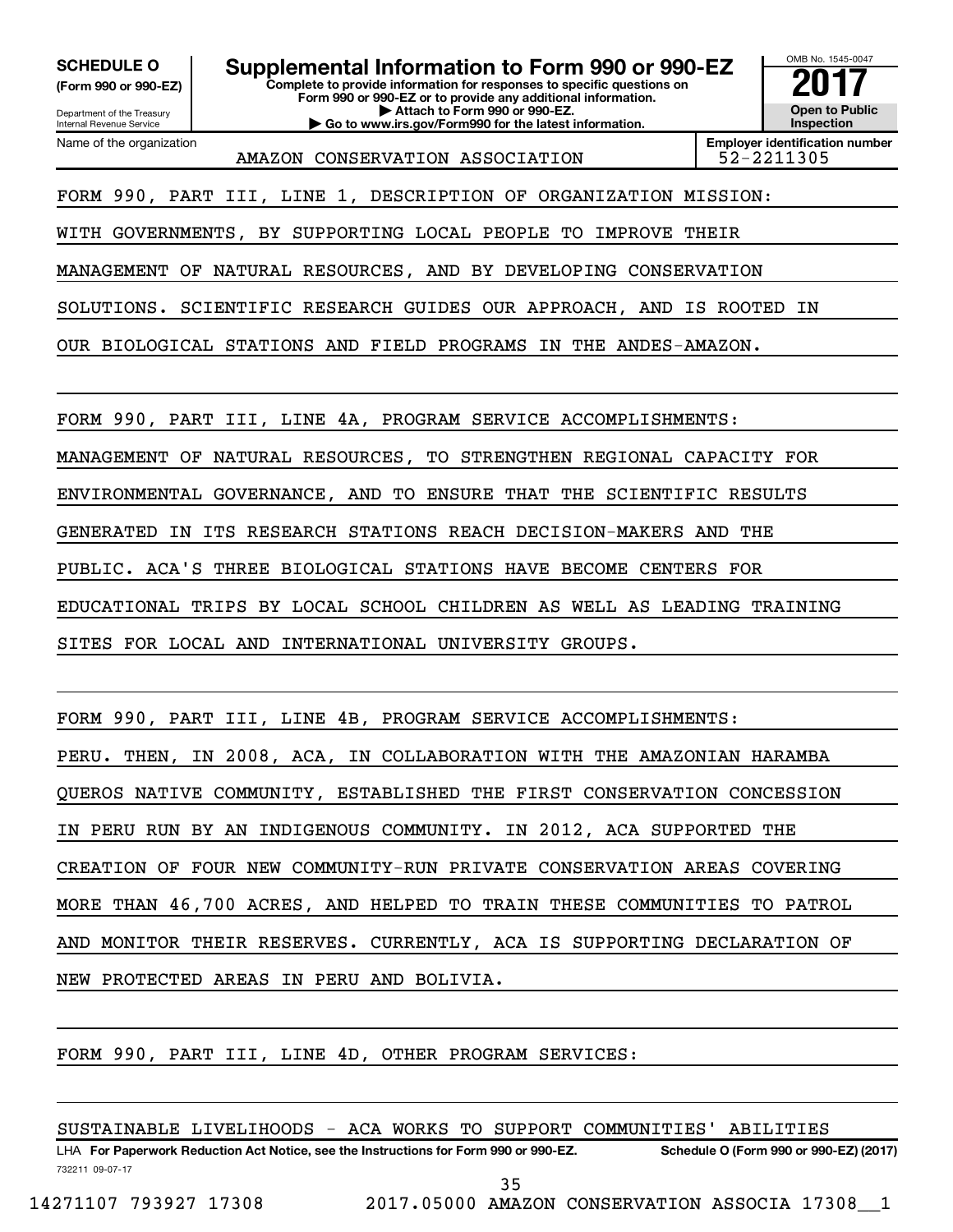| Schedule O (Form 990 or 990-EZ) (2017)                                      | Page 2                                              |
|-----------------------------------------------------------------------------|-----------------------------------------------------|
| Name of the organization<br>AMAZON CONSERVATION ASSOCIATION                 | <b>Employer identification number</b><br>52-2211305 |
| TO EARN A LIVING WHILE PROTECTING THEIR NATURAL RESOURCES. FOR EXAMPLE,     |                                                     |
| SINCE 1997, ACA'S BRAZIL NUT PROGRAM HAS AIDED MORE THAN 500 BRAZIL NUT     |                                                     |
| HARVESTERS, INCLUDING MANY INDIGENOUS FAMILIES, IN GAINING SUSTAINABLE      |                                                     |
| LIVELIHOODS WHILE PROTECTING OVER 1.8 MILLION ACRES OF RAINFOREST           |                                                     |
| THROUGH TECHNICAL SUPPORT, TRAINING, AND CERTIFICATION. ACA ALSO            |                                                     |
| SUPPORTS CONSERVATION-APPROPRIATE REFORESTATION AND AGROFORESTRY,           |                                                     |
| MICROENTERPRISES SUCH AS NATIVE FISH FARMING, AND COMMUNITY-BASED           |                                                     |
| ECOTOURISM. ACA IS WORKING TO MITIGATE THE IMPACTS OF INFRASTRUCTURE        |                                                     |
| DEVELOPMENT IN THE SOUTHWEST AMAZON THROUGH THE CREATION OF THE             |                                                     |
| MANU-TAMBOPATA CONSERVATION CORRIDOR, COMPOSED OF A MOSAIC OF               |                                                     |
| CONSERVATION AREAS AND SUSTAINABLE USE ZONES IN THE MADRE DE DIOS           |                                                     |
| REGION OF PERU.                                                             |                                                     |
| EXPENSES \$ 512,176. INCLUDING GRANTS OF \$ 397,115. REVENUE \$ 0.          |                                                     |
|                                                                             |                                                     |
| FORM 990, PART VI, SECTION A, LINE 1:                                       |                                                     |
| THE BOARD OF DIRECTORS, BY RESOLUTION ADOPTED BY A MAJORITY OF THE          |                                                     |
| DIRECTORS IN OFFICE, MAY DESIGNATE AND APPOINT ONE OR MORE COMMITTEES, EACH |                                                     |
| OF WHICH SHALL CONSIST OF TWO OR MORE DIRECTORS, WHICH COMMITTEES, TO THE   |                                                     |
| EXTENT PROVIDED IN THE RESOLUTION, SHALL HAVE AND EXERCISE THE AUTHORITY OF |                                                     |

THE BOARD OF DIRECTORS OF THE CORPORATION.

FORM 990, PART VI, SECTION A, LINE 4: ON SEPTEMBER 30, 2017, THE BOARD AMENDED THE BYLAWS TO DIVIDE THE DIRECTORS INTO THREE CLASSES OF DIRECTORS TO SERVE STAGGERED THREE YEAR TERMS AND ADDED A TERM LIMIT OF THREE TERMS EXCEPT FOR THE CO-FOUNDERS.

FORM 990, PART VI, SECTION B, LINE 11B:

732212 09-07-17 **Schedule O (Form 990 or 990-EZ) (2017)** ACA DELEGATES THE RESPONSIBILITY OF REVIEWING THE FORM 990 TO ITS FINANCE 36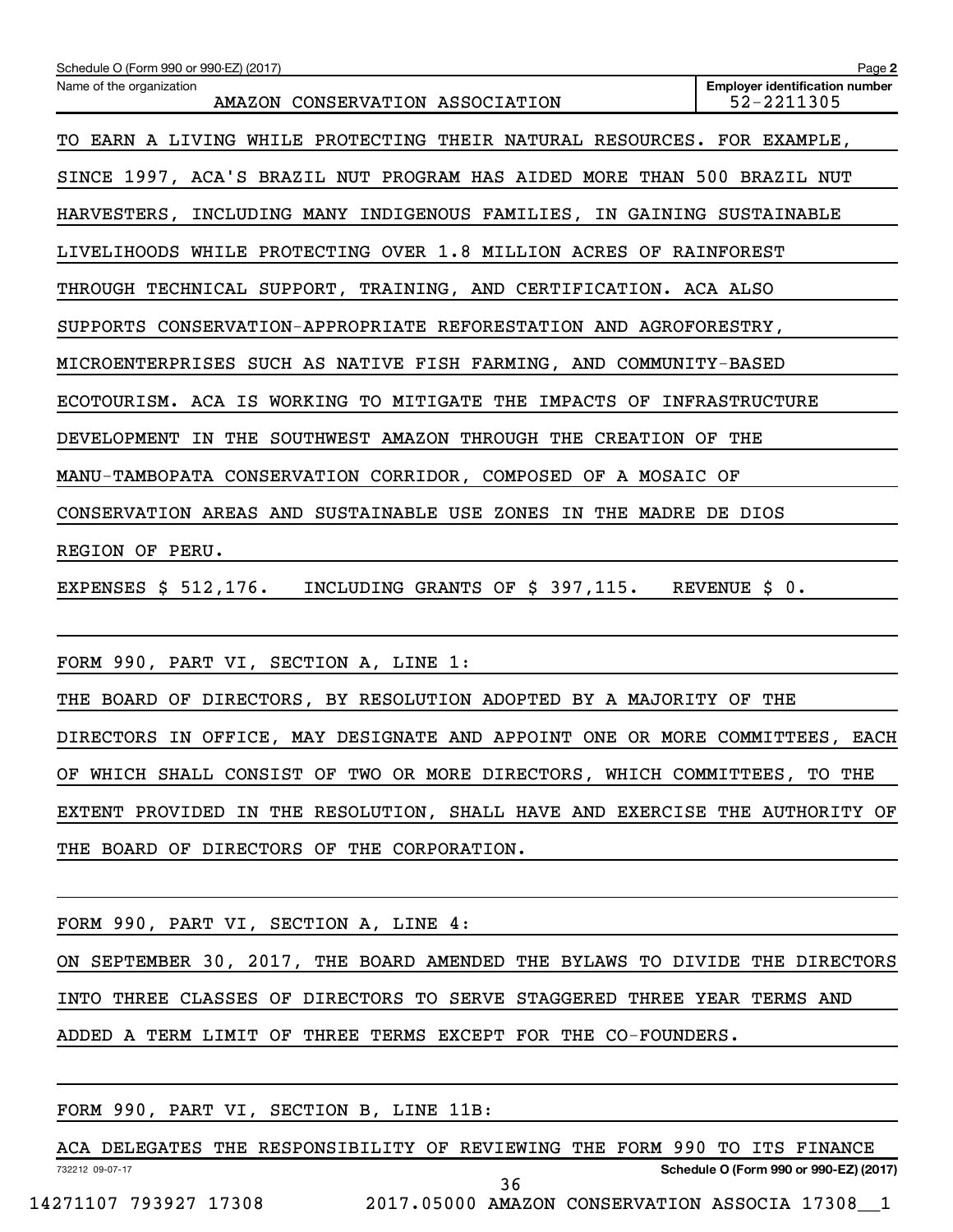| Schedule O (Form 990 or 990-EZ) (2017)                                      | Page 2                                              |
|-----------------------------------------------------------------------------|-----------------------------------------------------|
| Name of the organization<br>AMAZON CONSERVATION ASSOCIATION                 | <b>Employer identification number</b><br>52-2211305 |
| COMMITTEE. MEMBERS OF THE FINANCE COMMITTEE RECEIVE A COPY OF THE COMPLETED |                                                     |
| FORM 990 DRAFT FOR REVIEW AND CORRECTIONS; THE FULL BOARD RECEIVES THE      |                                                     |
| FINAL VERSION BEFORE IT IS SUBMITTED TO THE U.S. INTERNAL REVENUE SERVICE.  |                                                     |
| THE FORM 990 MAY BE SIGNED BY ACA'S EXECUTIVE DIRECTOR OR TREASURER.        |                                                     |

FORM 990, PART VI, SECTION B, LINE 12C:

AT EACH BOARD MEETING, BOARD MEMBERS ARE ASKED IF THEY HAVE HAD ANY NEW ACTIVITIES THAT MIGHT CONSTITUTE A CONFLICT OF INTEREST THAT NEEDS TO BE DISCUSSED BY THE BOARD. SUCH MONITORING IS INTRINSIC TO ACA OPERATIONS IN THAT ACA STAFF WOULD BE IMMEDIATELY AWARE OF ANY POSSIBLE CONFLICTS, SINCE FINANCIAL AND/OR PROGRAM STAFF ARE INVOLVED IN ALL ACA OPERATIONS.

FORM 990, PART VI, SECTION B, LINE 15A:

REGARDING THE PROCESS FOR DETERMINING COMPENSATION FOR THE ORGANIZATION'S EXECUTIVE DIRECTOR: REVIEW AND APPROVAL IS CONDUCTED BY BOARD MEMBERS, WHO QUALIFY AS INDEPENDENT PERSONS; COMPARABILITY DATA, INCLUDING EXECUTIVE COMPENSATION SHOWN ON 990S OF SIMILAR NON-PROFITS, IS CONSULTED; AND THE PROCESS IS DOCUMENTED CONTEMPORANEOUSLY BY THE INDIVIDUALS WHO PARTICIPATE IN THE REVIEW AND APPROVAL PROCESS. THE LAST COMPARABILITY STUDY WAS DONE FEB 23, 2018.

|  |  | FORM 990, PART VI, SECTION C, LINE 19: |  |  |  |                                                                            |  |  |
|--|--|----------------------------------------|--|--|--|----------------------------------------------------------------------------|--|--|
|  |  |                                        |  |  |  | THE ORGANIZATION'S GOVERNING DOCUMENTS AND OTHER INFORMATION ARE AVAILABLE |  |  |
|  |  |                                        |  |  |  | BY REOUEST TO THE ORGANIZATION; ITS MOST RECENT FINANCIAL INFORMATION CAN  |  |  |
|  |  | BE FOUND ON OUR WEBSITE.               |  |  |  |                                                                            |  |  |
|  |  |                                        |  |  |  |                                                                            |  |  |

FORM 990, PART XII, LINE 2C

732212 09-07-17 **Schedule O (Form 990 or 990-EZ) (2017)** THE ORGANIZATION HAS NOT CHANGED ITS AUDIT OVERSIGHT PROCESS OR PROCESS 14271107 793927 17308 2017.05000 AMAZON CONSERVATION ASSOCIA 17308\_\_1 37